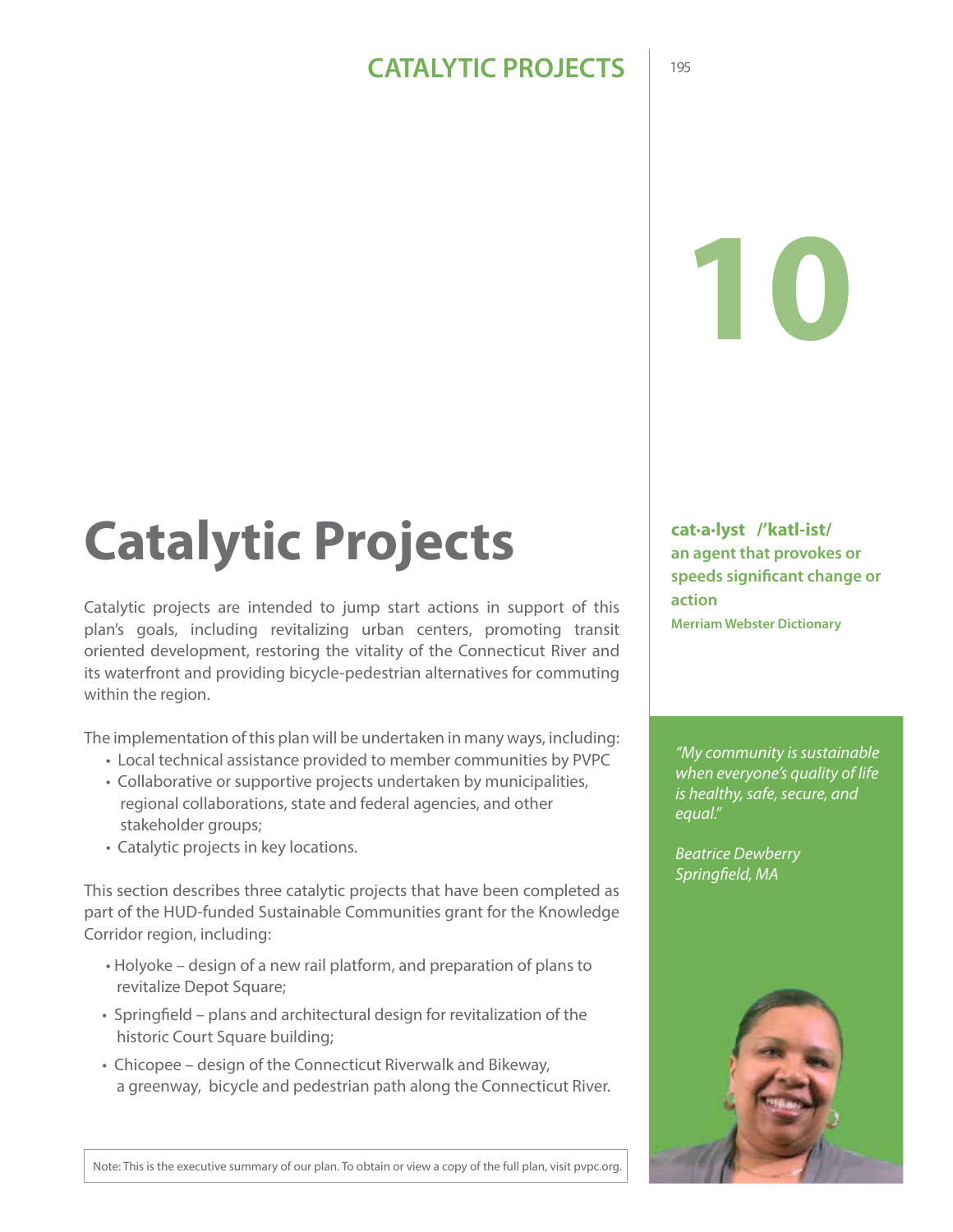

*Rendering of new train station for Depot Square, Holyoke*

# Redevelopment and Revitalization

The 'Depot Square' Redevelopment project area consists of Depot Square bordered by Appleton Street to Lyman and Race Street, to Main and Bowers Street. Within the project area there are 14 parcels of vacant land and 8 vacant buildings. The project area is adjacent to many new and important developments. It is adjacent to the \$9 million Canalwalk project of which \$5 million has been secured through a federal earmark. It is adjacent to the new Massachusetts Green High Performance Computing Center, where MIT, Boston University, Harvard, UMASS, Northeastern University, Cisco and EMC have partnered to build a world-class research facility. Each of the colleges are investing \$10 million and the State will be investing \$25 million. Although the 'Depot Square' holds a superior location in the downtown it is fraught with abandonment and blight which has resulted in a lack of development interest from the private sector. The Silvio Conte building is the anchor of this 'Depot Square' and it is a blighted, bank-owned vacant building.

The City is working on many initiatives surrounding this area that work to leverage this project. These activities include the Urban Renewal Plan that is being completed for the entire Center City; the Innovation District Task Force Market Study that is being complete and will examine how to leverage the GHPPC for the City and Region; the Canalwalk that is being completed and will create a 2.1 mile pedestrian path along the historic canals and which is a part of the Connecticut River Greenway; and the Transportation Connections Project that is working to create pedestrian improvements to connect the Holyoke Transportation Center with the future passenger rail. All of these projects are working together to create a synergy of redevelopment activities in public investment that will support private redevelopment investment projects to create a more sustainable Holyoke.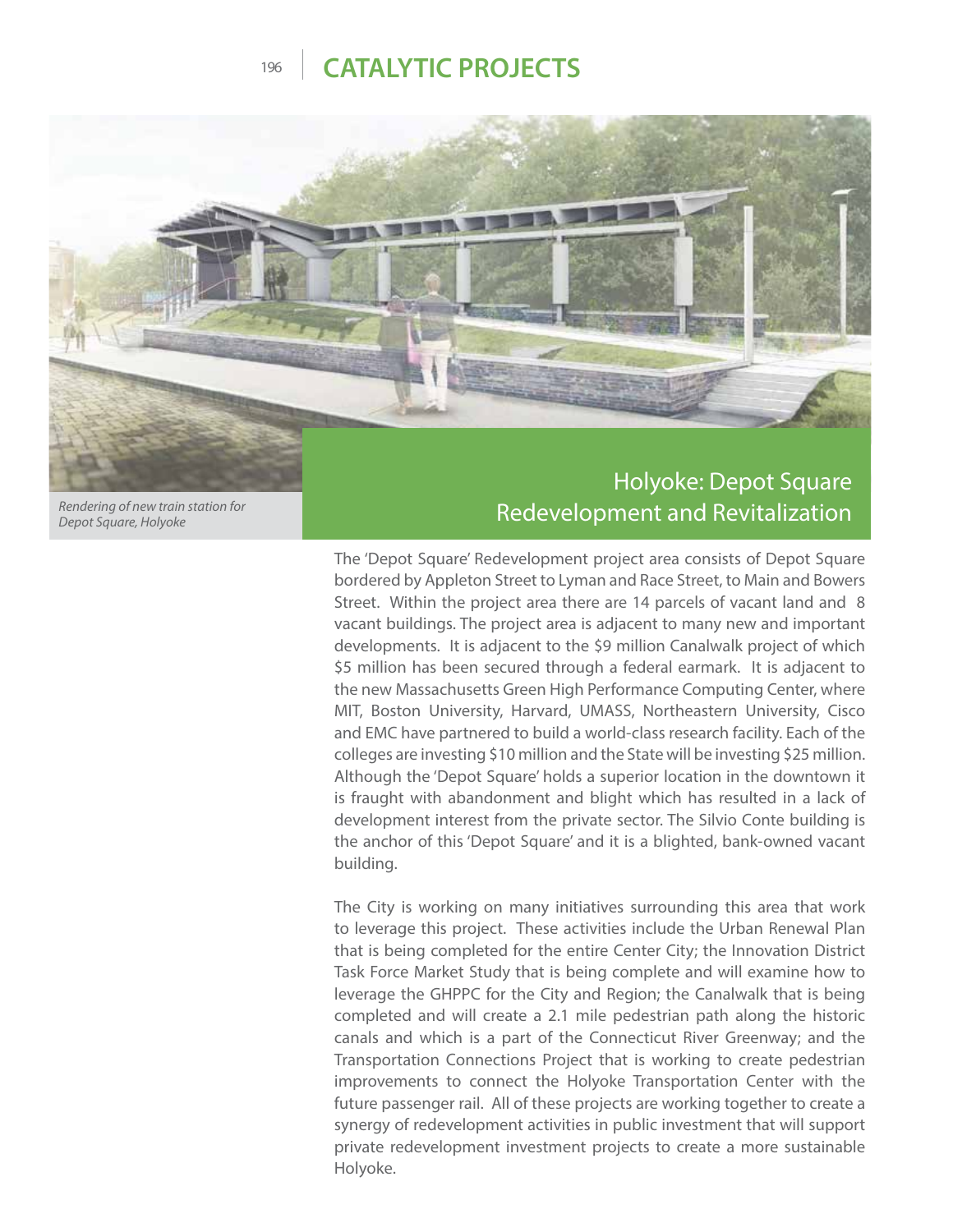DEPOT **GEARE** 















#### **This redevelopment project will achieve the following goals:**

- **•** To foster the redevelopment and revitalization of the Depot Square area in Holyoke.
- To complete groundwork upon which efforts to create a livable community with housing, civic spaces, open space, commercial services, and jobs located within close walking proximity;
- To connect two major downtown Holyoke projects—the new multimodal transportation center and the future passenger rail station through the infusion of private investment into the long Depot Square separating these two areas.

#### **Major Outcomes/Products:**

- Development of Requests for Proposals and selection of project consultants.
- Design and engineering plans for a rail station platform and canopy.
- Redevelopment scenarios and conceptual drawings of H.H. Richardson train station by UMASS Architectural and Design students.
- Depot Square historic architecture survey by consultant.

*Depot Square public engagement event.*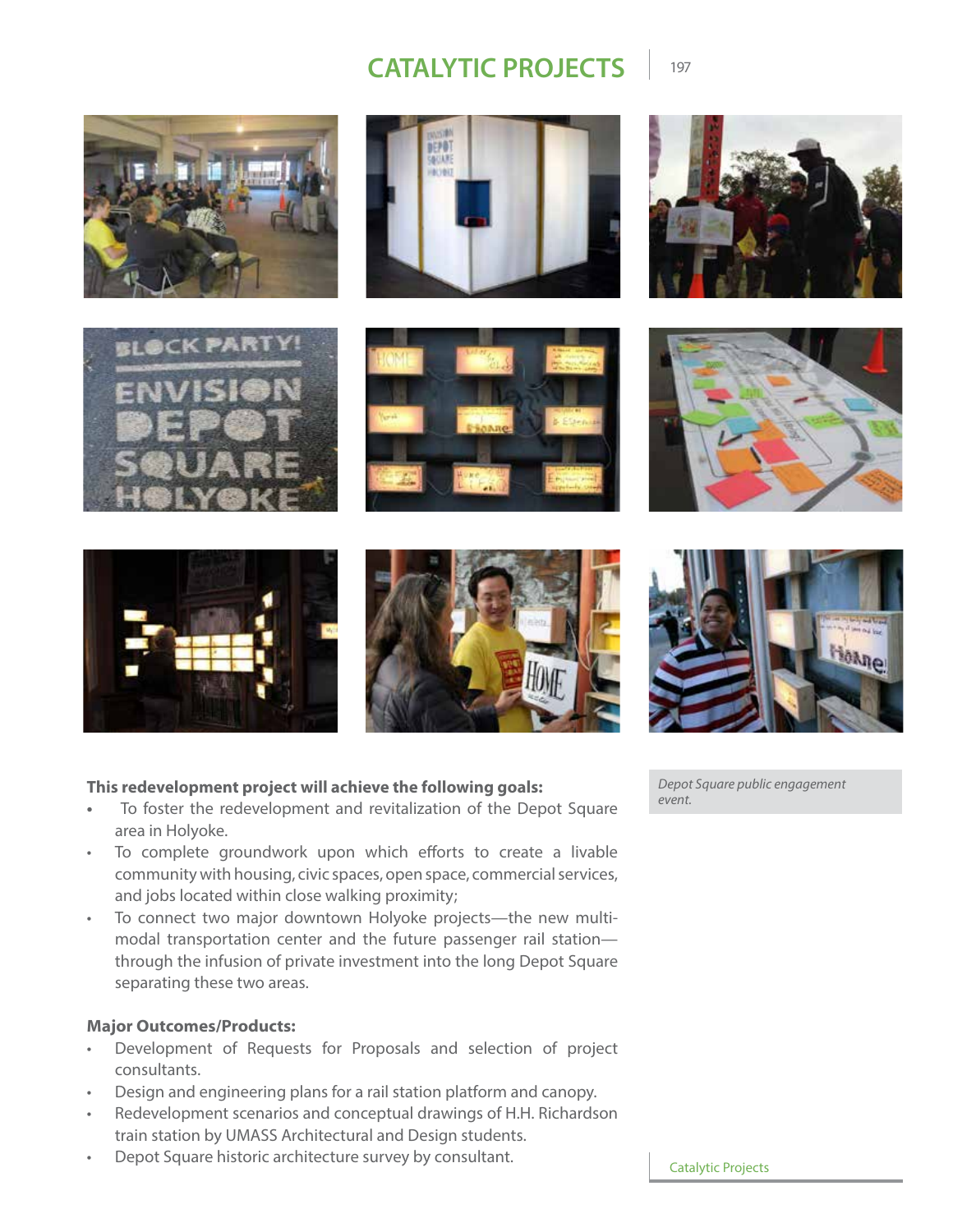

#### Springfield: Court Square

The proposed Court Square Center project contemplates the renovation and substantial rehabilitation of the roughly 120,000 square foot historic Court Square building. The Court Square project in Springfield, MA is a rare opportunity to have a significant and lasting impact on Court Square, one of the most historic and significant civic spaces in Western Massachusetts. The impact of the successful redevelopment of Court Square will be felt throughout downtown Springfield and the region and set the stage for further redevelopment of historic buildings and new construction. The Springfield Redevelopment Authority currently owns the project property and is working with city development partners National Development Council on finalizing a project program. The project is envisioned as a mixed use concept, focused entirely on the redevelopment of the historic 13-31 Elm Street property. The property has been vacant for approximately 20 years and is on Springfield's main green in the heart of downtown, is only blocks from the Knowledge Corridor high speed rail station, and is in the Court Square District, which is listed on the National Register of Historic Places.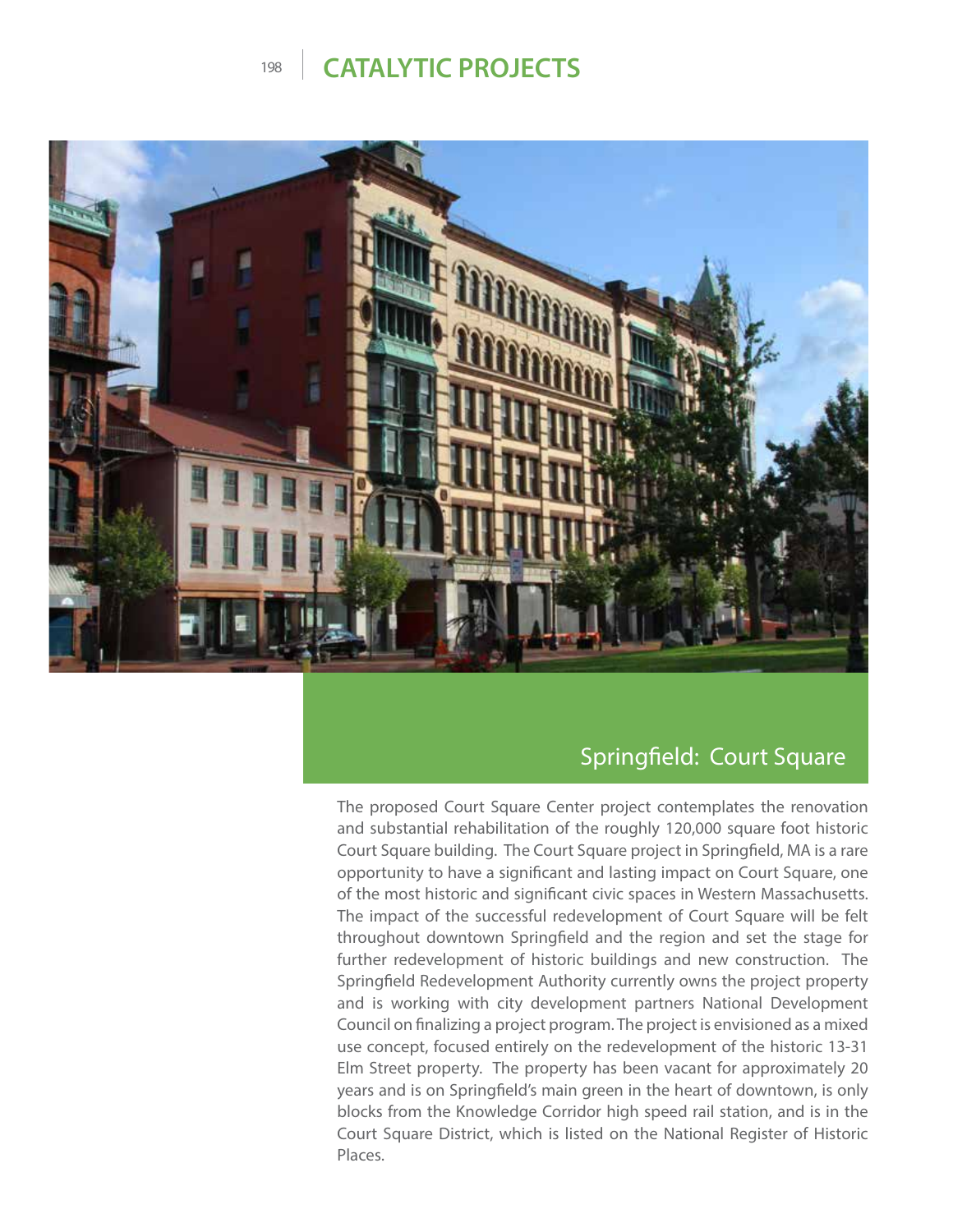#### **This redevelopment project will achieve the following goals:**

- The redevelopment and preservation of historic and significant buildings at the heart of Springfield's urban center, Court Square
- The creation of mixed use, office, educational, and residential on upper stories and active ground floor commercial uses units to provide more activity and 24 hour/7 days a week vitality to the area
- Take advantage of and enhance pedestrian and transportation connections as the property is in the heart of downtown and adjacent to the public Court Square Park
- In keeping with Springfield's reputation as a "Green City", incorporate planning for energy efficiency and sustainability in the redevelopment of the site, including, when feasible the use of such items as renewable energy sources, rooftop gardens/outdoor space, and district heating and cooling systems.
- Seek to reduce reliance on the automobile by creating a development where opportunities to live within walking or cycling distance to employment, educational opportunities and high speed rail.
- Re-establish Court Square Park as an vital community space, making public spaces, walkways, and brick public areas more interesting and inviting.

The Court Square Center project will be financed through a combination of Recovery Zone Economic Development Bonds, Tax-Exempt Bonds, New Markets Tax Credits, Federal Historic Rehabilitation Tax Credits, HUD Section 108 Loan Guarantee Debt, as well as through a grant contribution from the City of Springfield. The THUD grant will be used to fund additional preliminary design activities including engineering, environmental testing, and geotechnical engineering. THUD grant monies will enable the design team to move to 20 percent architectural drawings, which is a necessary precondition for receiving commitments of Federal Historic Tax Credit equity, New Markets Tax Credit equity, and other financing commitments to the project.

#### **Major Outcomes/Products:**

- Complete civil engineering drawings.
- Complete architectural drawings.
- Complete environmental investigation and testing.
- Undertake analysis of historical rehabilitation needs.
- Undertake geotechnical evaluation.
- Complete cost verification.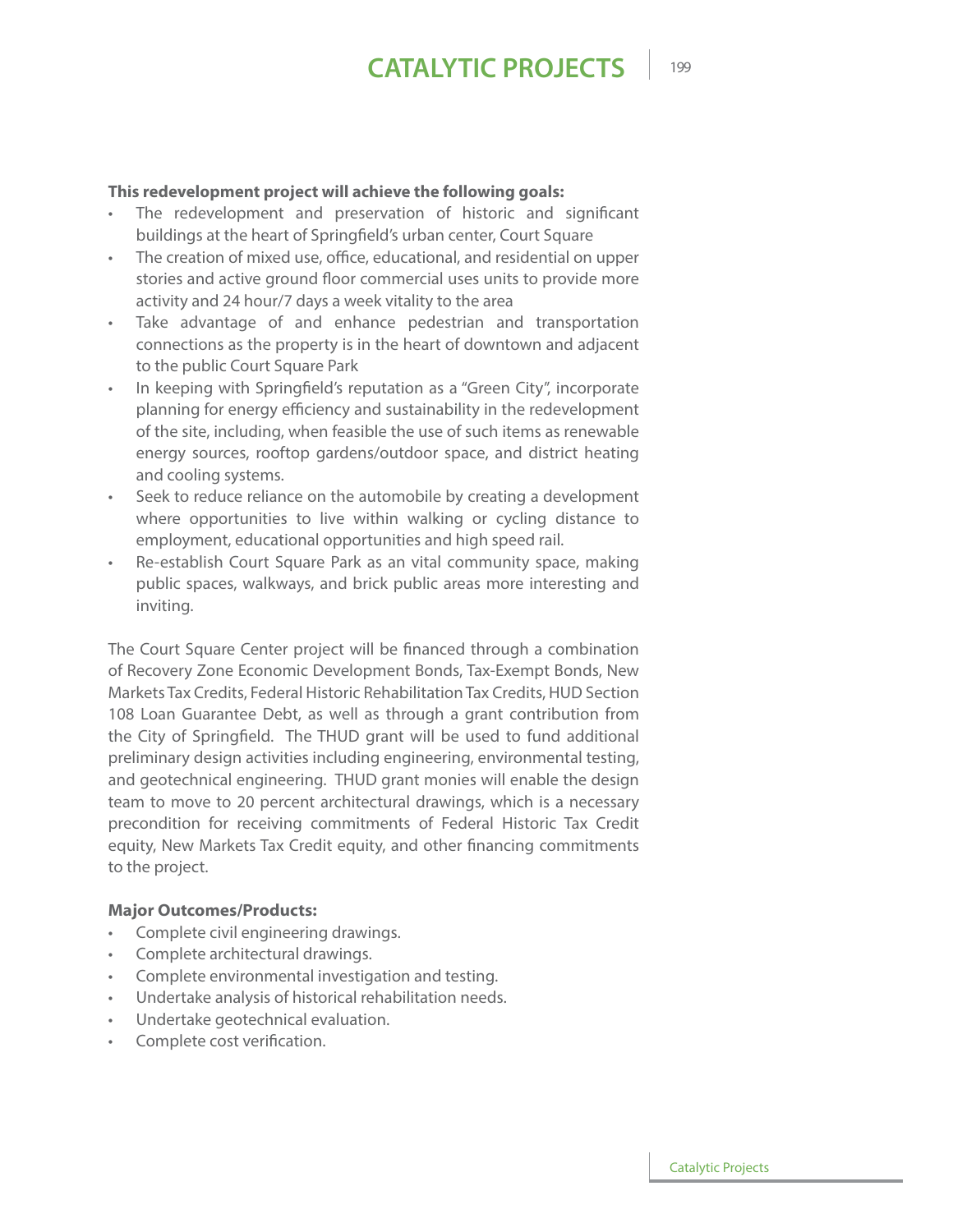

Photo: Chris Curtis

#### Chicopee: Connecticut Riverwalk

The Connecticut Riverwalk project in Chicopee will add a 3-mile link to a regional bike and pedestrian path along the Connecticut Riverfront. The Riverwalk will provide opportunities for residents to get healthy exercise (i.e. biking, walking, rollerblading), to commute to destinations (jobs, shopping) without using cars, and to enjoy access to a beautiful section of the Connecticut River. The path will include a paved biking path and an unpaved walking path, all to be located on city-owned flood control land. The Riverwalk will connect the region's three urban core communities: downtown Chicopee, Springfield and Holyoke and other suburbs. The overall Connecticut Riverwalk will run over 20 miles, and 5.4 miles of the Riverwalk have already been constructed.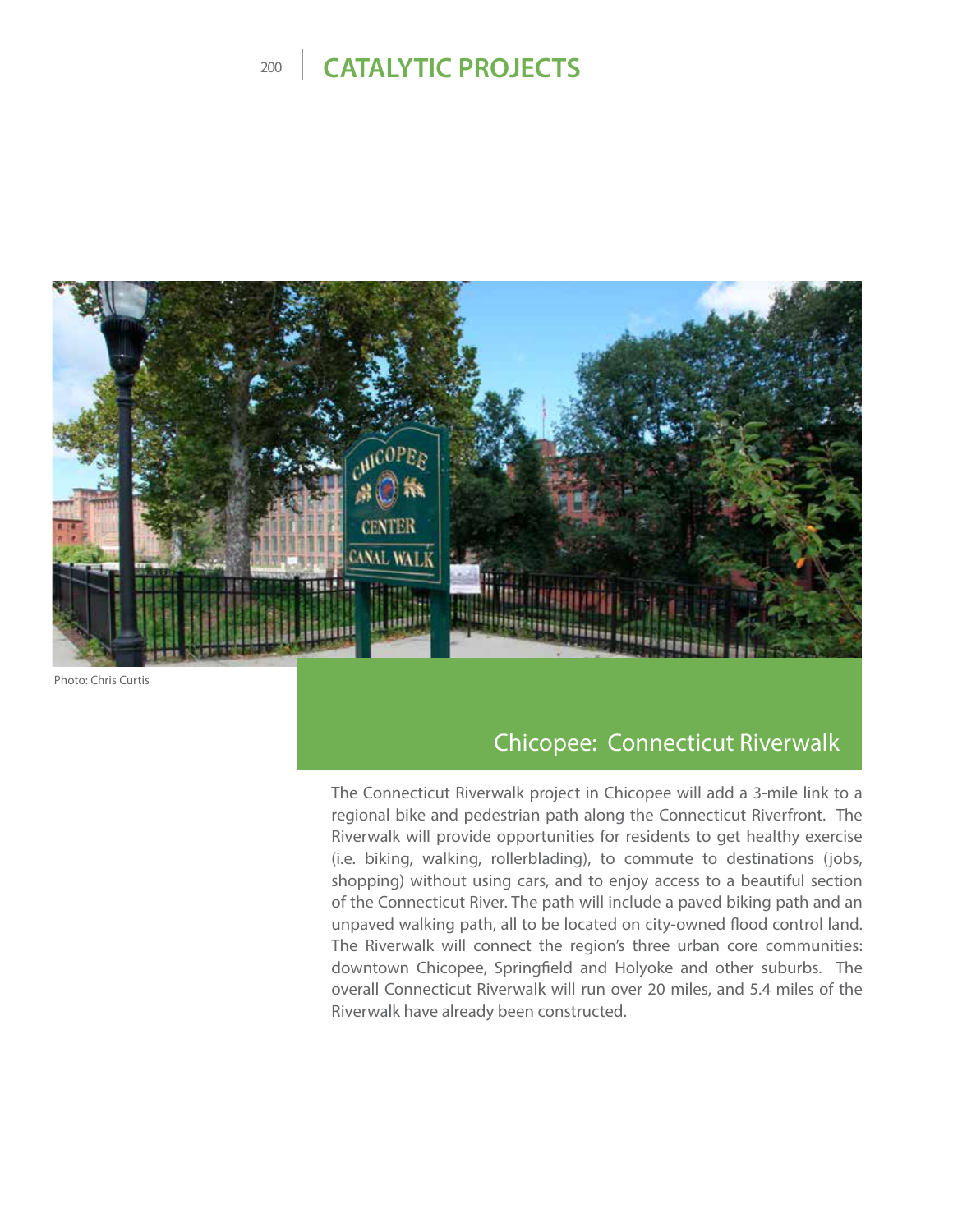#### **This redevelopment project will achieve the following goals:**

- To create a riverfront walking and bicycle path along the Connecticut River in Chicopee, which will provide residents with an alternative transportation option to commute to downtown Chicopee, and a venue for recreation and exercise.
- Provide opportunities recreation and exercise for urban residents, particularly in under-served low-income riverfront neighborhoods;
- Reducing auto traffic and emissions by offering opportunities to walk and bike to work;
- Stimulating riverfront revitalization and attracting restaurants, shops, housing and recreational enterprises;
- Serving as the foundation for a Connecticut River greenbelt linking new riverfront parks and recreational facilities and natural areas.

#### **Major Activities:**

- Prepare Request for Proposals for project engineering consultant.
- Review project proposals and select project engineering consultant.
- Prepare and submit for review 25% engineering and design plans.
- Hold a design public hearing.
- Complete environmental analysis and permitting.
- Complete right of way plans.
- Complete bridge design plans.
- Prepare and submit 75% and 100% engineering and design plans.
- Prepare and submit for review a final PS&E (Plans, Specs & Estimate) submittal .

#### **Products/Outcomes:**

• Completed engineering and design plans for Connecticut Riverwalk in Chicopee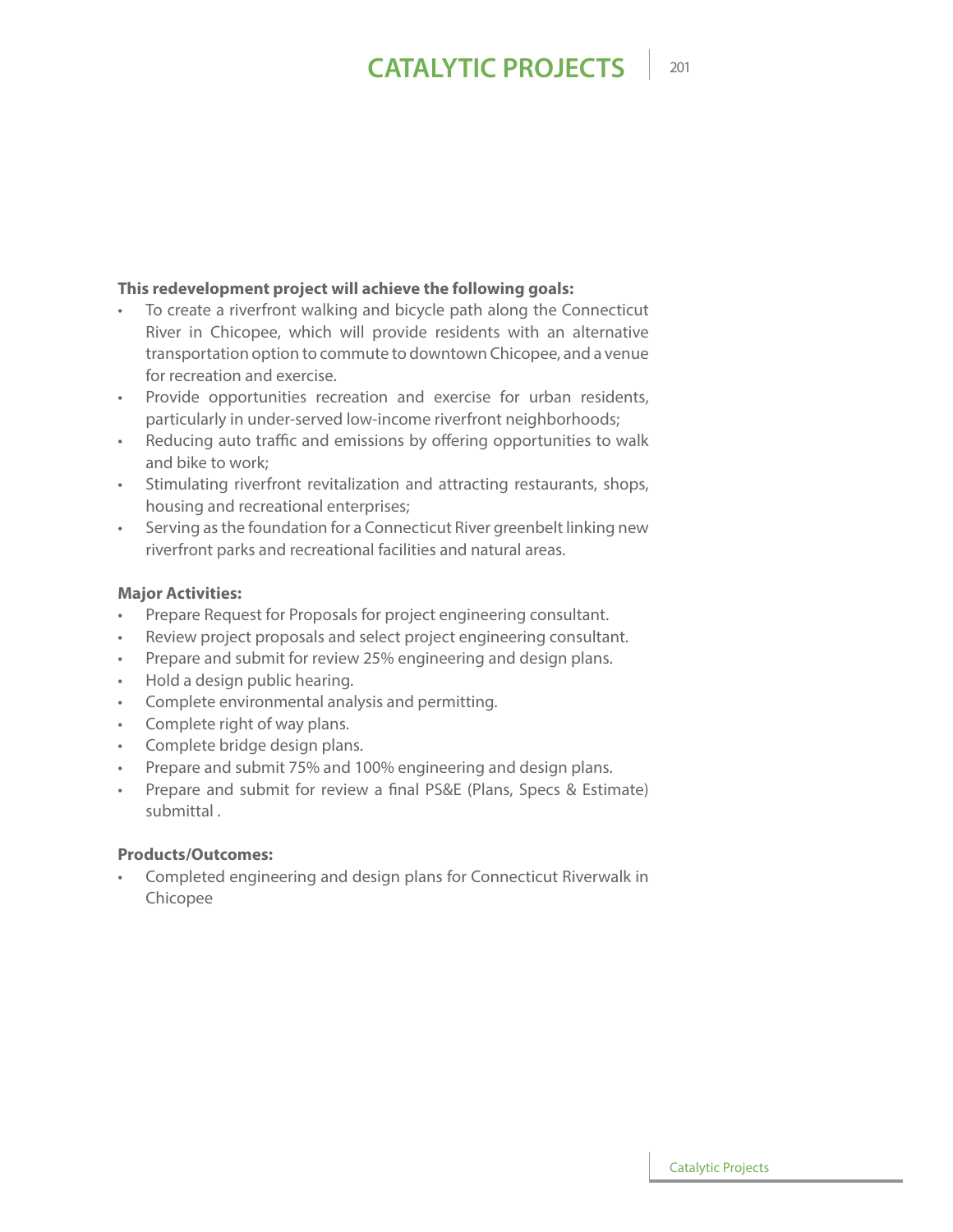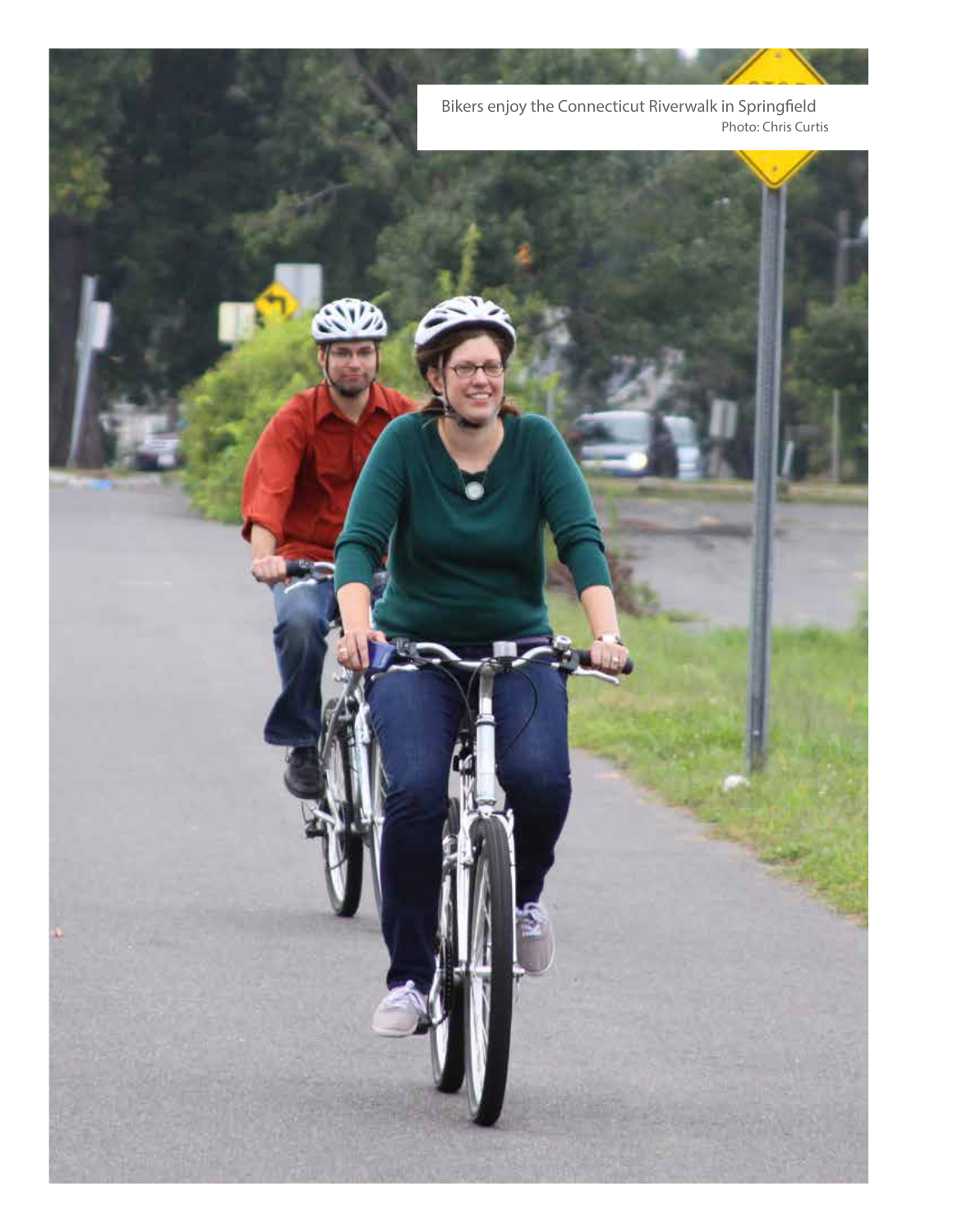# **11**

# **Checklist of Sustainability Strategies**

What can your community or organization do to help implement this plan, and promote sustainability, smart growth and resiliency in the Pioneer Valley? How do we turn this plan into an effective set of actions? Everyone has a role to play in this process: community officials, legislators, state and federal agencies, non-profits, businesses and individuals.

This section provides a summary checklist of all recommended strategies from the 8 chapters of this action plan. The checklist is organized by chapter, with strategies listed in checklist format targeted for each of the following groups:

- Municipalities
- Legislative Agenda
- State and Federal Agencies
- Regional Strategies

Most strategies will require multiple partners to be effectively implemented. We encourage you to review the strategies, and to contact PVPC for more information about how you can become involved.

*"My community is sustainable when public transportation is affordable and accessible to everyday people"*

*Molly Bialecki Easthampton, MA*



Note: This is the executive summary of our plan. To obtain or view a copy of the full plan, visit pvpc.org.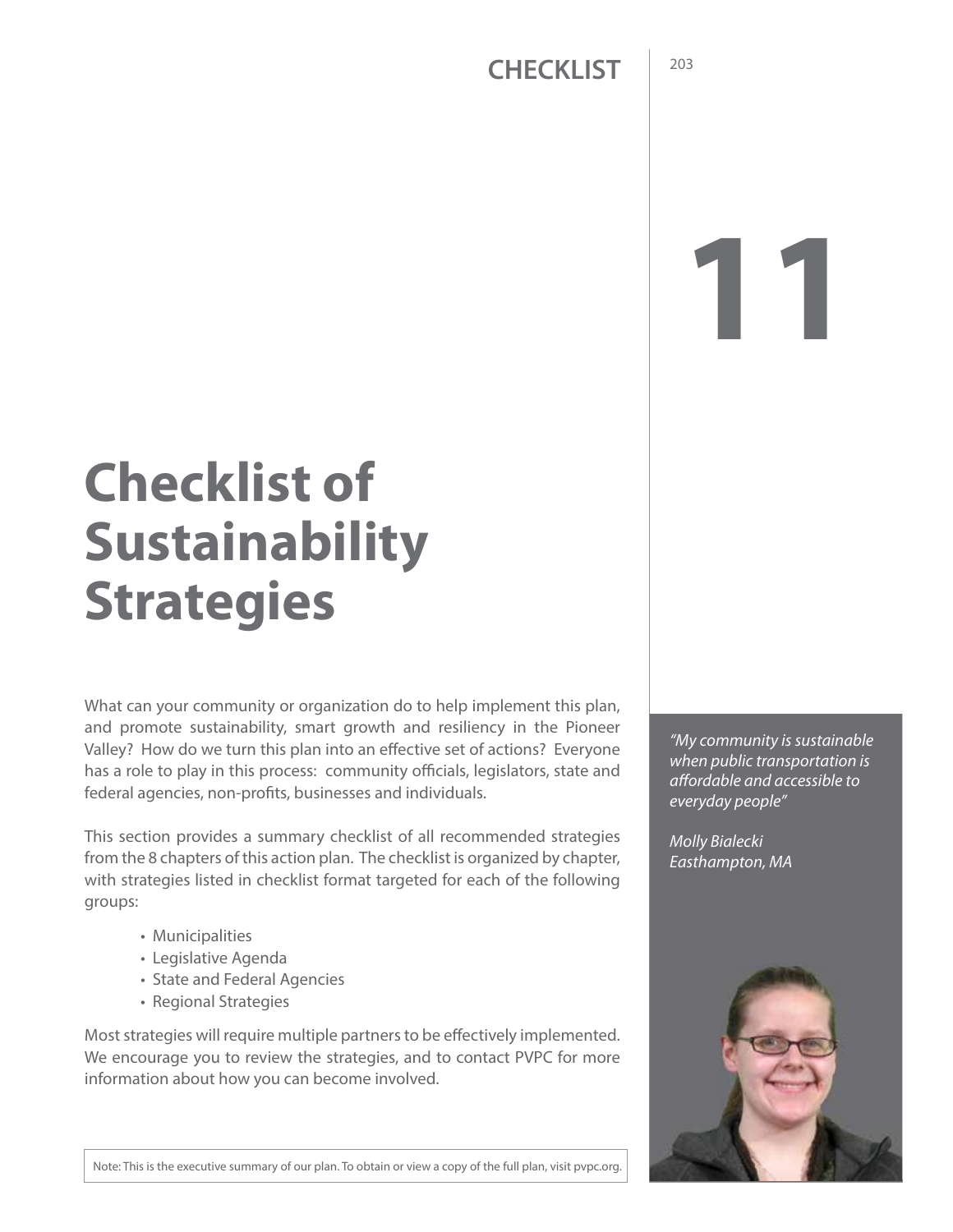# **Climate Action Checklist**

#### **Climate Action Checklist for Municipalities**

| Prepare municipal water supply systems for severe droughts,<br>including repairing leaks, and installing water efficient fixtures                                                    | <b>PARTNERS:</b><br>Municipal water<br>departments                           |
|--------------------------------------------------------------------------------------------------------------------------------------------------------------------------------------|------------------------------------------------------------------------------|
| Protect and upgrade aging water and wastewater infrastructure<br>from flood damages, and provide emergency backup equipment.                                                         | <b>PARTNERS:</b><br>Municipal water and<br>sewer departments,<br><b>DPWs</b> |
| Support municipal purchase of fuel efficient vehicle fleets and LED<br>traffic and street lights.                                                                                    | <b>PARTNERS:</b><br>Municipalities, DPWs,<br><b>PVPC</b>                     |
| Reduce and track greenhouse gas emissions to meet regional<br>targets.                                                                                                               | PARTNERS:<br>Municipalities, PVPC                                            |
| Adopt new TOD zoning districts along high-speed rail lines and bus<br>routes and near existing centers.                                                                              | <b>PARTNERS:</b><br>PVPC, Planning Boards                                    |
| Generate more clean energy, greener power to reduce the carbon<br>intensity of our electricity supply, by investing in solar, wind, and<br>hydro projects.                           | <b>PARTNERS:</b><br>Municipalities, ESCOs,<br><b>PVPC</b>                    |
| Adopt solar and wind zoning bylaws to streamline permitting for<br>renewable energy sources and promote passive solar access.                                                        | PARTNERS:<br>Planning Boards,<br><b>PVPC</b>                                 |
| Develop "Solarize" Neighborhood Programs to assist homeowners<br>in purchasing photovoltaic solar systems, by reducing costs<br>through bulk purchasing, tax incentives and rebates. | <b>PARTNERS:</b><br>Municipalities, PVPC                                     |
| Retrofit municipal buildings for energy efficiency. A municipality<br>can partner, using an Energy Service Company (ESCO) where<br>appropriate.                                      | <b>PARTNERS:</b><br>Municipalities, ESCOs,<br><b>PVPC</b>                    |
| Formalize Emergency Intermunicipal Water Connection<br>agreements with neighboring communities, in advance of<br>emergencies.                                                        | <b>PARTNERS:</b><br>Municipalities, PVPC                                     |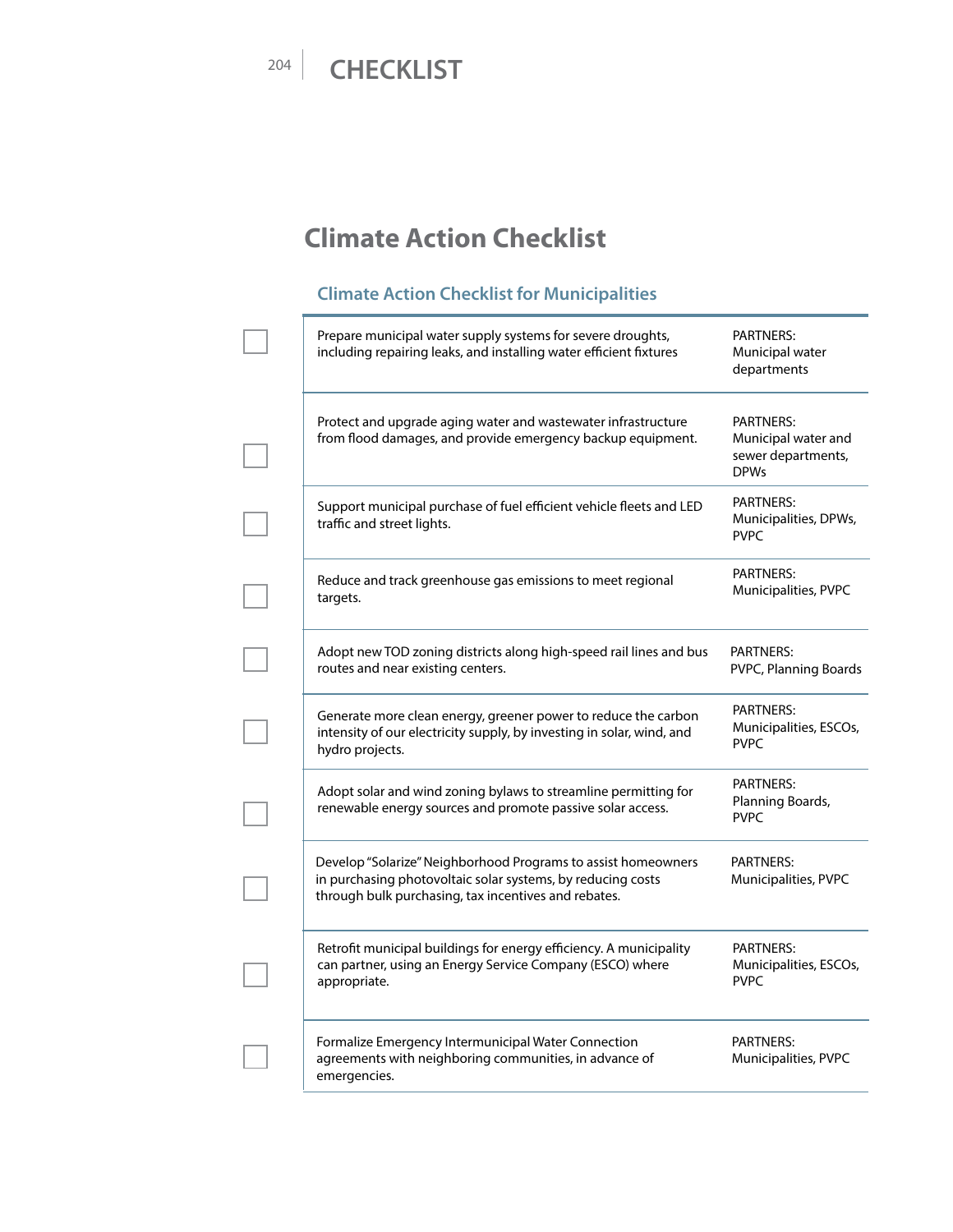| Storm-proof infrastructure, including energy generation, electrical<br>transmission and distribution, drinking and wastewater facilities,<br>roads and highways, dams and flood dikes. | PARTNERS:<br><b>Municipalities</b>       |
|----------------------------------------------------------------------------------------------------------------------------------------------------------------------------------------|------------------------------------------|
| Assist vulnerable populations with response to severe weather<br>events. Seek funding for a network of severe weather notification<br>procedures and new cooling shelters.             | PARTNERS:<br>Municipalities, PVPC        |
| Investigate costs and feasibility of re-locating powerlines<br>underground.                                                                                                            | <b>PARTNERS:</b><br><b>Utilities</b>     |
| Establish a public warning system for extreme weather events,<br>to send emergency alerts to residents by email, text message or<br>telephone.                                         | <b>PARTNERS:</b><br>Municipalities, PVPC |
| Undertake conformance reviews of existing municipal zoning and<br>provide a technical assistance program to help communities adopt<br>zoning for GHG reduction.                        | <b>PARTNERS:</b><br>Municipalities, PVPC |
| Encourage all of the region's municipalities to seek designation<br>under the state Green Communities Act.                                                                             | <b>PARTNERS:</b><br>Municipalities, PVPC |
| Install methane recovery systems to reduce the release of methane<br>into the atmosphere from landfills.                                                                               | <b>PARTNERS:</b><br>Municipalities, PVPC |

#### **Climate Action Legislative Agenda**

| Support changes in the State Revolving Fund (SRF) Program to<br>address climate vulnerabilities, and promote green infrastructure.                                                                                                                 | <b>PARTNERS:</b><br>State Legislature,<br>DEP, Municipalities      |  |
|----------------------------------------------------------------------------------------------------------------------------------------------------------------------------------------------------------------------------------------------------|--------------------------------------------------------------------|--|
| Adopt state legislation to enable local programs for clean energy<br>financing (or PACE - Property Assessed Clean Energy) programs<br>to set up a revolving loan fund that can pay for energy efficiency<br>retrofits or renewable energy systems. | <b>PARTNERS:</b><br>Legislators,<br>Municipalities,<br><b>PVPC</b> |  |
| Create a regional Livability program using transportation funding<br>streams that support projects, such as pedestrian, streetscape,<br>mixed-use infill, transit-oriented development and transit<br>improvement projects.                        | <b>PARTNERS:</b><br>Legislators, PVPC,<br>MassDOT, MPO             |  |

Sustainable Action Checklist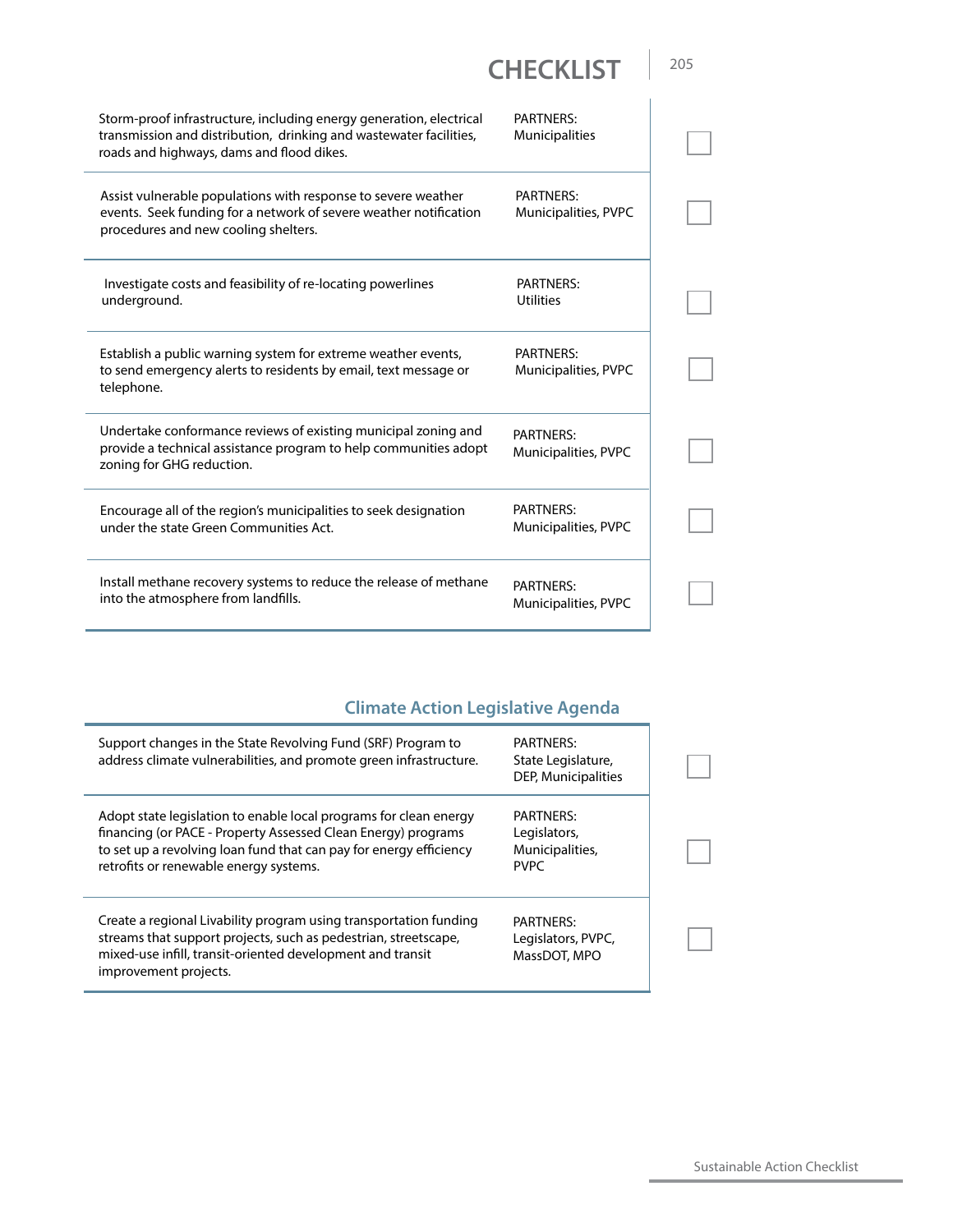#### **Climate Action Checklist for State and Federal Agencies**

| Inspect and remove poor condition dams.                                                                                                                                                                                                                   | PARTNERS:<br>Municipalities, state<br>Office of Dam Safety |
|-----------------------------------------------------------------------------------------------------------------------------------------------------------------------------------------------------------------------------------------------------------|------------------------------------------------------------|
| Adopt sustainable project review criteria for all transportation<br>projects.                                                                                                                                                                             | <b>PARTNERS:</b><br>MDOT, PVPC                             |
| Provide regional funding to support development of Transit<br>Oriented Development districts (TODs).                                                                                                                                                      | <b>PARTNERS:</b><br>MDOT, PVPC                             |
| Pro-actively replace underperforming culverts and bridges with<br>larger structures designed to accommodate floods and promote<br>wildlife passage.                                                                                                       | <b>PARTNERS:</b><br>Municipalities, MDOT                   |
| Update FEMA flood insurance maps, and improve community flood<br>zoning regulations.                                                                                                                                                                      | <b>PARTNERS:</b><br>FEMA, municipalities                   |
| Provide regional funding to support development of Transit<br>Oriented Development districts (TODs).                                                                                                                                                      | <b>PARTNERS:</b><br>MassDOT                                |
| Include climate adaptation strategies, inventories of vulnerable<br>infrastructure and updated flood mapping in all Hazard Mitigation<br>Plans. Seek funding for improved preparedness, including funding<br>for dam inspection, maintenance and removal. | <b>PARTNERS:</b><br>Municipalities, MEMA,<br><b>FEMA</b>   |

#### **Climate Action Checklist of Regional Action**

Seek approval from all 43 Pioneer Valley communities for municipal policy statements and an intergovernmental compact on climate change, committing communities to specific actions to help regional GHG reduction targets. PARTNERS: Municipalities, PVPC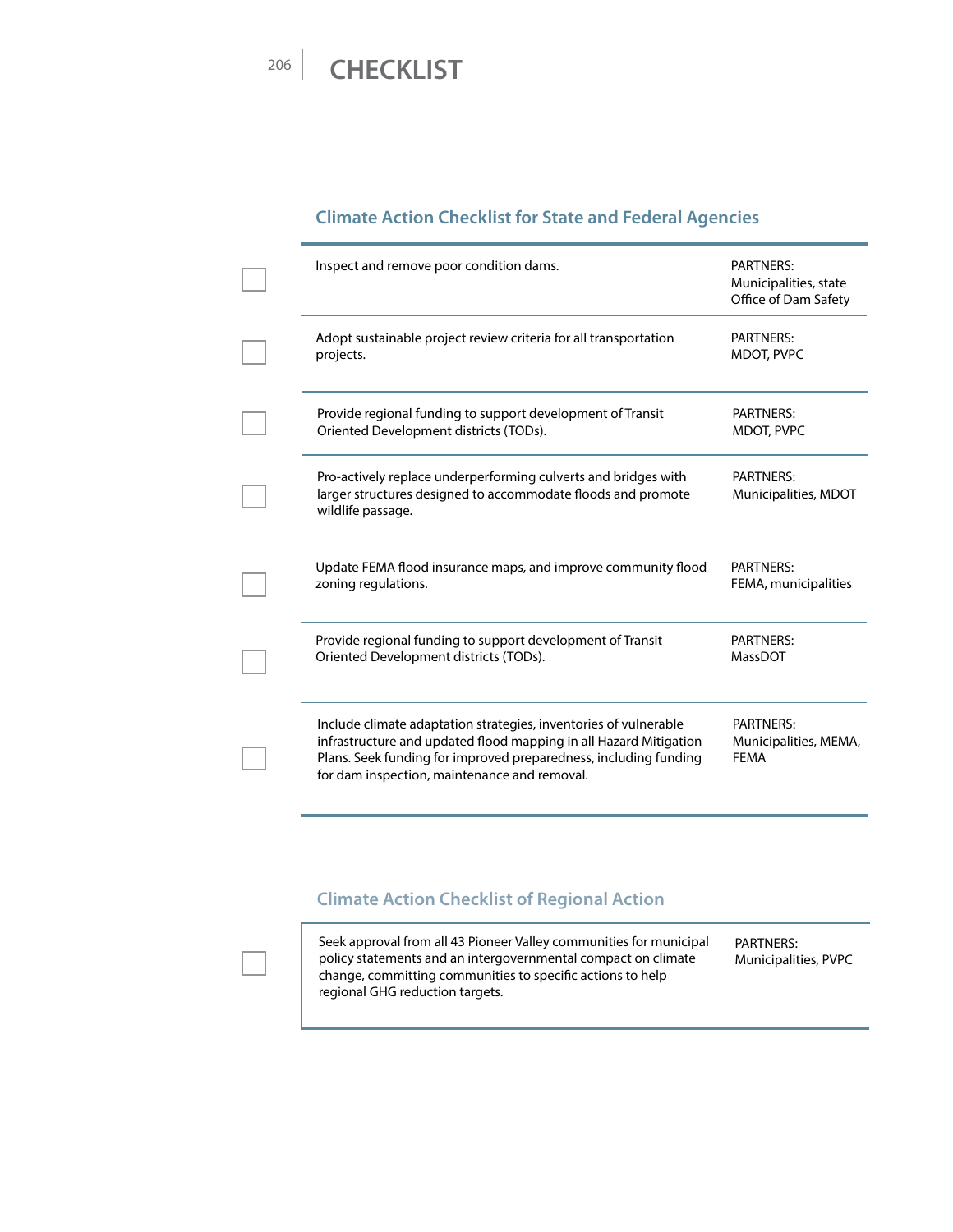# **Food Security Checklist**

#### **Food Security Checklist for Municipalities**

| If you don't already have one, consider forming a food policy<br>council to institutionalize consideration of food security and related<br>issues in your community.                                                               | PARTNERS:<br>Municipalities,<br>Local Food Policy<br>Councils (Holyoke<br>and Springfield are<br>resources), GrowFood<br>Northampton, MA<br>Food Policy Council                        |  |
|------------------------------------------------------------------------------------------------------------------------------------------------------------------------------------------------------------------------------------|----------------------------------------------------------------------------------------------------------------------------------------------------------------------------------------|--|
| Continue to educate consumers about proper nutrition and food<br>safety through community outreach, education and advocacy<br>focusing on healthy, local and culturally appropriate foods.                                         | <b>PARTNERS:</b><br>Hunger relief and<br>food advocacy<br>community<br>organizations, local<br>food policy councils,<br>municipalities, Mass in<br>Motion, MA DPH, CDC,<br><b>PVPC</b> |  |
| Address food access issues by creating "feedability guides" that<br>connect consumers with healthy food retail locations.                                                                                                          | <b>PARTNERS:</b><br>Local food<br>policy councils,<br>municipalities,<br>Hunger relief and<br>community-based<br>food advocacy<br>organizations, Mass in<br>Motion, CDC, PVPC          |  |
| Support, expand, and replicate initiatives that increase the number<br>of neighborhood retail outlets selling healthy food, such as the<br>healthy bodega/corner store initiative of Mass in Motion in Holyoke<br>and Springfield. | PARTNERS:<br>Local food policy<br>councils, MA DPH,<br>Corner stores/<br>Bodegas, CDC, PVPC,<br>community-based<br>food advocacy<br>organizations                                      |  |
| Work to bring full-line grocery stores with a full-line of fresh<br>produce and meats and seafood to neighborhoods that do not<br>have one.                                                                                        | <b>PARTNERS:</b><br>Community-based<br>organizations, local<br>food policy councils,<br>municipalities,<br>economic<br>development<br>organizations, area<br>grocery stores            |  |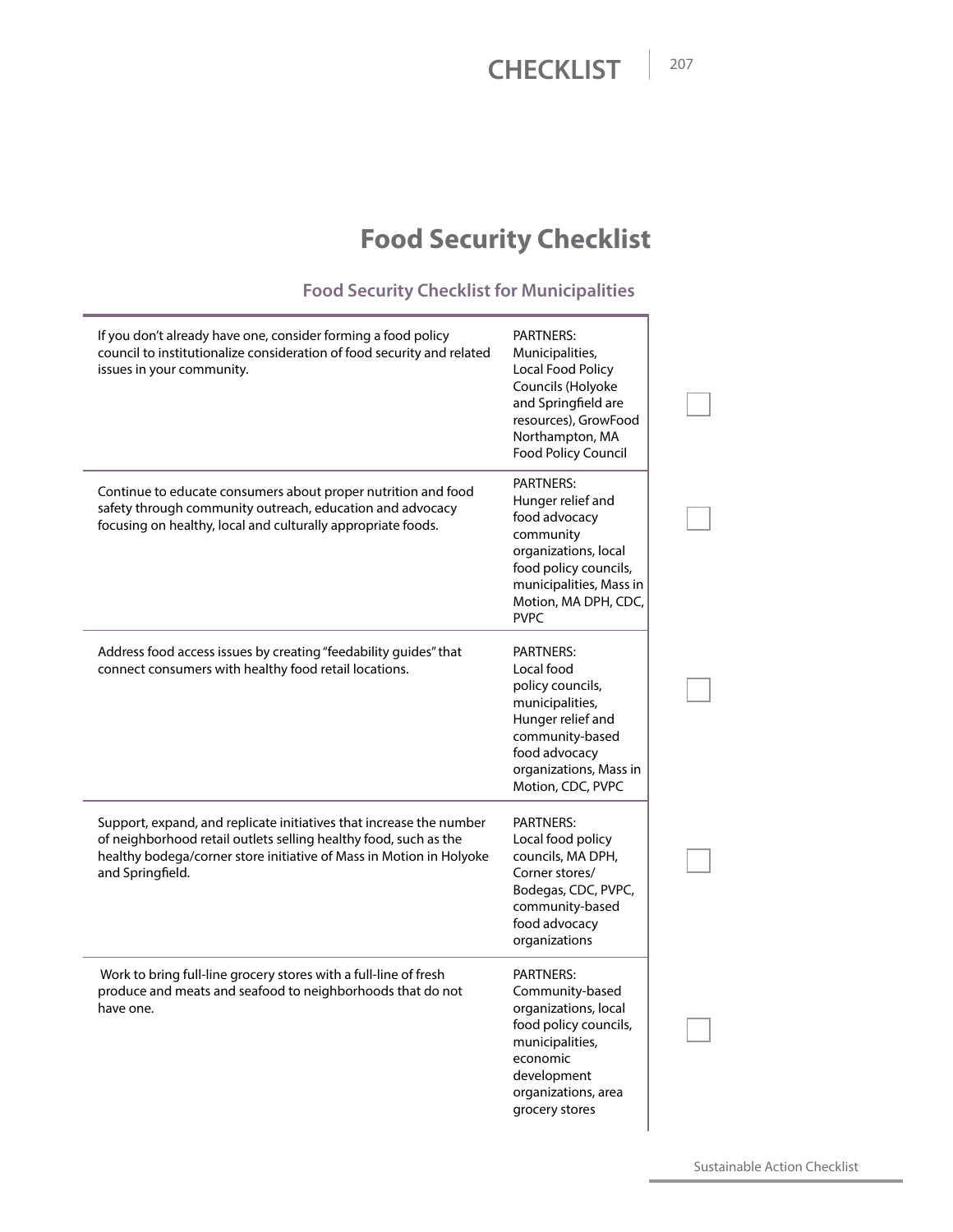Assess how local zoning and other regulations may help or hinder residents' access to healthy food, (Regulatory analysis examples available for the cities of Holyoke and Springfield from PVPC-email cratte@pvpc.org) and develop and implement solutions to address identified problems. PARTNERS: PVPC, municipalities, local planning officials, MA DPH Support, and implement as appropriate, retail and other policies and practices that promote healthy food, such as in-store display requirements and requiring provision of healthy food at public meetings. PARTNERS: Municipalities, local planning officials, PVPC, local food policy councils and community-based food advocacy organizations, area grocery stores Support, incentivize, and facilitate purchase of local food for institutions such as schools, senior centers etc. PARTNERS: School boards and school districts, MA farm to school initiative, CISA Work to de-stigmatize poverty in general and the use of hunger assistance benefits specifically, by educating the public about inequity and social justice and the public health benefits of a healthy population, especially growing children. PARTNERS: Hunger relief organizations, CISA, Economic justice organizations, PVPC, MA DPH, CDC, public officials Support local policies and regulations that address food insecurity and promote local agriculture such as "right to farm" bylaws, local agriculture commissions and municipal laws to regulate location of restaurants with respect to schools. PARTNERS: PVPC, municipalities, MA DAR Support urban agriculture including livestock ordinances, GIS mapping of available parcels, and foster partnerships among property owners, businesses, residents and community based organizations to develop and expand community gardens and commercial urban agriculture initiatives. PARTNERS: Municipalities, PVPC, MA DAR, New Entry Sustainable Farmers Support on-site vegetable gardens at schools, day care facilities, adult care facilities, jails, prisons, and other similar entities. PARTNERS: School districts, Care facility operators Support development of on-farm clean, safe, sustainable energy sources and systems and help improve the efficiency of existing systems. PARTNERS: MA Farm Energy program, MA CEC, PVPC, municipalities Develop new and expand existing large-scale food waste composting initiatives; support and establish waste source separation programs and hauling routes. Strengthen the composting market with greater incentives i.e. landfill tipping fees) to divert organic waste and work to develop consumer demand for finished compost products. PARTNERS: DEP, CET, PVPC, municipalities, Farmers, food businesses and institutional meal providers, restaurants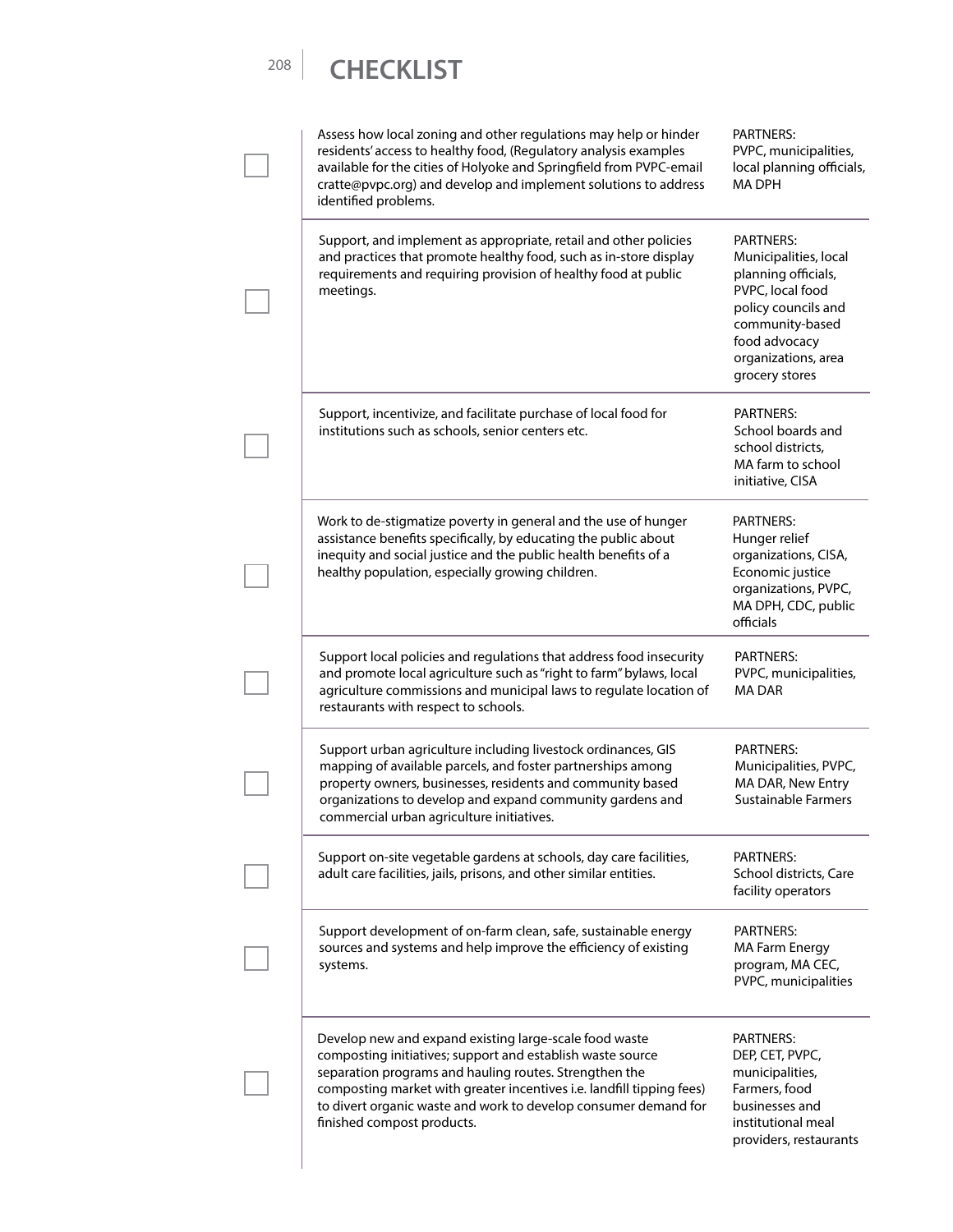Expand residential scale composting. Encourage sales of in-home and outdoor bins and distribute easy to understand information about how to compost at home. PARTNERS: DEP, municipalities Facilitate implementation of Scaling Up Local Food (www.buylocalfood.org/resources-for-farmers/ag-infrastructure) developed by Community Involved in Sustaining Agriculture (CISA) in 2012. PARTNERS: CISA, MA DAR, MA Workforce Alliance, PVGrows, Common Capital Provide technical assistance and business development support to local farms and food businesses including compliance with food safety requirements. PARTNERS: CISA, financial institutions, Common Capital, Slow Money, PVGrows, EDA

#### **Food Security Legislative Agenda**

| Fully fund Supplemental Nutrition Assistance Program (SNAP)<br>benefits.                                                                                                                                                                                       | <b>PARTNERS:</b><br>local, state and<br>federally elected<br>officials; local, state<br>and federal agency<br>staff, advocates |  |
|----------------------------------------------------------------------------------------------------------------------------------------------------------------------------------------------------------------------------------------------------------------|--------------------------------------------------------------------------------------------------------------------------------|--|
| Create and adopt legislation to incentivize and facilitate purchase<br>of local food for institutional uses, such as in schools, rehabilitation<br>centers for the elderly and sick and in hospitals and senior centers.                                       | <b>PARTNERS:</b><br>local, state and<br>federally elected<br>officials; local, state<br>and federal agency<br>staff, advocates |  |
| Amend local, state and federal regulations as necessary to promote<br>food security, i.e. facilitate community gardens, urban agriculture,<br>right to farm, farmland protection, etc.                                                                         | <b>PARTNERS:</b><br>local, state and<br>federally elected<br>officials; local, state<br>and federal agency<br>staff, advocates |  |
| Maintain and expand as necessary such successful initiatives as<br>the Massachusetts Agricultural Preservation Restrictions (APR),<br>Community Preservation Act (CPA), and Transfer of Development<br>Rights (TDR) to protect and maintain agricultural land. | <b>PARTNERS:</b><br>local, state and<br>federally elected<br>officials; local, state<br>and federal agency<br>staff, advocates |  |
| Continue to fund the Massachusetts Clean Energy Center and the<br>Massachusetts Farm Energy initiative to facilitate generation of<br>clean, safe, sustainable energy on farms.                                                                                | <b>PARTNERS:</b><br>local, state and<br>federally elected<br>officials; local, state<br>and federal agency<br>staff, advocates |  |
| Assure that food safety regulations do not disproportionately<br>negatively affect local farms.                                                                                                                                                                | <b>PARTNERS:</b><br>local, state and<br>federally elected<br>officials; local, state<br>and federal agency<br>staff, advocates |  |

Sustainable Action Checklist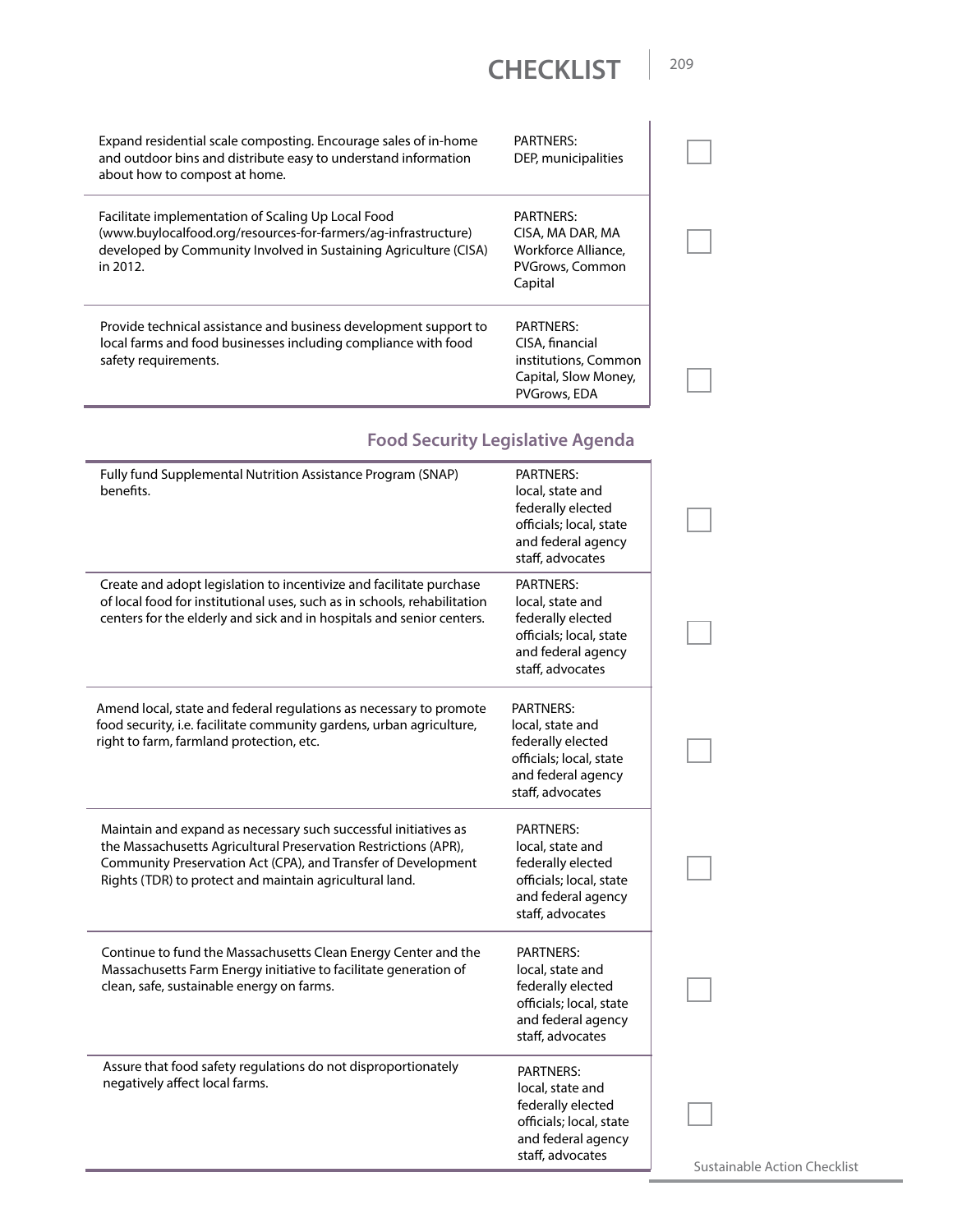#### **Food Security Checklist for State and Federal Agencies**

| Facilitate wider acceptance of Supplemental Nutrition Assistance<br>Program (SNAP) benefits, Women Infant and Children (WIC)<br>coupons and other state and federal assistance benefits at farmer's<br>markets and Community Supported Agriculture (CSA) farms to<br>assist more people in accessing healthy food and to assist farmers<br>to sell their produce to a larger market. | Lead Group(s):<br>relief-hunger<br>organizations, state<br>agencies, farmers<br>markets        |
|--------------------------------------------------------------------------------------------------------------------------------------------------------------------------------------------------------------------------------------------------------------------------------------------------------------------------------------------------------------------------------------|------------------------------------------------------------------------------------------------|
| Collaborate with organizations across New England and within the<br>Pioneer Valley to work toward the goal of producing 50% of the<br>food consumed in the region.                                                                                                                                                                                                                   | Lead Group(s):<br>CISA, PVPC, Food<br>producers and<br>distributors, MA Food<br>policy council |
| Create an on-line electronic platform for food-related data to<br>enable food organizations to share existing data and describe<br>future needs. This service could also provide training and education<br>about food data collection and use as well as technical assistance<br>for farm business operators, food distributors and retailers.                                       | Lead Group(s):<br>CISA, Food Bank of W<br>MA, PVPC                                             |
| Maintain and expand as necessary such successful initiatives as<br>the Massachusetts Agricultural Preservation Restrictions (APR),<br>Community Preservation Act (CPA), and Transfer of Development<br>Rights (TDR) to protect and maintain agricultural land.                                                                                                                       | Lead Group(s):<br>Land owners, MA DAR,<br>PVPC, municipalities                                 |
| Support development of on-farm clean, safe, sustainable energy<br>sources and systems and help improve the efficiency of existing<br>systems.                                                                                                                                                                                                                                        | Lead Group(s):<br><b>MA Farm Energy</b><br>program, MA CEC,<br>PVPC, municipalities            |

#### **Food Security Checklist Regional Strategies**

|  | Continue and expand ongoing communication and collaboration<br>among and between relief-hunger organizations, such as the Food<br>Bank of Western Massachusetts with Buy Local Food and Farmer<br>Support agencies, such as Community Involved in Sustaining<br>Agriculture (CISA). | Lead Group(s):<br>Food Bank of W MA,<br>CISA, PVGrows, PVPC,<br>Local food policy<br>councils                        |
|--|-------------------------------------------------------------------------------------------------------------------------------------------------------------------------------------------------------------------------------------------------------------------------------------|----------------------------------------------------------------------------------------------------------------------|
|  | Provide free or reduced fare bus passes to low income riders for<br>trips to garden plots, farmer's markets and other community food<br>sources.                                                                                                                                    | Lead Group(s):<br>Hunger relief<br>organizations,<br>PVPC, Community<br>Foundations,<br>Leadership Pioneer<br>Valley |
|  | Expand the number of low income Community Supported<br>Agriculture (CSA) models to increase access to fresh food in low<br>income areas by improving access for seniors, increasing the use of<br>SNAP for CSA membership payment and similar efforts.                              | Lead Group(s):<br>Hunger relief<br>organizations, CISA                                                               |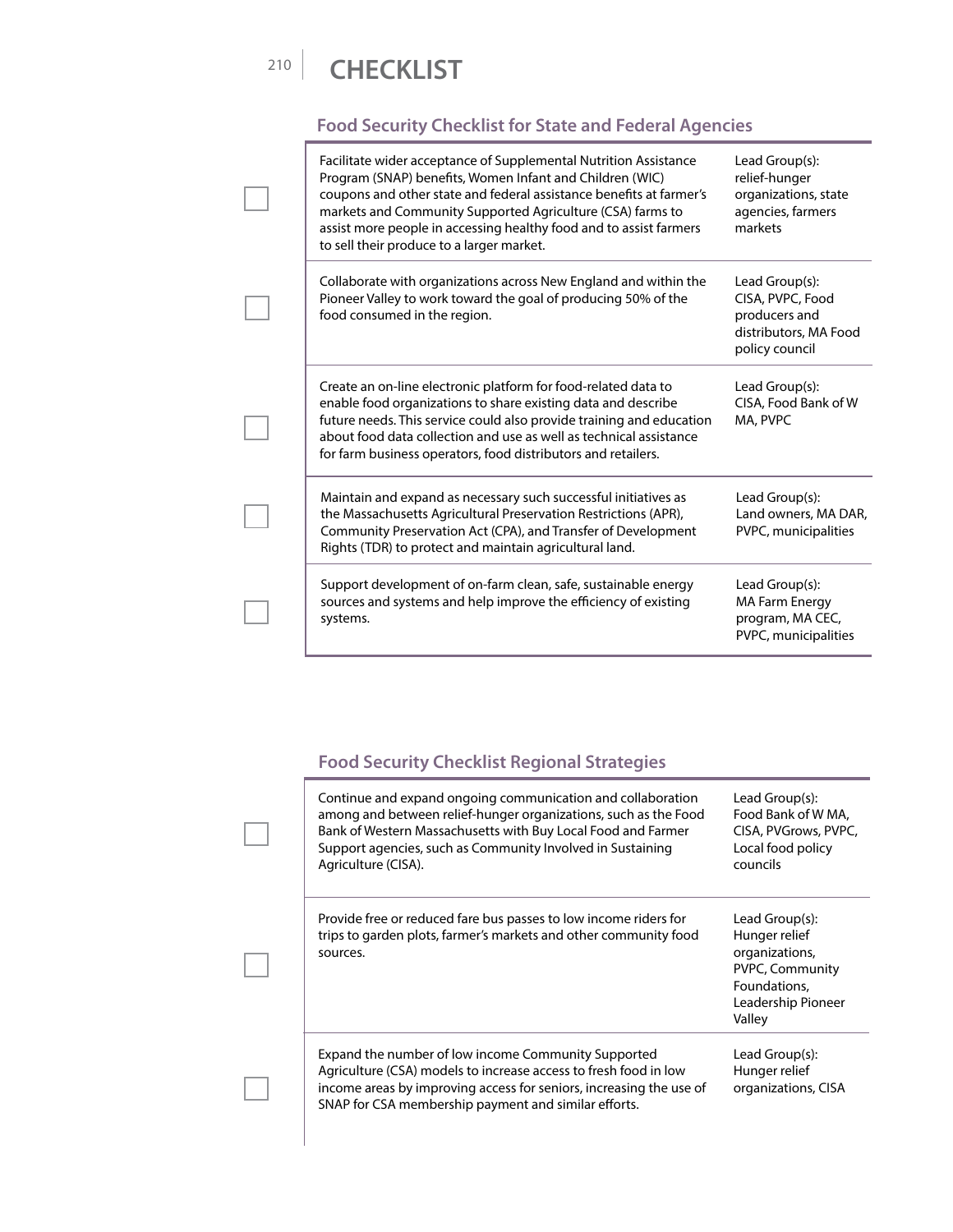| Work to assure that all people eligible for SNAP, WIC and other<br>similar benefit programs are enrolled in the programs.                                                                                                                                                                                                                      | <b>PARTNERS:</b><br>Hunger relief<br>organizations, social<br>service agencies, MA<br>DTA,                                                |  |
|------------------------------------------------------------------------------------------------------------------------------------------------------------------------------------------------------------------------------------------------------------------------------------------------------------------------------------------------|-------------------------------------------------------------------------------------------------------------------------------------------|--|
| Work to de-stigmatize poverty in general and the use of hunger<br>assistance benefits specifically, by educating the public about<br>inequity and social justice and the public health benefits of a<br>healthy population, especially growing children.                                                                                       | <b>PARTNERS:</b><br>Hunger relief<br>organizations, CISA,<br>Economic justice<br>organizations, PVPC,<br>MA DPH, CDC, public<br>officials |  |
| Collaborate with organizations across New England and within the<br>Pioneer Valley to work toward the goal of producing 50% of the<br>food consumed in the region.                                                                                                                                                                             | PARTNERS:<br>CISA, PVPC, Food<br>producers and<br>distributors, MA Food<br>policy council                                                 |  |
| Create an on-line electronic platform for food-related data to<br>enable food organizations to share existing data and describe<br>future needs. This service could also provide training and education<br>about food data collection and use as well as technical assistance<br>for farm business operators, food distributors and retailers. | <b>PARTNERS:</b><br>CISA, Food Bank of W<br>MA, PVPC                                                                                      |  |
| Maintain and expand as necessary such successful initiatives as<br>the Massachusetts Agricultural Preservation Restrictions (APR),<br>Community Preservation Act (CPA), and Transfer of Development<br>Rights (TDR) to protect and maintain agricultural land.                                                                                 | <b>PARTNERS:</b><br>Land owners, MA DAR,<br>PVPC, municipalities                                                                          |  |
| Connect land owners with farmers to facilitate agricultural<br>production. Actively participate in the Hampden county pilot<br>project collaboration with the New Entry Sustainable Farming<br>Project and its partners.                                                                                                                       | PARTNERS:<br>New Entry Sustainable<br>Farmers, MA DAR,<br>PVPC, municipalities,<br>Farmers, Landowners                                    |  |
| Support on-site vegetable gardens at schools, day care facilities,<br>adult care, rehab, and other similar entities.                                                                                                                                                                                                                           | PARTNERS:<br>School districts, Care<br>facility operators                                                                                 |  |
| Support development of on-farm clean, safe, sustainable energy<br>sources and systems and help improve the efficiency of existing<br>systems.                                                                                                                                                                                                  | <b>PARTNERS:</b><br><b>MA Farm Energy</b><br>program, MA CEC,<br>PVPC, municipalities,<br><b>USDA</b>                                     |  |
| Facilitate and expand year-round food production capacity in the<br>region, including hydroponic greenhouses.                                                                                                                                                                                                                                  | PARTNERS:<br>Farmers, MA DAR, CISA,<br><b>USDA</b>                                                                                        |  |
| Provide flexible capital for innovative local farm and food<br>businesses, particularly those to improve food system<br>infrastructure.                                                                                                                                                                                                        | PARTNERS:<br>Common Capital,<br>Slow Money, Financial<br>Institutions, PVGrows,<br>EDA, USDA                                              |  |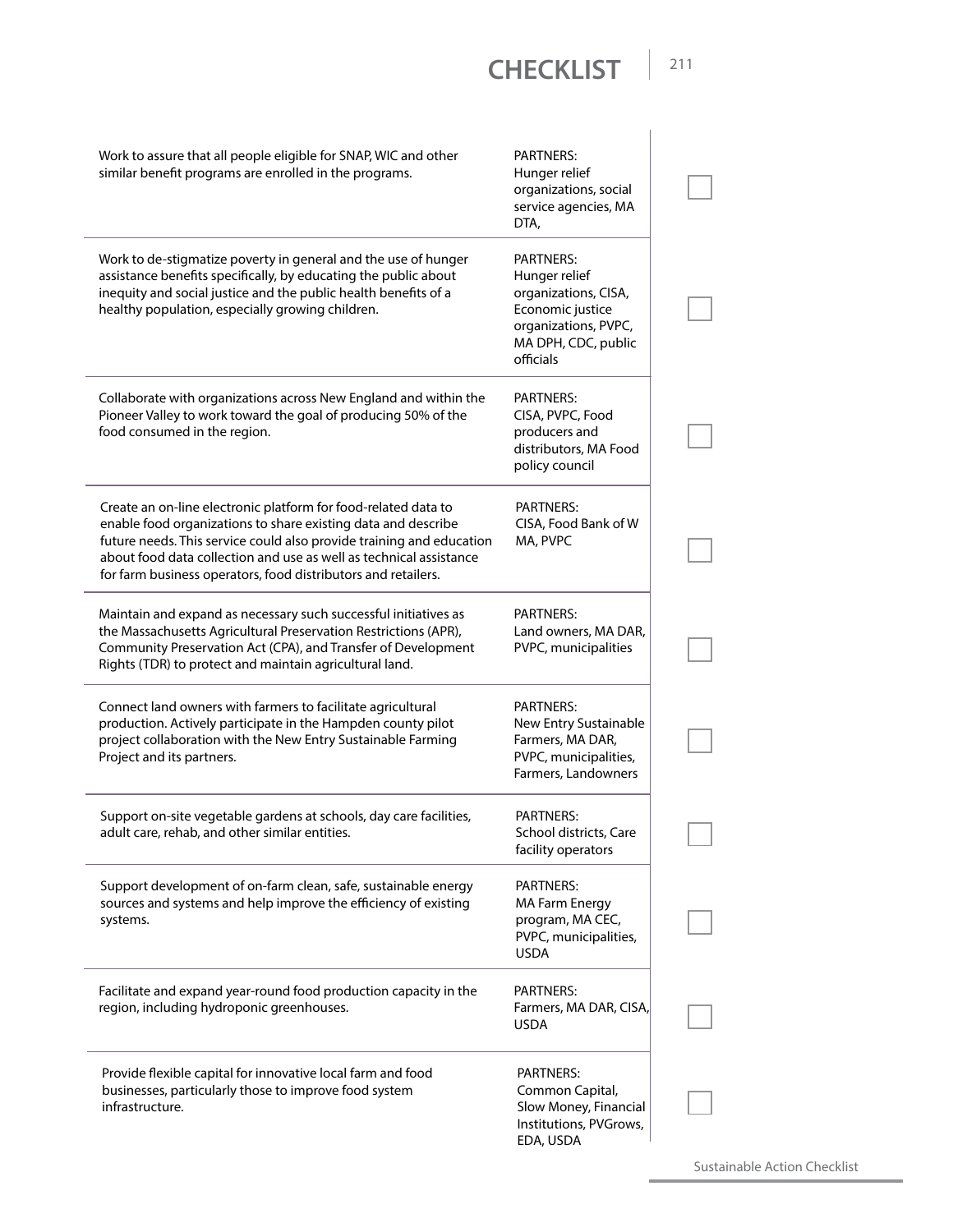| Develop new and expand existing large-scale food waste<br>composting initiatives; support and establish waste source<br>separation programs and hauling routes. Strengthen the<br>composting market with greater incentives i.e. landfill tipping fees<br>to divert organic waste and work to develop consumer demand for<br>finished compost products.                                                  | <b>PARTNERS:</b><br>DEP, CET, PVPC,<br>municipalities,<br>Farmers, food<br>businesses and<br>institutional meal<br>providers, restaurants |
|----------------------------------------------------------------------------------------------------------------------------------------------------------------------------------------------------------------------------------------------------------------------------------------------------------------------------------------------------------------------------------------------------------|-------------------------------------------------------------------------------------------------------------------------------------------|
| Help develop and expand the capacity of farmers to sell produce<br>directly to institutional meal providers, such as colleges,<br>universities, schools, hospitals, day-care, senior meals programs<br>and nursing homes.                                                                                                                                                                                | <b>PARTNERS:</b><br>MA Farm to School.<br>CISA, MA DAR, AFT                                                                               |
| Facilitate implementation of Scaling Up Local Food<br>(www.buylocalfood.org/resources-for-farmers/ag-infrastructure)<br>developed by Community Involved in Sustaining Agriculture (CISA)<br>in 2012.                                                                                                                                                                                                     | <b>PARTNERS:</b><br>CISA, MA DAR, MA<br>Workforce Alliance.<br>PVGrows, Common<br>Capital                                                 |
| Provide technical assistance and business development support to<br>local farms and food businesses including compliance with food<br>safety requirements.                                                                                                                                                                                                                                               | PARTNERS:<br>CISA, financial<br>institutions, Common<br>Capital, Slow Money,<br>PVGrows, EDA                                              |
| Work to fill gaps in all sectors of the local food system with local<br>jobs, especially in food production and waste/compost sectors.<br>Provide education and training to increase the skills and capacities<br>of food system workers through formal programs, such as the<br>Greenfield Community College Farm and Food Systems degree<br>(insert link http://web.gcc.mass.edu/farmandfoodsystems/). | <b>PARTNERS:</b><br>Community college<br>academic and training<br>programs, REBs, MA<br>Workforce Alliance,<br><b>CISA</b>                |

 $\overline{\phantom{0}}$ 

 $\Box$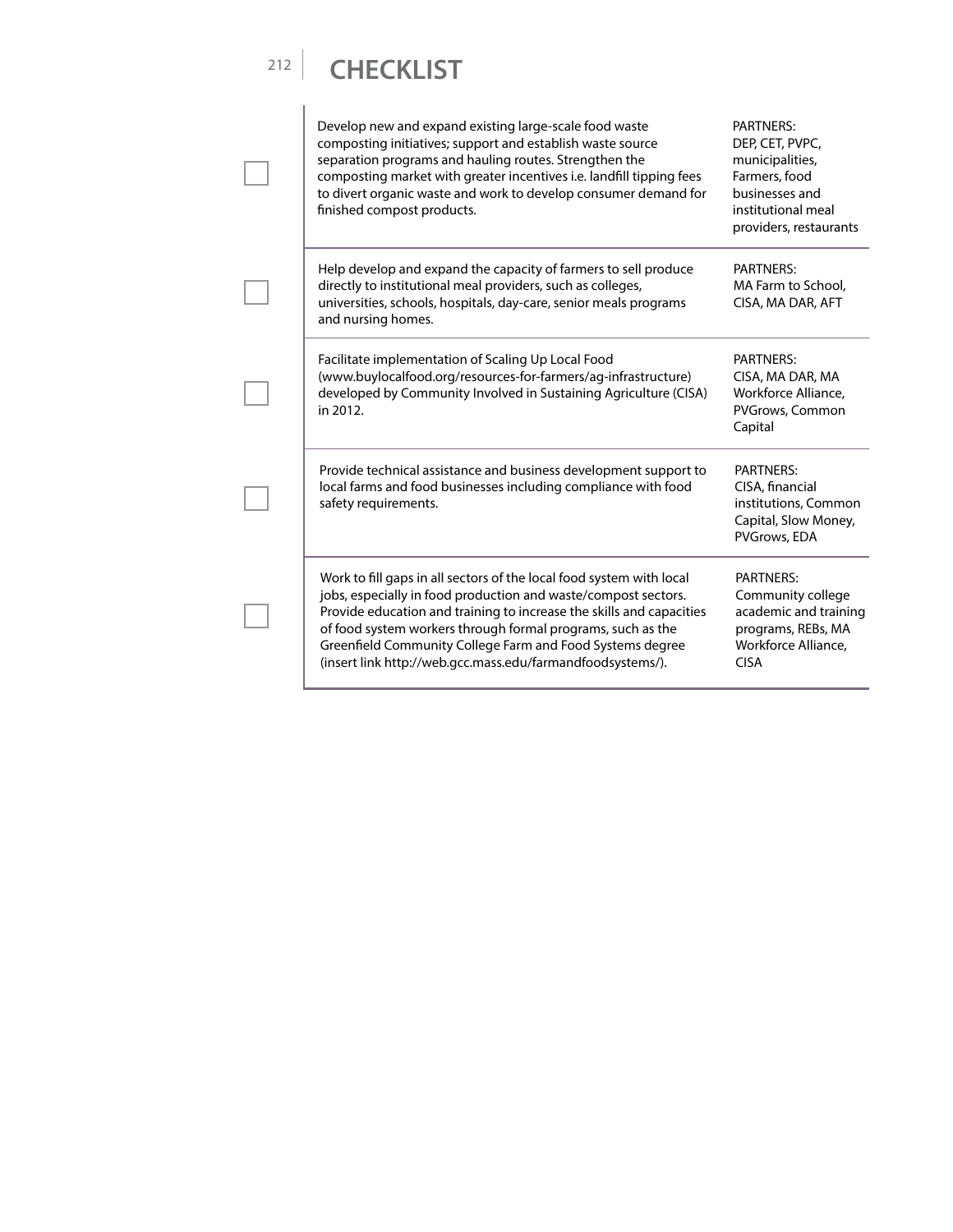# **Housing Checklist**

#### **Housing Checklist for Municipalities**

| Appoint a local housing committee to study community needs,<br>recommend appropriate actions, advocate for action.                                                                                                                               | PARTNERS:<br>Board of Selectmen /<br>City Council                                        |  |
|--------------------------------------------------------------------------------------------------------------------------------------------------------------------------------------------------------------------------------------------------|------------------------------------------------------------------------------------------|--|
| Develop a local housing plan, drawing on findings of the Regional<br>Housing Plan, to lay out specific approaches for meeting local<br>and regional needs and/or as a guide for spending Community<br>Preservation Act housing funds.            | PARTNERS:<br>Housing Committee,<br>Planning Board,<br><b>Housing Authority</b>           |  |
| Form a Shared Housing Office (SHO) with one or more of your<br>neighboring municipalities to strengthen capacity to plan for,<br>implement, and manage programs and strategies to increase and<br>preserve income-restricted affordable housing. | PARTNERS:<br><b>Board of Selectmen</b><br>/ City Council and<br><b>Housing Committee</b> |  |
| Form a Municipal Affordable Housing Trust (MAHT) to streamline<br>future housing programs and development activities.                                                                                                                            | PARTNERS:<br><b>Board of Selectmen</b><br>/ City Council and<br><b>Housing Committee</b> |  |
| Consider adoption of the Community Preservation Act as a local<br>funding mechanism for the acquisition, creation, preservation and<br>support of income-restricted affordable housing.                                                          | <b>PARTNERS:</b><br>Local CPA adoption<br>committee                                      |  |
| Encourage zoning that allows for multifamily housing, two-family<br>housing, and/or accessory dwelling units to increase the supply of<br>housing affordable to a wider range of households.                                                     | <b>PARTNERS:</b><br>Planning Board /<br>Zoning Board of<br>Appeals, Housing<br>Committee |  |
| Use M.G.L. Chapter 40B, M.G.L. Chapter 40R, and the state's<br>Compact Neighborhoods Program to create new income-restricted<br>affordable housing.                                                                                              | <b>PARTNERS:</b><br>Planning Board /<br>Zoning Board of<br>Appeals, Housing<br>Committee |  |
| Mandate or encourage developers of market-rate projects to set<br>aside a modest percentage of units for low- and moderate income<br>households through a locally adopted land use regulation, which is<br>often called "inclusionary zoning."   | PARTNERS:<br>Planning Board /<br>Zoning Board of<br>Appeals, Housing<br>Committee        |  |
| Leverage major public and private investments to create income-<br>restricted affordable and market-rate housing opportunities.                                                                                                                  | PARTNERS:<br>Board of Selectmen /<br><b>City Council, Planning</b><br>Board              |  |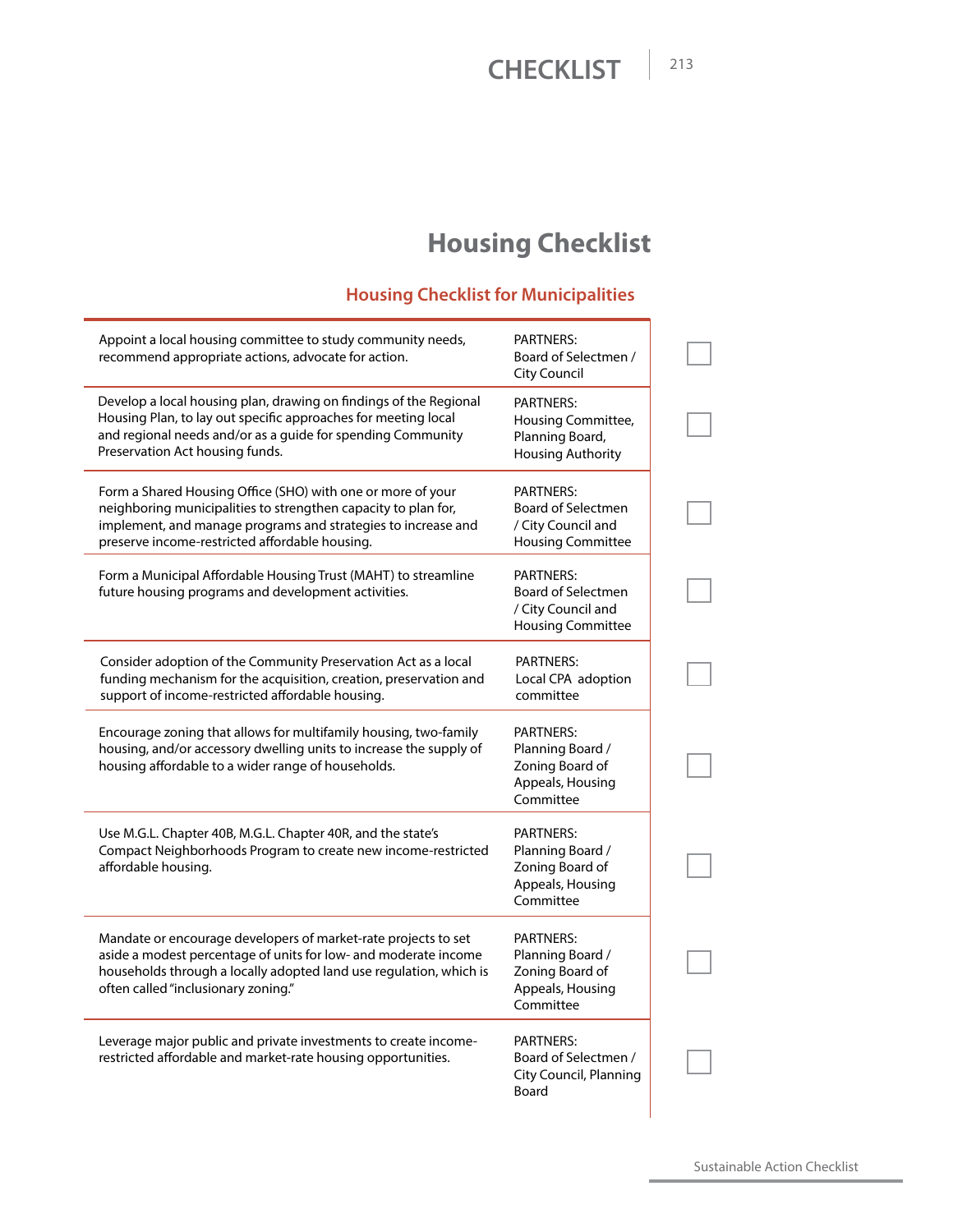| Evaluate the effectiveness of the Massachusetts' Housing<br>Development Incentive Program (HDIP) and make programmatic<br>recommendations to DHCD as needed.                                                                                                                                      | PARTNERS:<br>City Councils, planning<br>and development staff                                                                                            |
|---------------------------------------------------------------------------------------------------------------------------------------------------------------------------------------------------------------------------------------------------------------------------------------------------|----------------------------------------------------------------------------------------------------------------------------------------------------------|
| Participate in annual, semi-annual, or quarterly meetings<br>during which developers, builders, real estate professionals and<br>municipal officials discuss residential development challenges and<br>opportunities.                                                                             | <b>PARTNERS:</b><br><b>Boards or Selectmen</b><br>/ City Council,<br>Planning Board,<br>municipal planning,<br>development, financial<br>and legal staff |
| Encourage local employers to invest in workforce housing solutions<br>such as providing on-site homebuyer education classes, down<br>payment assistance, loan guarantees, and in some cases, rental<br>assistance or new housing development.                                                     | PARTNERS:<br>Boards or Selectmen /<br>City Council, Housing<br>Committee                                                                                 |
| Address vacant, abandoned or foreclosed properties by initiating a<br>Municipal Receivership Program or by establishing procedures to<br>take action on tax delinquent properties.                                                                                                                | PARTNERS:<br><b>Boards or Selectmen</b><br>/ City Council,<br>municipal financial<br>and legal staff                                                     |
| Advocate for housing rehabilitation and modification loan<br>program funding to be distributed at the regional level for all non-<br>entitlement communities.                                                                                                                                     | <b>PARTNERS:</b><br>Boards or Selectmen /<br>City Council, Housing<br>Committee                                                                          |
| Maintain quality housing by adopting a rental license and<br>inspection system program such as one currently being<br>implemented in Amherst.                                                                                                                                                     | PARTNERS:<br>Boards or Selectmen /<br><b>City Council</b>                                                                                                |
| Advocate for updates to lead paint abatement program<br>requirements.                                                                                                                                                                                                                             | PARTNERS:<br>Boards or Selectmen /<br>City Council, Housing<br>Committee                                                                                 |
| Maintain an updated list of possible public parcels that could be<br>used for income-restricted affordable housing and consider issuing<br>a Request for Proposal (RFP) for one or more of these parcels.                                                                                         | PARTNERS:<br>Housing Committee,<br>Boards or Selectmen /<br>City Council, Planning<br>Board                                                              |
| Preserve the supply of income restricted housing by maintaining<br>an awareness of housing developments with soon-to-be expiring<br>affordability restrictions. Delegate monitoring responsibility<br>to a municipal staff member, an outside agency, or to a shared<br>municipal housing office. | PARTNERS:<br>Housing Committee,<br>Boards or Selectmen /<br><b>City Council</b>                                                                          |
| Work to end homelessness in the region by participating in the<br>Western Massachusetts Network to End Homelessness.                                                                                                                                                                              | <b>PARTNERS:</b><br>Housing Committee,<br>Boards or Selectmen /<br>City Council                                                                          |
|                                                                                                                                                                                                                                                                                                   |                                                                                                                                                          |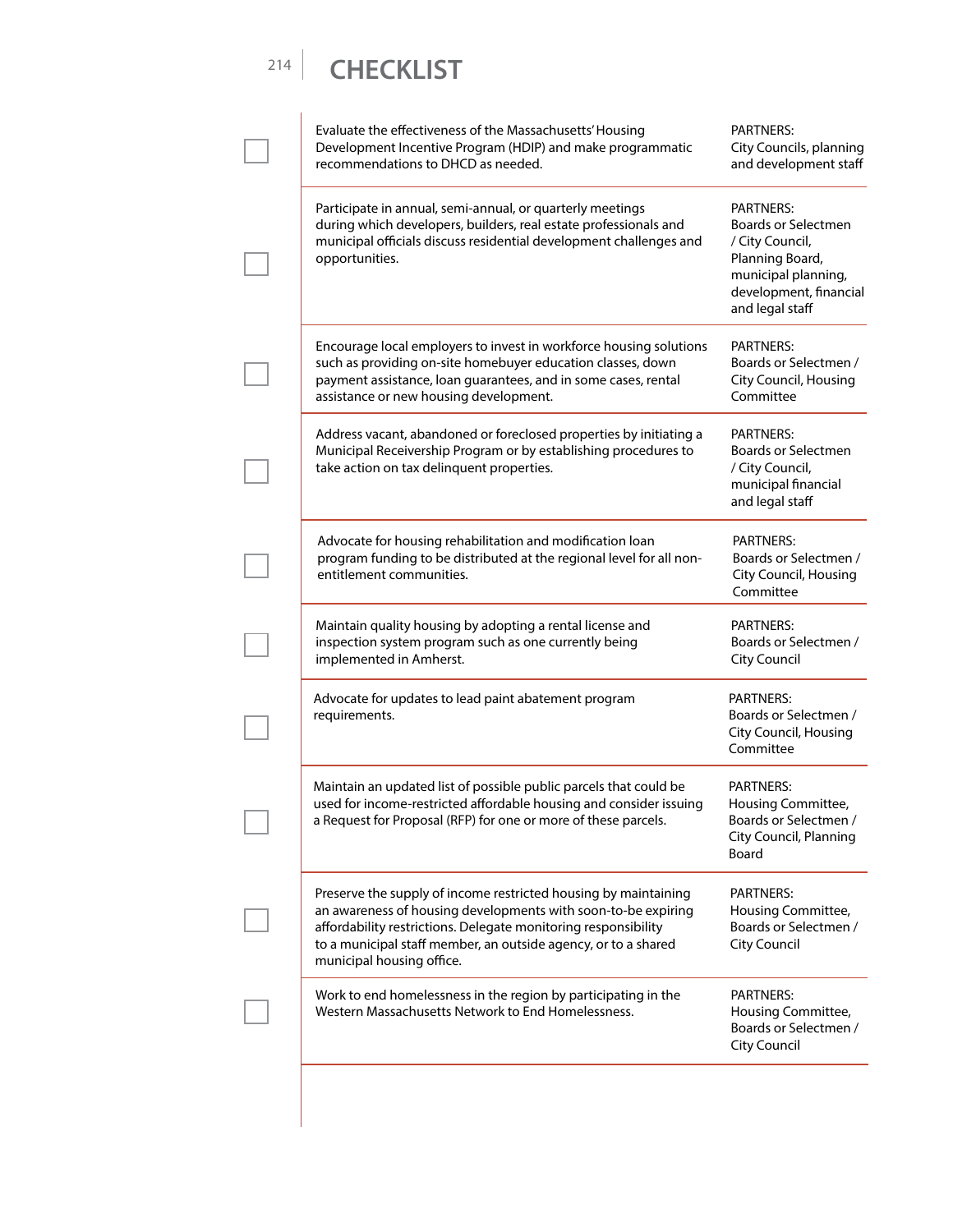| Encourage your local housing authority to examine the potential<br>for combined operations for programs, maintenance, and staffing<br>with other local housing authorities in the region.                                      | <b>PARTNERS:</b><br>Housing Committee,<br>Boards or Selectmen /<br>City Council                                                |  |
|--------------------------------------------------------------------------------------------------------------------------------------------------------------------------------------------------------------------------------|--------------------------------------------------------------------------------------------------------------------------------|--|
| Participate in a regional fair housing coalition of key stakeholders<br>to help shape a regional conversation on housing choice and equal<br>opportunity.                                                                      | <b>PARTNERS:</b><br>Housing Committee,<br>Boards or Selectmen /<br>City Council, Planning<br>Board                             |  |
| Plan regionally for senior housing by participating in sub-regional<br>meetings to discuss senior housing needs and locations for future<br>housing.                                                                           | <b>PARTNERS:</b><br>Housing Committee,<br><b>Boards or Selectmen</b><br>/ City Council, Council<br>on Aging, Planning<br>Board |  |
| Encourage the creation of elderly and/or special needs housing by<br>providing density bonuses or other zoning incentives to developers<br>that include units with universal design, accessible, and/or<br>adaptable features. | <b>PARTNERS:</b><br>Housing Committee,<br>Council on Aging,<br><b>Planning Board</b>                                           |  |
| Institute a requirement, by local ordinance, that all new multi-<br>family developments are to provide a minimum percentage of<br>accessible rental units.                                                                     | <b>PARTNERS:</b><br>Housing Committee,<br>Council on Aging,<br><b>Planning Board</b>                                           |  |
| Monitor housing developments to ensure that they are compliant<br>with state and federal accessibility requirements. Conduct                                                                                                   | PARTNERS:<br><b>Building Department,</b>                                                                                       |  |

#### **Housing Legislative Agenda**

| <b>PARTNERS:</b><br>State legislators,<br>DHCD, EOHED |                             |
|-------------------------------------------------------|-----------------------------|
| <b>PARTNERS:</b><br>State legislators                 |                             |
| <b>PARTNERS:</b><br>State legislators                 |                             |
| <b>PARTNERS:</b><br>State legislators                 | Sustainable Action Checklis |
|                                                       |                             |

Sustainable Action Checklist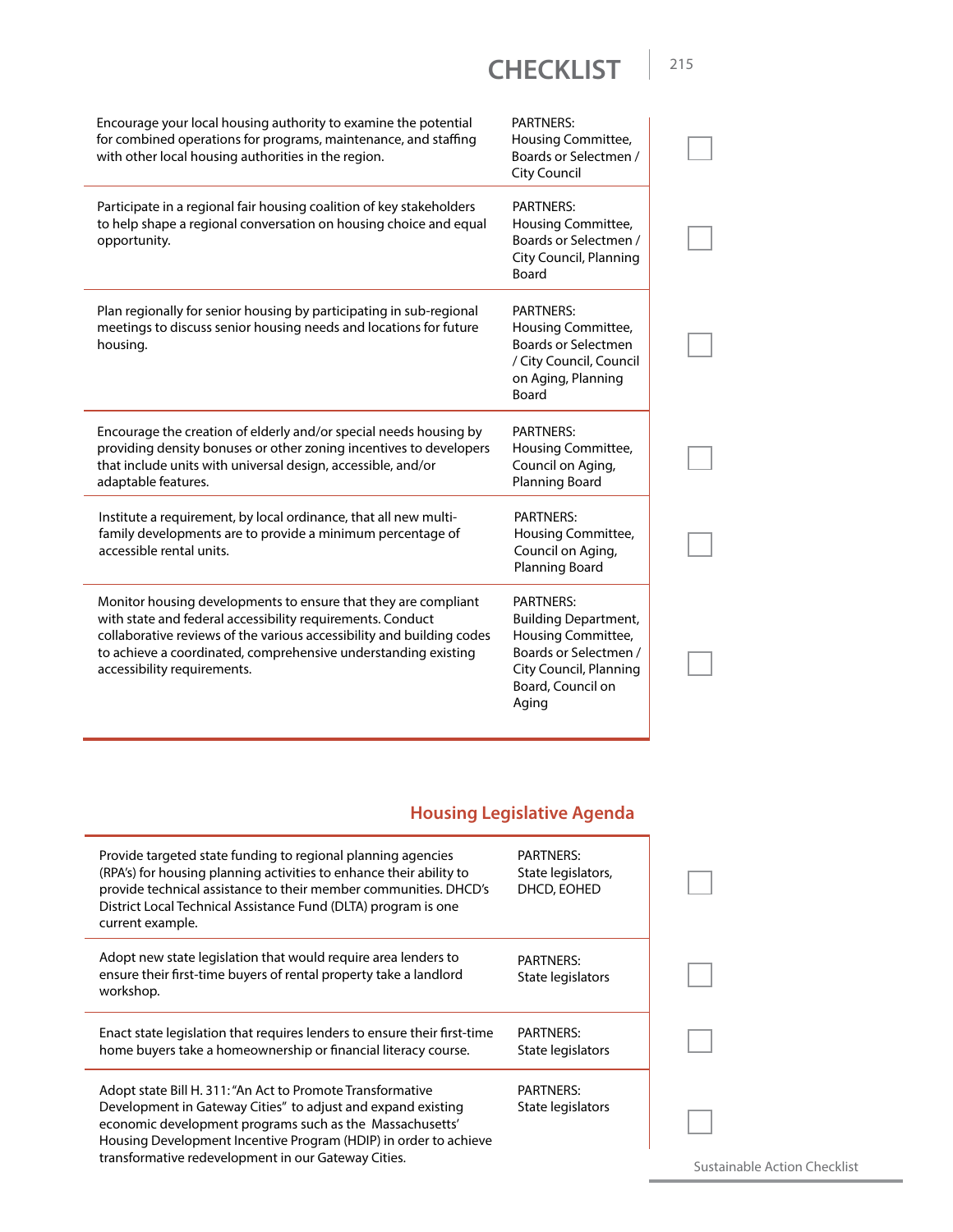| Provide funding for new public housing units outside of the central<br>cities.                                                                                                                                                                                                                                                                                        | <b>PARTNERS:</b><br>State legislators,<br>Congress, DHCD, HUD,<br><b>LHA</b> commissioners                    |
|-----------------------------------------------------------------------------------------------------------------------------------------------------------------------------------------------------------------------------------------------------------------------------------------------------------------------------------------------------------------------|---------------------------------------------------------------------------------------------------------------|
| Establish funding programs that support homeownership or rental<br>opportunities for middle-income households in targeted distressed<br>areas as opposed to funding projects that primarily benefit low-to-<br>moderate income households, a practice which serves as one more<br>barrier to attracting an economically diverse population to urban<br>neighborhoods. | <b>PARTNERS:</b><br>State legislators,<br>DHCD, HUD                                                           |
| Establish a funding set-aside for small-scale income-restricted<br>affordable housing projects to assist our rural and small towns with<br>creating income-restricted affordable housing units.                                                                                                                                                                       | <b>PARTNERS:</b><br>State legislators,<br>Congress, DHCD, HUD                                                 |
| Provide and raise funds for rapid rehousing and prevention<br>activities, and direct these funds toward agencies that are part of a<br>coordinated housing crisis response network that uses the funds in<br>accordance with community-developed standards.                                                                                                           | <b>PARTNERS:</b><br>State legislators,<br>DHCD, Municipal,<br>Foundation & Faith-<br><b>Based Communities</b> |
| Support the creation and maintenance of a regional housing<br>database, which will improve information sharing about available<br>income-restricted affordable housing units.                                                                                                                                                                                         | <b>PARTNERS:</b><br>State legislators,<br>DHCD, PVPC, Western<br>Mass Network to End<br>Homelessness          |
| Provide funding support for the Western Massachusetts Network to<br>End Homelessness.                                                                                                                                                                                                                                                                                 | <b>PARTNERS:</b><br>DHCD, Municipal,<br>Foundation & Faith-<br><b>Based Communities</b>                       |
| Continue funding of the HUD 202 program (supportive housing for<br>the elderly program), which is currently slated for elimination.                                                                                                                                                                                                                                   | <b>PARTNERS:</b><br>Congress                                                                                  |

#### **Housing Checklist for State and Federal Agencies**

| Provide targeted funding to regional planning agencies (RPA's)<br>for housing planning activities to enhance their ability to provide<br>technical assistance to their member communities. DHCD's District<br>Local Technical Assistance Fund (DLTA) program is one current<br>example. | PARTNERS:<br>State legislators,<br>DHCD, EOHED, DOR                 |
|-----------------------------------------------------------------------------------------------------------------------------------------------------------------------------------------------------------------------------------------------------------------------------------------|---------------------------------------------------------------------|
| Hold regional workshops and trainings on affordable and fair<br>housing topics                                                                                                                                                                                                          | <b>PARTNERS:</b><br>DHCD, PVPC, Mass. Fair<br><b>Housing Center</b> |
| Establish a stronger state fair housing strategy to respond to<br>patterns, practices and policies that have had a broad, long-term<br>impact statewide.                                                                                                                                | PARTNERS:<br>DHCD, MCAD, RHC,<br>MFHC, HAPHousing                   |
| Provide ongoing training for municipalities, elected officials and<br>key stakeholders on common/egregious fair housing violations,<br>such as landlords refusing to rent to housing choice voucher<br>holders or families with children.                                               | PARTNERS:<br>MCAD, DHCD,<br>HAPHousing, MFHC,<br>HUD                |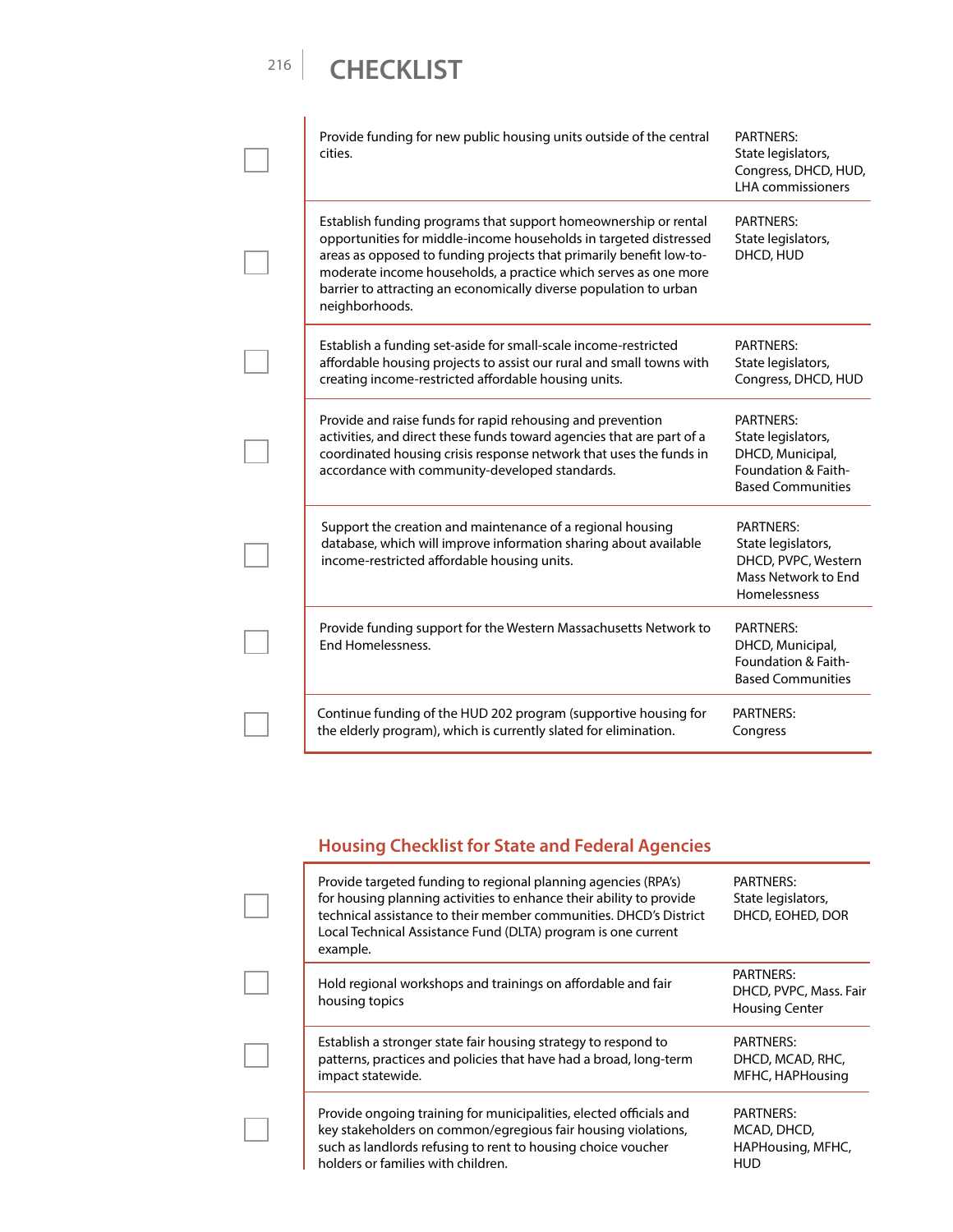| Increase funding for the Massachusetts Commission Against<br>Discrimination to enforce fair housing violations.                                                                                                                                                                                                                                                                  | <b>PARTNERS:</b><br><b>HUD</b>                                            |  |
|----------------------------------------------------------------------------------------------------------------------------------------------------------------------------------------------------------------------------------------------------------------------------------------------------------------------------------------------------------------------------------|---------------------------------------------------------------------------|--|
| Develop a process for monitoring and feedback mechanisms for<br>Analysis of Impediments, (A.I's) by the state and federal government.                                                                                                                                                                                                                                            | <b>PARTNERS:</b><br>HUD, DHCD, MCAD                                       |  |
| Provide technical assistance on and create incentives for<br>developing regionalized Analysis of Impediments, (A.I's).                                                                                                                                                                                                                                                           | <b>PARTNERS:</b><br>HUD                                                   |  |
| Establish funding programs that support homeownership or rental<br>opportunities for middle-income households in targeted distressed<br>areas as opposed to funding projects that primarily benefit low-to-<br>moderate income households, a practice which serves as one more<br>barrier to attracting an economically diverse population to urban<br>neighborhoods.            | <b>PARTNERS:</b><br>DHCD, HUD                                             |  |
| Consider making available funding programs such as the model<br>established by HUD's Neighborhood Stabilization Program (NSP)<br>to address the cost of owning tax delinquent properties and/or<br>attracting middle income residents to distressed areas.                                                                                                                       | <b>PARTNERS:</b><br>AGO, HUD                                              |  |
| Continue state and federal financial resources to address issues<br>surrounding abandoned properties.                                                                                                                                                                                                                                                                            | PARTNERS:<br>DHCD, AGO, HUD                                               |  |
| Create a dedicated source of funds for demolition of extremely<br>deteriorated and blighted properties to assist central cities in<br>meeting demolition needs.                                                                                                                                                                                                                  | <b>PARTNERS:</b><br>DHCD, HUD                                             |  |
| Coordinated technical assistance-- in the form of memos, policy<br>briefs, workshops, and direct assistance-- on legalities and other<br>issues associated with managing tax delinquent properties and<br>other municipally owned buildings that are not in public use, for<br>establishing a municipal receivership program, and for building<br>demolition and blight removal. | <b>PARTNERS:</b><br>DHCD, DPH, DOR,<br>AGO                                |  |
| Distribute funding for housing rehabilitation and modification loan<br>programs at the regional level for all non-entitlement communities.                                                                                                                                                                                                                                       | <b>PARTNERS:</b><br>DHCD, HUD                                             |  |
| Provide adequate funding for the state Get the Lead Out program<br>to insure that it reaches everyone who is eligible under the<br>program's regulations.                                                                                                                                                                                                                        | <b>PARTNERS:</b><br>MassHousing, DHCD,<br><b>DPH</b>                      |  |
| Provide outreach and education on USEPA's Renovation, Repair and<br>Painting (RRP) ruling and enforce violations (DPS).                                                                                                                                                                                                                                                          | PARTNERS:<br>DPS, MCAD,<br>HAPHousing, MFHC,<br><b>Trade Associations</b> |  |
| Review present lead paint safety standards and procedures in<br>light of current research and neighboring states' experience<br>implementing deleading regulations.                                                                                                                                                                                                              | <b>PARTNERS:</b><br>DPH, State Legislators                                |  |
| Augment locally-funded code enforcement in areas that warrant<br>additional enforcement.                                                                                                                                                                                                                                                                                         | PARTNERS:<br>DPS, DHCD, DPH, AGO                                          |  |
| Coordinated technical assistance on legalities and other issues<br>associated with municipal code enforcement.                                                                                                                                                                                                                                                                   | PARTNERS:<br>DHCD, DPH, DOR, AGO,<br><b>DOR</b>                           |  |

Sustainable Action Checklist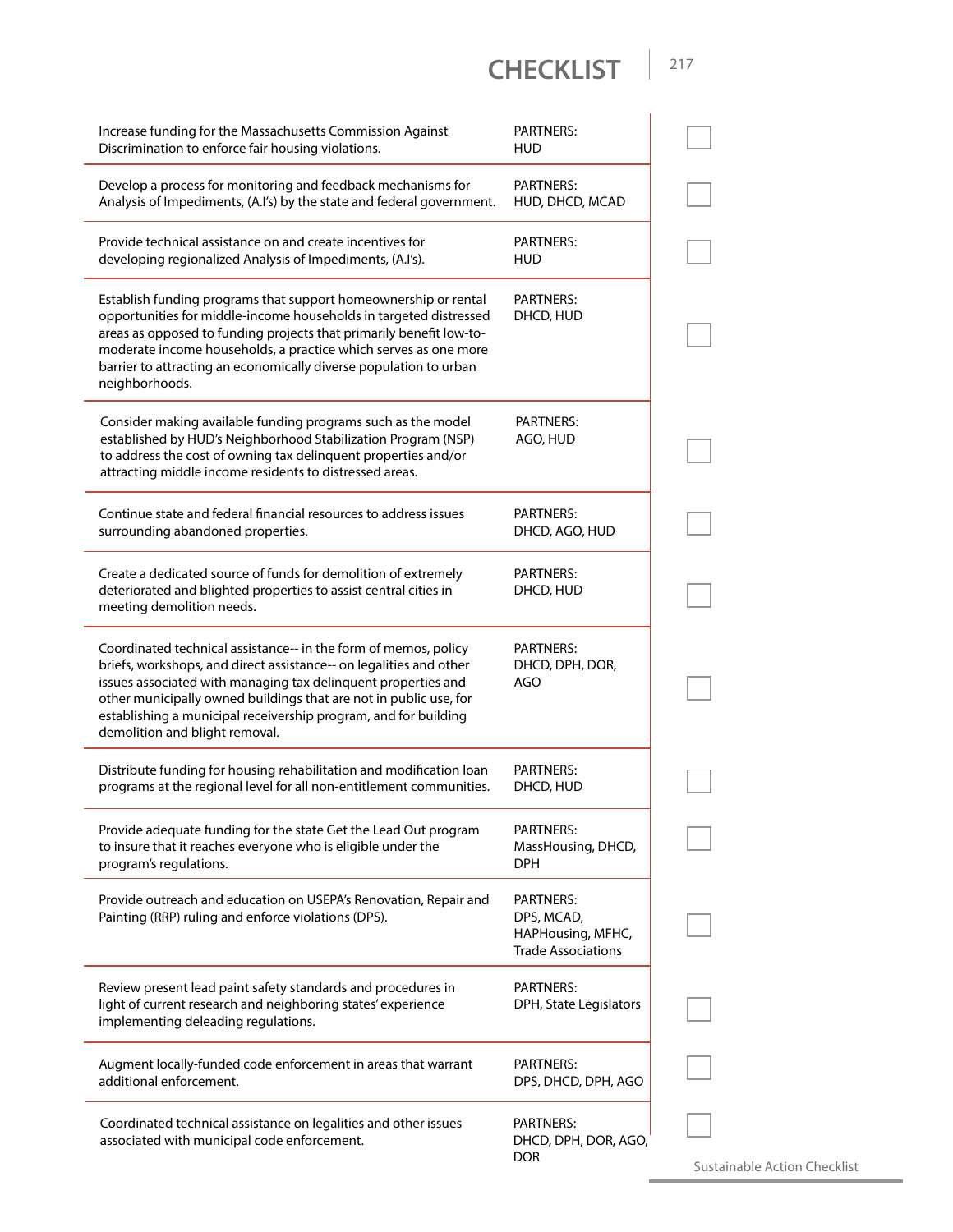| Continued financial resources to local non-profits such as<br>Massachusetts Fair Housing Council (MFHC) and HAPHousing to<br>administer foreclosure prevention programs.                                                                                                                  | <b>PARTNERS:</b><br>DHCD, OCABR<br>(Division of Banks),<br><b>HUD</b> |
|-------------------------------------------------------------------------------------------------------------------------------------------------------------------------------------------------------------------------------------------------------------------------------------------|-----------------------------------------------------------------------|
| Continue homebuyer counseling programs and programs that<br>assist in relocating residents who have experienced foreclosure.                                                                                                                                                              | PARTNERS:<br>HUD, DHCD                                                |
| Ensure city/town halls and area social service providers have the<br>most up-to-date list of available resources for people who have<br>experienced foreclosure.                                                                                                                          | <b>PARTNERS:</b><br>DHCD                                              |
| Continue support for programs that assist first time homebuyers<br>with mortgage assistance and below market mortgage products.                                                                                                                                                           | PARTNERS:<br>MassHousing, MHP,<br>DHCD, HUD                           |
| Funding for new public housing units outside of the central cities.                                                                                                                                                                                                                       | PARTNERS:<br>DHCD, HUD, LHA<br>commissioners                          |
| Continued funding for capital improvements and maintenance for<br>public housing units that are aging, deteriorating and/or empty,<br>but inhabitable units.                                                                                                                              | PARTNERS:<br>DHCD, HUD, LHA<br>commissioners                          |
| Fund mobility counseling programs for housing choice voucher<br>holders that could be run by our local Local Housing Authority<br>(LHA), Mass Fair Housing Center, and HAPHousing.                                                                                                        | <b>PARTNERS:</b><br>DHCD, HUD, LHA<br>commissioners                   |
| Establish smaller Fair Market Rent Areas (FMR's) that more<br>accurately reflect the local market conditions of the Pioneer Valley<br>region.                                                                                                                                             | <b>PARTNERS:</b><br><b>HUD</b>                                        |
| Provide technical assistance and financial resources to facilitate the<br>use of surplus Housing Authority property.                                                                                                                                                                      | <b>PARTNERS:</b><br>DHCD, HUD                                         |
| Review effectiveness of targeted tenant support services to identify<br>gaps and opportunities.                                                                                                                                                                                           | <b>PARTNERS:</b><br>DHCD, HUD                                         |
| Continue efforts to enhance the delivery of local housing authority<br>programs and services.                                                                                                                                                                                             | PARTNERS:<br>DHCD, LHA<br>commissioners                               |
| Establish a set-aside for small-scale affordable housing projects to<br>assist our rural and small towns with creating income-restricted<br>affordable housing units.                                                                                                                     | PARTNERS:<br>DHCD, HUD                                                |
| Continue public funding for agencies like Citizen Planner Training<br>Collaborative (CPTC) and Mass Housing Partnership (MHP) who<br>currently offer technical assistance for municipalities on Chapter<br>40B and on developing income-restricted affordable housing on<br>public lands. | <b>PARTNERS:</b><br>DHCD                                              |
| Provide technical assistance to build capacity at the local level<br>to monitor and enforce income-restricted resale restrictions<br>on affordable homeownership units, including creation and<br>maintenance of a "ready buyers list".                                                   | PARTNERS:<br>DHCD                                                     |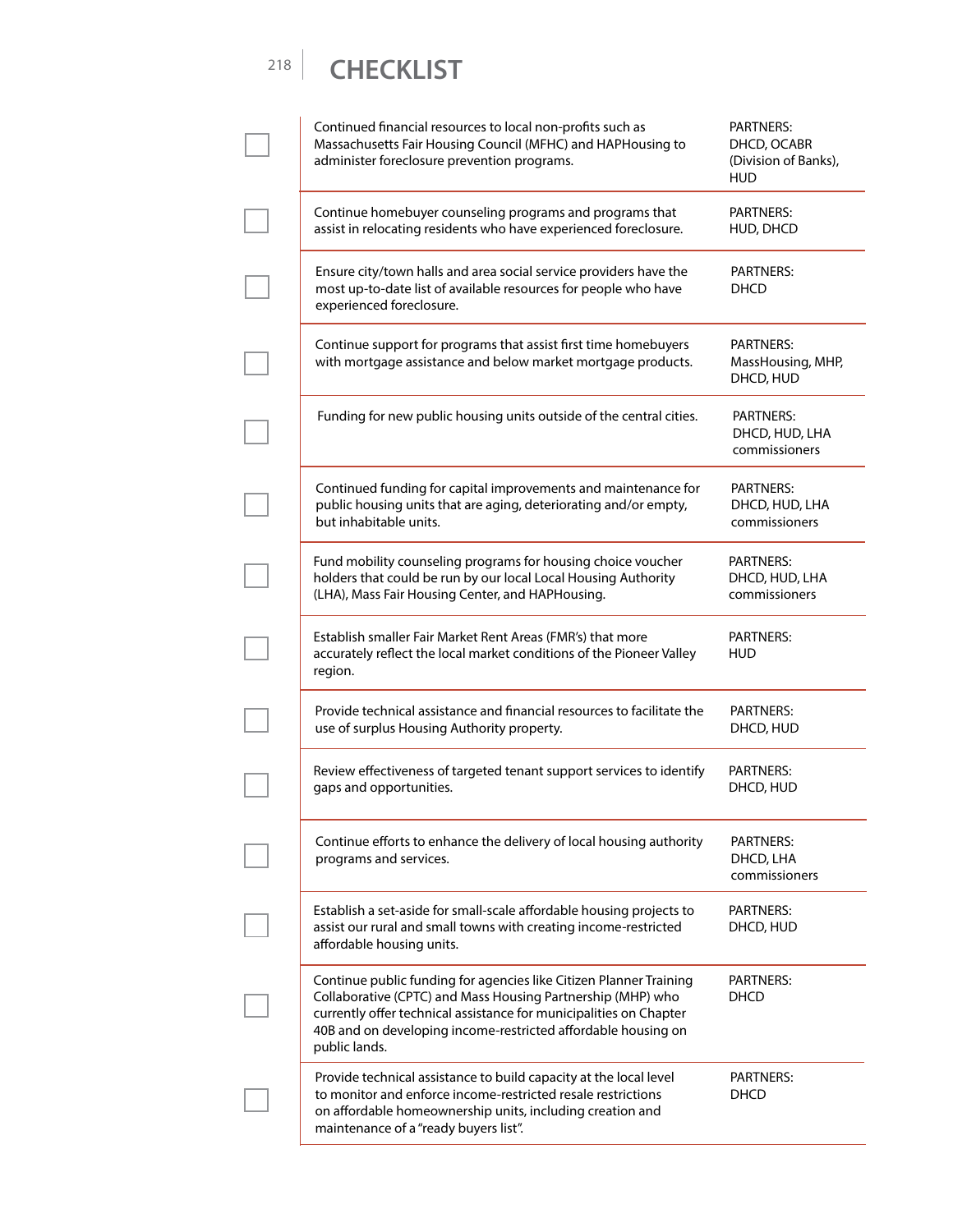| Maintain and increase funding for the preservation of income-<br>restricted housing.                                                                                                                                                                        | <b>PARTNERS:</b><br>DHCD, HUD                                                           |
|-------------------------------------------------------------------------------------------------------------------------------------------------------------------------------------------------------------------------------------------------------------|-----------------------------------------------------------------------------------------|
| Use existing affordable housing resources to create permanent<br>supportive housing through strategic partnerships that provide<br>wrap-around supportive services to tenants in these units.                                                               | <b>PARTNERS:</b><br>Local housing<br>authorities, DHCD                                  |
| Provide and raise funds for rapid rehousing and prevention<br>activities, and direct these funds toward agencies that are part of a<br>coordinated housing crisis response network that uses the funds in<br>accordance with community-developed standards. | <b>PARTNERS:</b><br>DHCD, Municipal,<br>Foundation & Faith-<br><b>Based Communities</b> |
| Financially support the creation and maintenance of a regional<br>housing database, which will improve information sharing about<br>available income-restricted affordable housing units.                                                                   | PARTNERS:<br>DHCD, PVPC, Western<br>Mass Network to End<br><b>Homelessness</b>          |
| Provide funding support for the Western Massachusetts Network to<br><b>End Homelessness</b>                                                                                                                                                                 | <b>PARTNERS:</b><br>DHCD, Municipal,<br>Foundation & Faith-<br><b>Based Communities</b> |
| Participate in sub-regional meetings to discuss senior housing<br>needs and locations for future housing.                                                                                                                                                   | <b>PARTNERS:</b><br>Elected municipal<br>officials, Councils on<br>Aging, DHCD, EOEA    |
| Fund research to identify new assisted living financing models for<br>moderate and low-income seniors and consider funding a pilot<br>project based on one or more of the new financing models.                                                             | <b>PARTNERS:</b><br>DHCD, EOEA                                                          |
| Provide technical assistance in the form of trainings and<br>information on accessibility laws and best practices to building<br>departments, landlords and housing providers to ensure<br>compliance with existing accessibility requirements.             | <b>PARTNERS:</b><br>DPS, DHCD                                                           |
| Provide technical assistance and educational/outreach assistance<br>on context-sensitive compact or higher density development,<br>particularly examples for rural communities.                                                                             | PARTNERS:<br>DHCD, PVPC                                                                 |
| Direct discretionary state funding to municipalities with areas<br>designated for higher residential density or more compact<br>development.                                                                                                                | PARTNERS:<br>EOHED, DOT                                                                 |
| Require communities to provide evidence of the need for local<br>environmental regulations that exceed state regulatory standards.                                                                                                                          | <b>PARTNERS:</b><br>DEP, EOHED, EOEEA                                                   |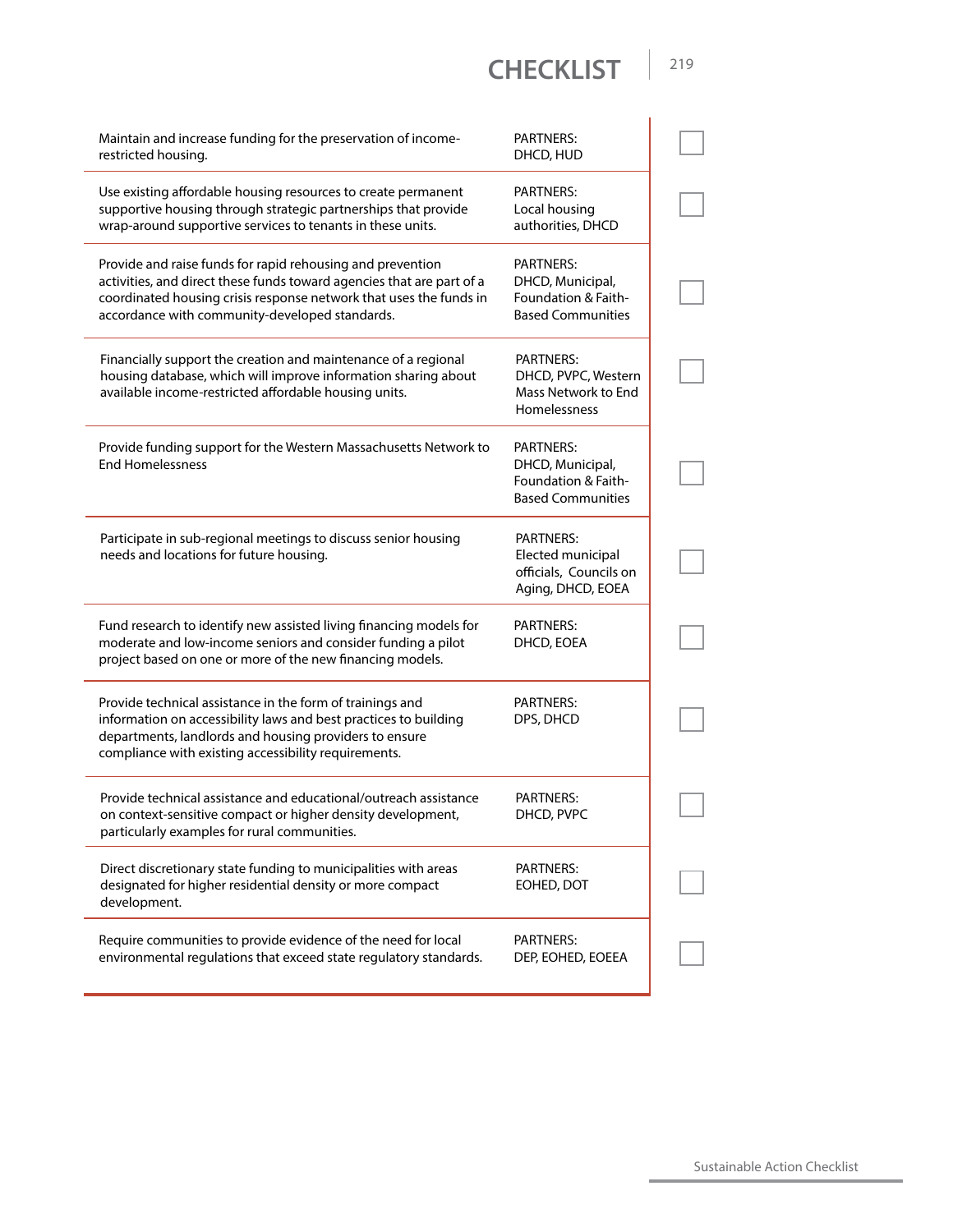# **Environment Checklist**

#### **Environment Checklist for Municipalities**

| <b>PARTNERS:</b><br>Municipal DPWs,<br>Planning Boards, CEOs                                                                  |
|-------------------------------------------------------------------------------------------------------------------------------|
| <b>PARTNERS:</b><br>Municipal DPWs,<br><b>Planning Boards</b>                                                                 |
| <b>PARTNERS:</b><br>Municipal DPWs,<br><b>Planning Boards</b>                                                                 |
| <b>PARTNERS:</b><br>PVPC, Conservation<br>Commissions, Open<br><b>Space Committees</b>                                        |
| <b>PARTNERS:</b><br>PVPC, Agricultural<br>Commissions, Open<br><b>Space Committees</b>                                        |
| <b>PARTNERS:</b><br>PVPC, Municipalities                                                                                      |
| <b>PARTNERS:</b><br>Conservation<br>Commissions, Open<br>Space Committees,<br>Planning Boards,<br><b>Historic Commissions</b> |
| <b>PARTNERS:</b><br>PVPC, Municipalities                                                                                      |
| <b>PARTNERS:</b><br>Conservation<br>Commissions                                                                               |
| PARTNERS:<br>Planning Boards,<br>Conservation<br>Commissions, Open<br><b>Space Committees</b>                                 |
|                                                                                                                               |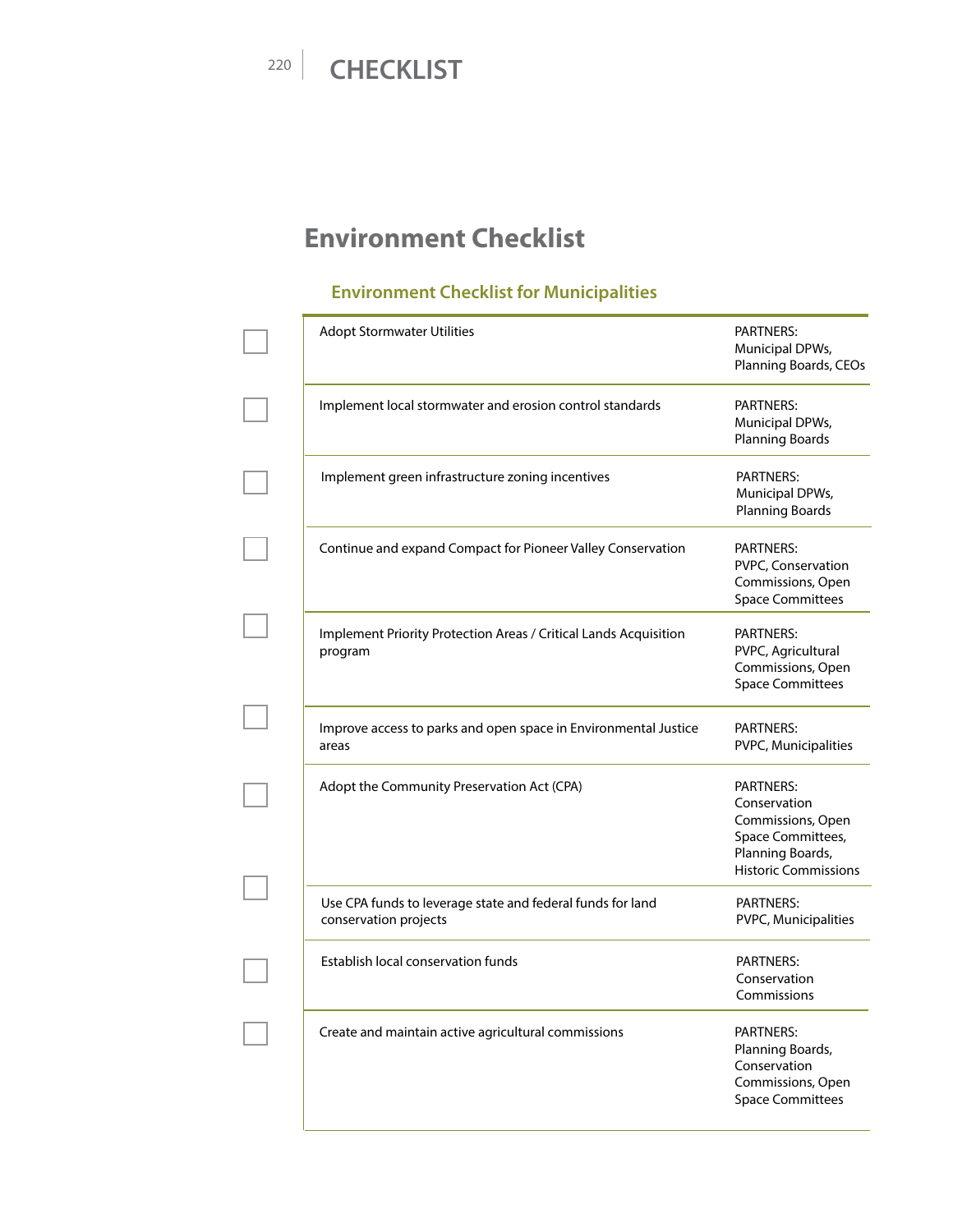| Adopt Right to Farm bylaws                                                                                    | PARTNERS:<br>Agricultural<br>Commissions,<br>Planning Boards,<br>Conservation<br>Commissions, Open<br><b>Space Committees</b>        |  |
|---------------------------------------------------------------------------------------------------------------|--------------------------------------------------------------------------------------------------------------------------------------|--|
| Adopt river protection standards and bylaws                                                                   | <b>PARTNERS:</b><br>Planning Boards,<br>Conservation<br>Commissions                                                                  |  |
| Create Transfer of Development Rights zoning (TDR)                                                            | <b>PARTNERS:</b><br>Planning Boards,<br>Agricultural<br>Commissions,<br>Conservation<br>Commissions, Open<br><b>Space Committees</b> |  |
| Adopt scenic upland protection zoning                                                                         | <b>PARTNERS:</b><br>Planning Boards,<br>Commissions,<br>Conservation<br>Commissions, Open<br><b>Space Committees</b>                 |  |
| Inventory, update, assess vulnerability and protect critical<br>infrastructure                                | <b>PARTNERS:</b><br>Municipalities                                                                                                   |  |
| Storm-proof infrastructure                                                                                    | <b>PARTNERS:</b><br>Municipalities                                                                                                   |  |
| Create emergency inter-municipal water connections                                                            | <b>PARTNERS:</b><br>Municipalities                                                                                                   |  |
| Upgrade stream crossings, bridges and culverts                                                                | <b>PARTNERS:</b><br><b>Public Work</b><br>Departments,<br>Conservation<br>Commissions                                                |  |
| Improve flood zoning                                                                                          | <b>PARTNERS:</b><br><b>Municipal Planning</b><br><b>Boards</b>                                                                       |  |
| Implement zoning for bike and pedestrian amenities to support an<br>intermodal pedestrian and bicycle network | <b>PARTNERS:</b><br>Planning Boards,<br><b>Public Works</b><br>Departments, PVPC,<br>MDOT                                            |  |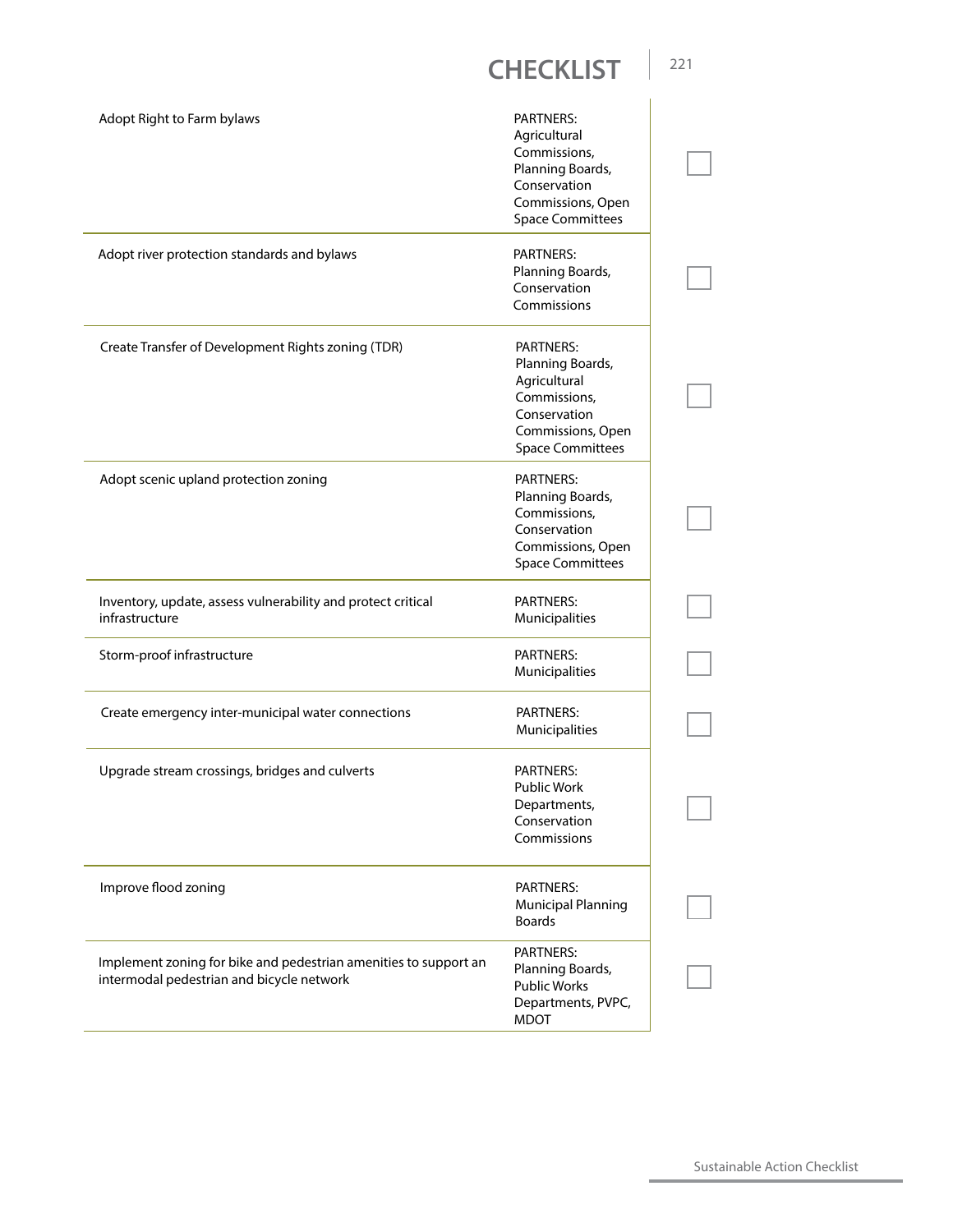

#### **Environment Legislative Agenda**

| Support Removal of Poor Condition Dams in Stressed Basins |
|-----------------------------------------------------------|
|                                                           |

PARTNERS: PVPC, MA DER, Municipalities

#### **Environment Checklist for State and Federal Agencies**

| Update FEMA flood maps                                                  | PARTNERS:<br><b>FFMA</b> |
|-------------------------------------------------------------------------|--------------------------|
| Implement Northeast Regional Mercury Total Maximum Daily Load<br>(TMDL) | PARTNERS:<br>MassDFP     |

#### **Environment Checklist of Regional Strategies**

| Continue to build Connecticut River website<br>www.ConnecticutRiver.us                                 | <b>PARTNERS:</b><br><b>PVPC</b>                                                    |
|--------------------------------------------------------------------------------------------------------|------------------------------------------------------------------------------------|
| Implement Bi-state CT River Corridor Management Plan                                                   | <b>PARTNERS:</b><br>PVPC; CRCOG; FRCOG                                             |
| Continue Connecticut River Bacteria Monitoring Program                                                 | <b>PARTNERS:</b><br><b>PVPC</b> ; Connecticut<br><b>River Watershed</b><br>Council |
| Continue to address Combined Sewer Overflows                                                           | <b>PARTNERS:</b><br>PVPC; CRCOG                                                    |
| Complete supply and demand forecasts for public water supplies                                         | <b>PARTNERS:</b><br><b>PVPC</b>                                                    |
| Implement bi-state approach to water supply protection in<br>Westfield and Farmington River Watersheds | <b>PARTNERS:</b><br><b>PVPC; CRCOG</b>                                             |
| Conduct subsistence fishing survey and fish consumption advisory<br>outreach                           | <b>PARTNERS:</b><br><b>PVPC</b>                                                    |
| Conduct bi-state trail linkages study                                                                  | <b>PARTNERS:</b><br><b>PVPC</b>                                                    |
| Expand Greenway system of trails and parks                                                             | <b>PARTNERS:</b><br><b>PVPC</b>                                                    |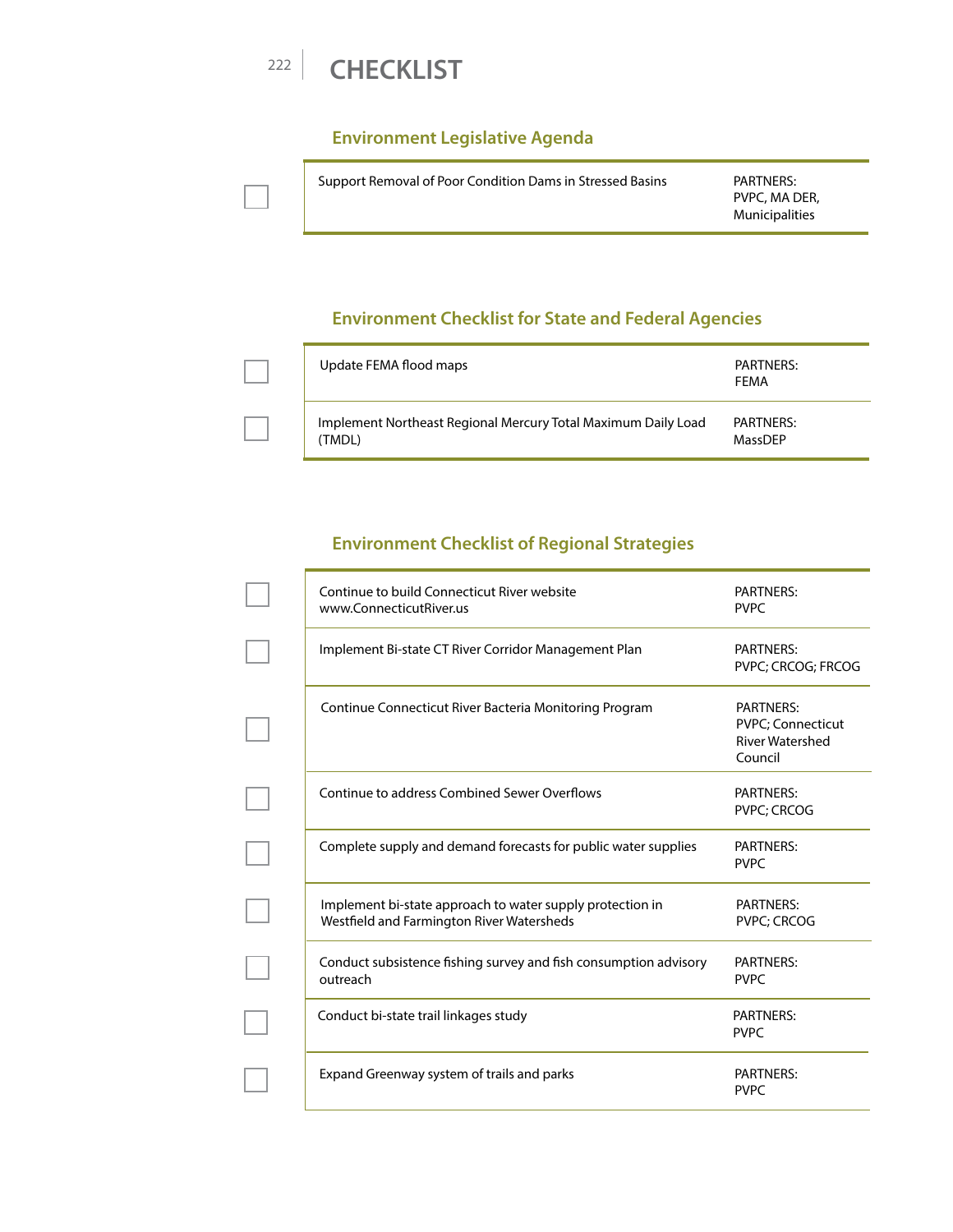| Support design and implementation of Connecticut River Paddlers<br>Trail                        | <b>PARTNERS:</b><br>VT River Conservancy,<br>AMC, TPL |  |
|-------------------------------------------------------------------------------------------------|-------------------------------------------------------|--|
| Support Pioneer Valley Regional Trails Coalition and Connecticut<br><b>River Paddlers Trail</b> | PARTNERS:<br><b>PVPC</b>                              |  |

Sustainable Action Checklist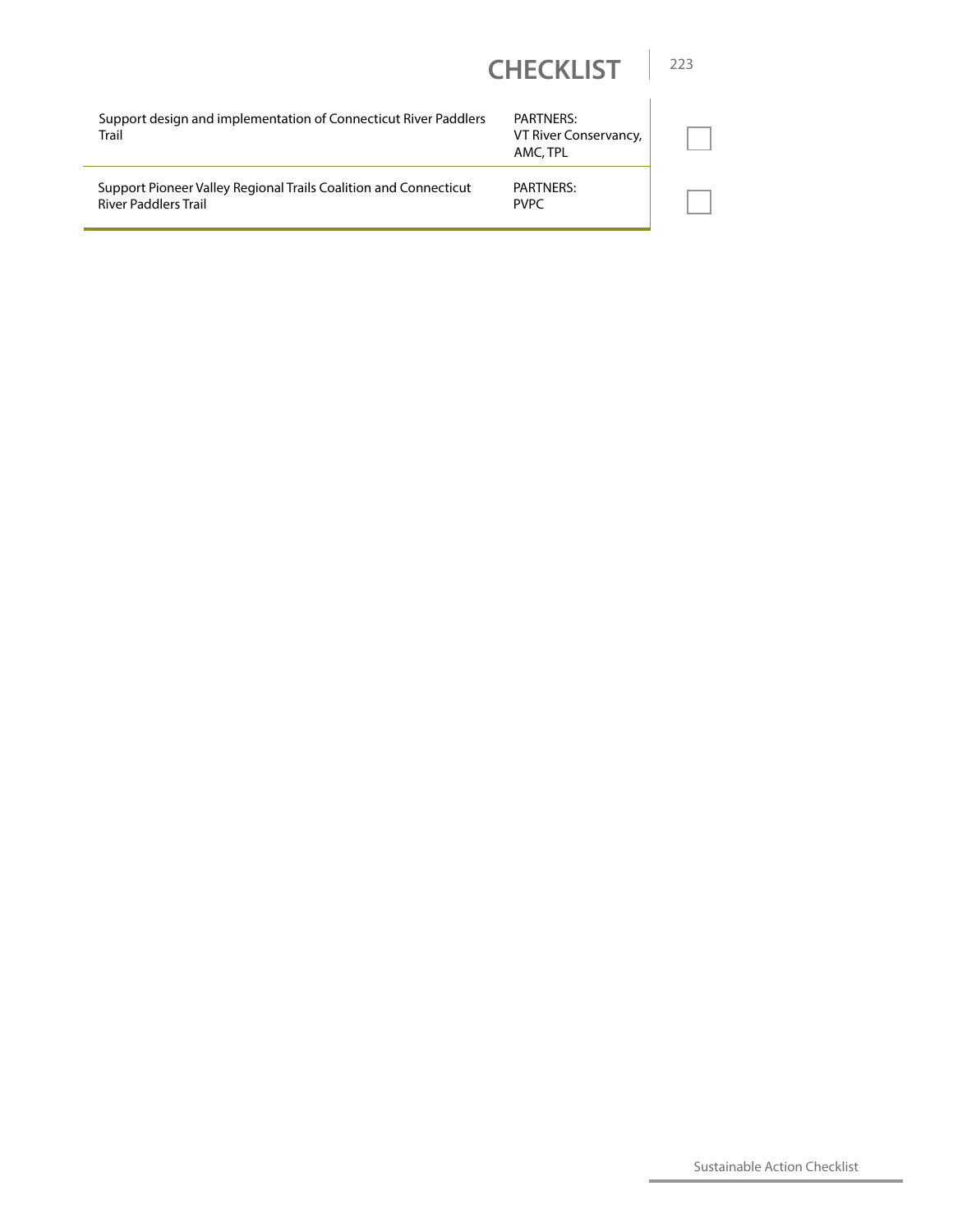# **Green Infrastructure Checklist**

#### **Green Infrastructure Checklist for Municipalities**

| Hold regular municipal cross departmental roundtable discussions<br>to encourage the integration of green infrastructure in all projects<br>involving stormwater management | PARTNERS:<br><b>Stormwater Managers</b><br>and DPW Directors                                                                |
|-----------------------------------------------------------------------------------------------------------------------------------------------------------------------------|-----------------------------------------------------------------------------------------------------------------------------|
| Explore corporate sponsorship programs for green infrastructure                                                                                                             | <b>PARTNERS:</b><br><b>Stormwater Managers</b><br>and DPW Directors                                                         |
| Seek funds for pilot/demonstration projects that transform "gray"<br>streets into "green" streets                                                                           | <b>PARTNERS:</b><br><b>Stormwater Managers</b><br>and DPW Directors                                                         |
| Work with PVPC to design and install interpretive signage at key<br>existing green infrastructure facilities in the region                                                  | <b>PARTNERS:</b><br>PVPC, Municipalities                                                                                    |
| Work with PVPC to assess existing local policies and regulations<br>that impact green infrastructure and make recommendations for<br>improvements                           | <b>PARTNERS:</b><br>PVPC, Municipalities                                                                                    |
| Amend Subdivision Regulations and road building practices to<br>better reduce total impervious area to promote narrower roads and<br>to manage stormwater runoff from roads | <b>PARTNERS:</b><br>DPW and Emergency<br><b>Response Directors</b><br>with Planning Board                                   |
| Create a detailed municipal Green Infrastructure Opportunities<br>Map illustrating prime locations for green infrastructure projects                                        | <b>PARTNERS:</b><br>DPW Director with<br>Stormwater Manager<br>and other Project<br>Managers throughout<br>the Municipality |
| Adopt municipal tree bylaws/ordinances or other regulations that<br>minimize removal of large trees and encourage planting of new<br>trees                                  | PARTNERS:<br>Tree Wardens with<br>help from PVPC                                                                            |
| Adopt municipal stormwater regulations that promote<br>green infrastructure on smaller sites less than one acre and<br>redevelopment sites                                  | PARTNERS:<br>DPW Director,<br>Stormwater Manager,<br>and Planning Board<br>with help from PVPC                              |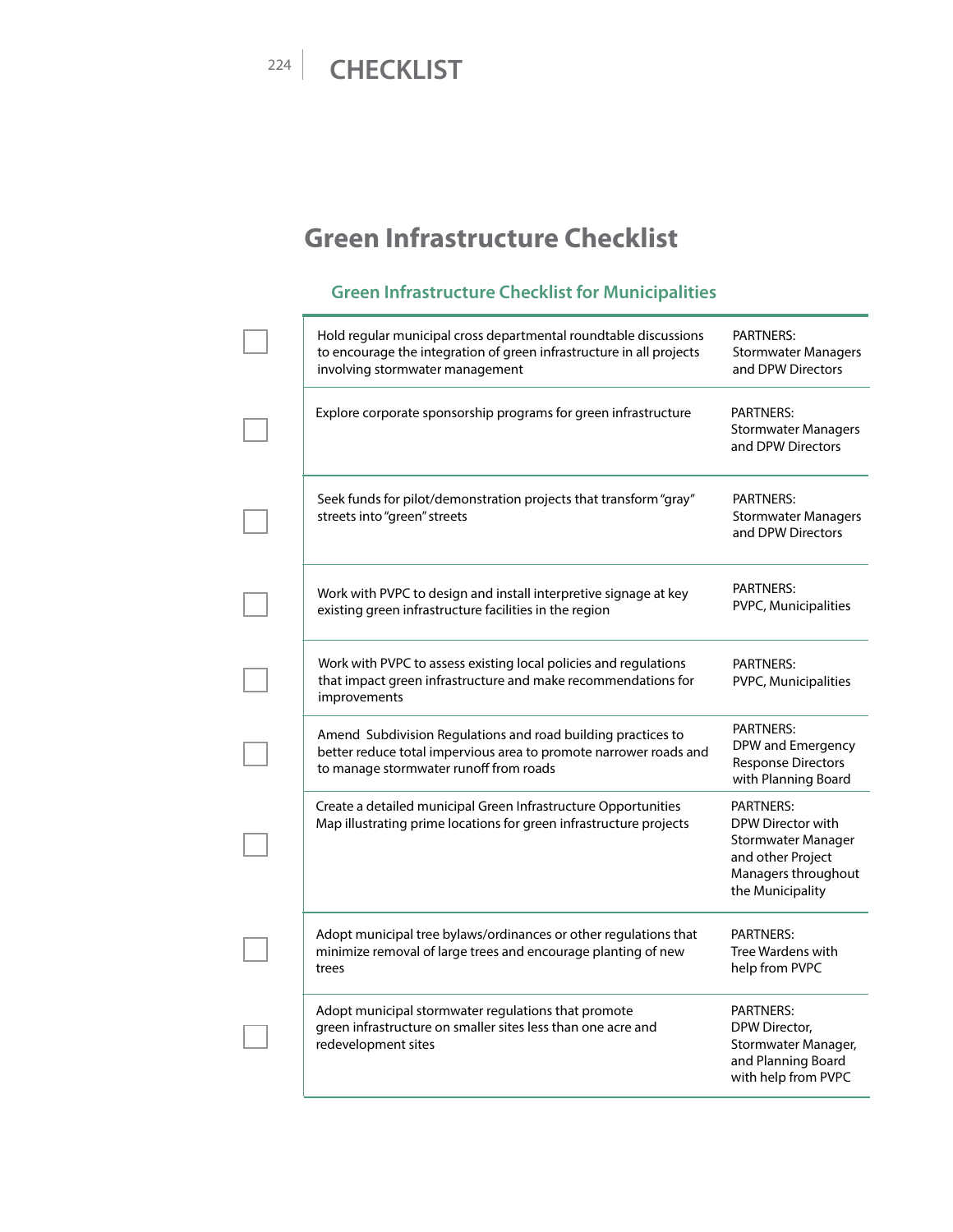| Establish reduced and more flexible off-street parking requirements<br>to reflect actual parking demand. Amend municipal zoning and<br>subdivision regulations that require excess pavement in driveways<br>and parking lots | <b>PARTNERS:</b><br>DPW Director,<br>Stormwater Manager,<br>and Planning Board<br>with help from PVPC |  |
|------------------------------------------------------------------------------------------------------------------------------------------------------------------------------------------------------------------------------|-------------------------------------------------------------------------------------------------------|--|
| Establish a structured decision making process for incorporating<br>green infrastructure practices into all municipal projects                                                                                               | <b>PARTNERS:</b><br>DPW Director,<br>Stormwater Manager,<br>and Planning Board<br>with help from PVPC |  |
| Track the condition of stormwater infrastructure, possible locations<br>for green infrastructure retrofits, and other valuable decision<br>support information                                                               | <b>PARTNERS:</b><br>DPW Director and<br>Stormwater Manager                                            |  |
| Adopt standards to quide maintenance and inspection activities.<br>Develop adequate enforcement measures for green infrastructure<br>maintenance                                                                             | <b>PARTNERS:</b><br>PVPC, Municipalities                                                              |  |
| Require green infrastructure installations to have a maintenance<br>plan and budget. Require performance and maintenance bonds for<br>new privately-owned green infrastructure                                               | <b>PARTNERS:</b><br>PVPC, Municipalities                                                              |  |
| Establish a regular inspection schedule for all green infrastructure                                                                                                                                                         | <b>PARTNERS:</b><br>PVPC, Municipalities                                                              |  |
| Maintain a database of public and privately-owned green<br>infrastructure                                                                                                                                                    | <b>PARTNERS:</b><br>PVPC, Municipalities                                                              |  |
| Ensure that municipal employees have adequate training regarding<br>maintenance and inspection techniques                                                                                                                    | PARTNERS:<br>PVPC, Municipalities                                                                     |  |

#### **Green Infrastructure Legislative Agenda**

| Promote Massachusetts Infrastructure Bank and Mass Works<br>funding for projects that incorporate green infrastructure. Ensure<br>that criteria developed for evaluating projects funded through<br>this newly formed tool, give extra points for managing stormwater<br>through green infrastructure | <b>PARTNERS:</b><br>PVPC, State agencies                 |  |
|-------------------------------------------------------------------------------------------------------------------------------------------------------------------------------------------------------------------------------------------------------------------------------------------------------|----------------------------------------------------------|--|
| Support funding through Environmental Bond Bill for CSO<br>abatement work that includes green infrastructure projects                                                                                                                                                                                 | <b>PARTNERS:</b><br>PVPC, State Legislators              |  |
| Promote changes to the Clean Water State Revolving Fund so<br>that projects that include green infrastructure are more actively<br>supported                                                                                                                                                          | <b>PARTNERS:</b><br>PVPC, Mass DEP,<br>State Legislators |  |

Sustainable Action Checklist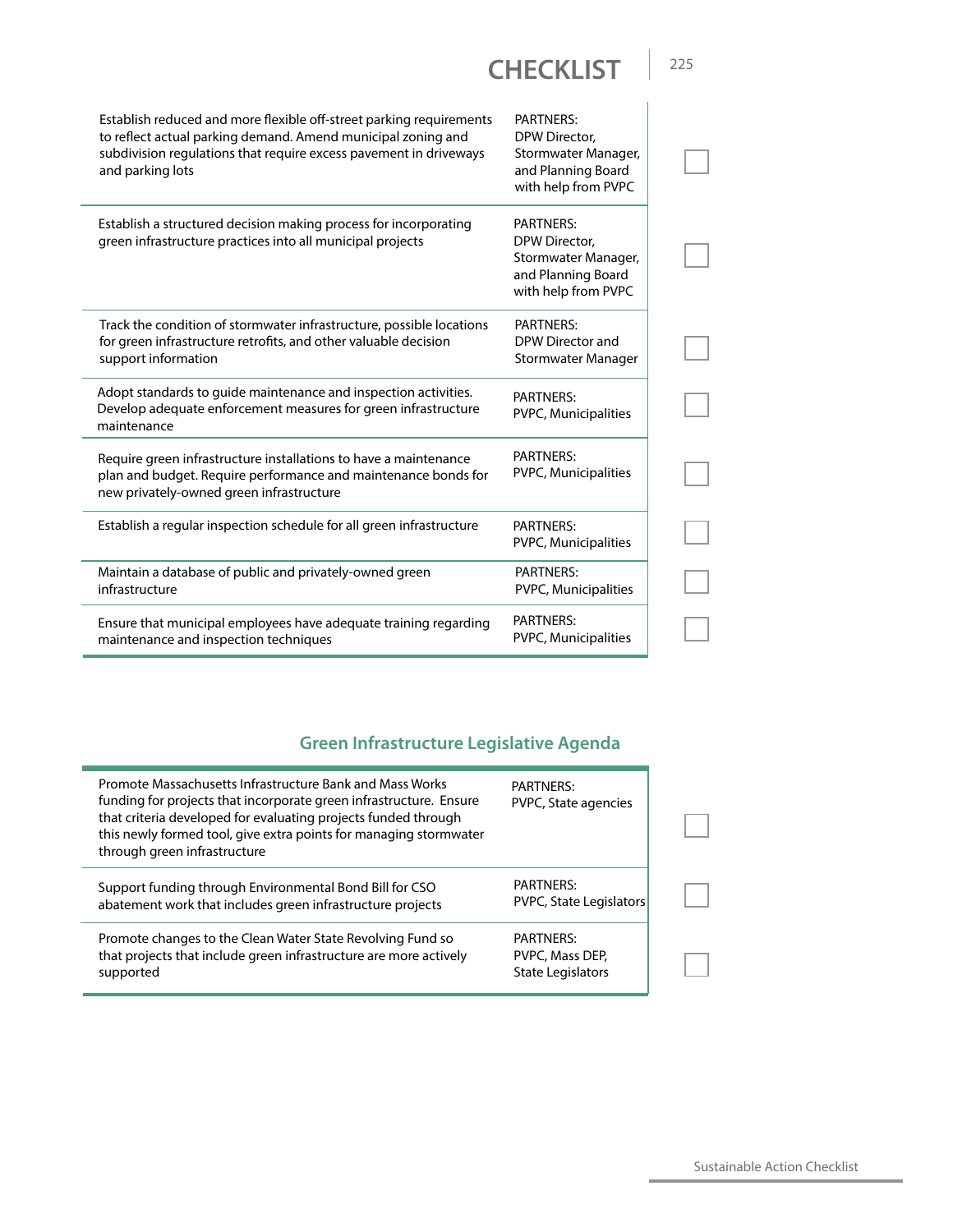#### **State and Federal Actions**

| Provide Supplemental Environmental Project funding for green<br>infrastructure projects                                                                                                                                                                                                                       | PARTNERS:<br>Mass DEP with EPA                                                                                                                                                  |
|---------------------------------------------------------------------------------------------------------------------------------------------------------------------------------------------------------------------------------------------------------------------------------------------------------------|---------------------------------------------------------------------------------------------------------------------------------------------------------------------------------|
| Ensure that all funding of projects involving stormwater<br>management prioritize use of green infrastructure strategies                                                                                                                                                                                      | <b>PARTNERS:</b><br>Massachusetts<br>Department of<br>Housing and<br>Community<br>Development, U.S.<br>Housing and Urban<br>Development/<br>CDBG funding, EPA,<br>MassDOT, FHWA |
| Promote citizen-built rain gardens and related projects                                                                                                                                                                                                                                                       | PARTNERS:<br><b>EPA with PVPC</b>                                                                                                                                               |
| Conduct a series of workshops for municipal officials, design<br>professionals, and others in the development community. Train<br>municipal staff tasked with facilities management (parks, schools<br>grounds, and athletic fields) about green site management<br>practices to reduce stormwater pollutants | <b>PARTNERS:</b><br>Mass DEP, PVPC,<br><b>EPA</b>                                                                                                                               |
| Provide technical assistance to develop policies and regulations<br>that promote green infrastructure                                                                                                                                                                                                         | PARTNERS:<br><b>EPA with PVPC</b>                                                                                                                                               |
| Bring together impervious cover reduction requirements<br>in proposed MS4 stormwater permit with impervious cover<br>reductions that better target improved water quality                                                                                                                                     | PARTNERS:<br>EPA with PVPC                                                                                                                                                      |
| Ensure that transportation project funding gives preference to<br>projects that incorporate green infrastructure                                                                                                                                                                                              | PARTNERS:<br><b>MassDOT</b>                                                                                                                                                     |
| Advance green infrastructure practices within MassWorks funded<br>projects by developing criteria that give priority to such projects                                                                                                                                                                         | PARTNERS:<br><b>MassWorks</b>                                                                                                                                                   |
| Identify opportunities within state tax code to provide credits for<br>green infrastructure                                                                                                                                                                                                                   | PARTNERS:<br>Mass Department of<br>Revenue, PVPC,<br>Municipalities                                                                                                             |
| Overcome barriers to rainwater harvesting - Promote state<br>plumbing code changes to include requirements specific to<br>rainwater harvesting.                                                                                                                                                               | <b>PARTNERS:</b><br>MassDEP                                                                                                                                                     |
| Coordinate with MassDOT's Impaired Waters Program to reduce<br>roadway runoff.                                                                                                                                                                                                                                | PARTNERS:<br>MassDOT, PVPC,<br>Municipalities                                                                                                                                   |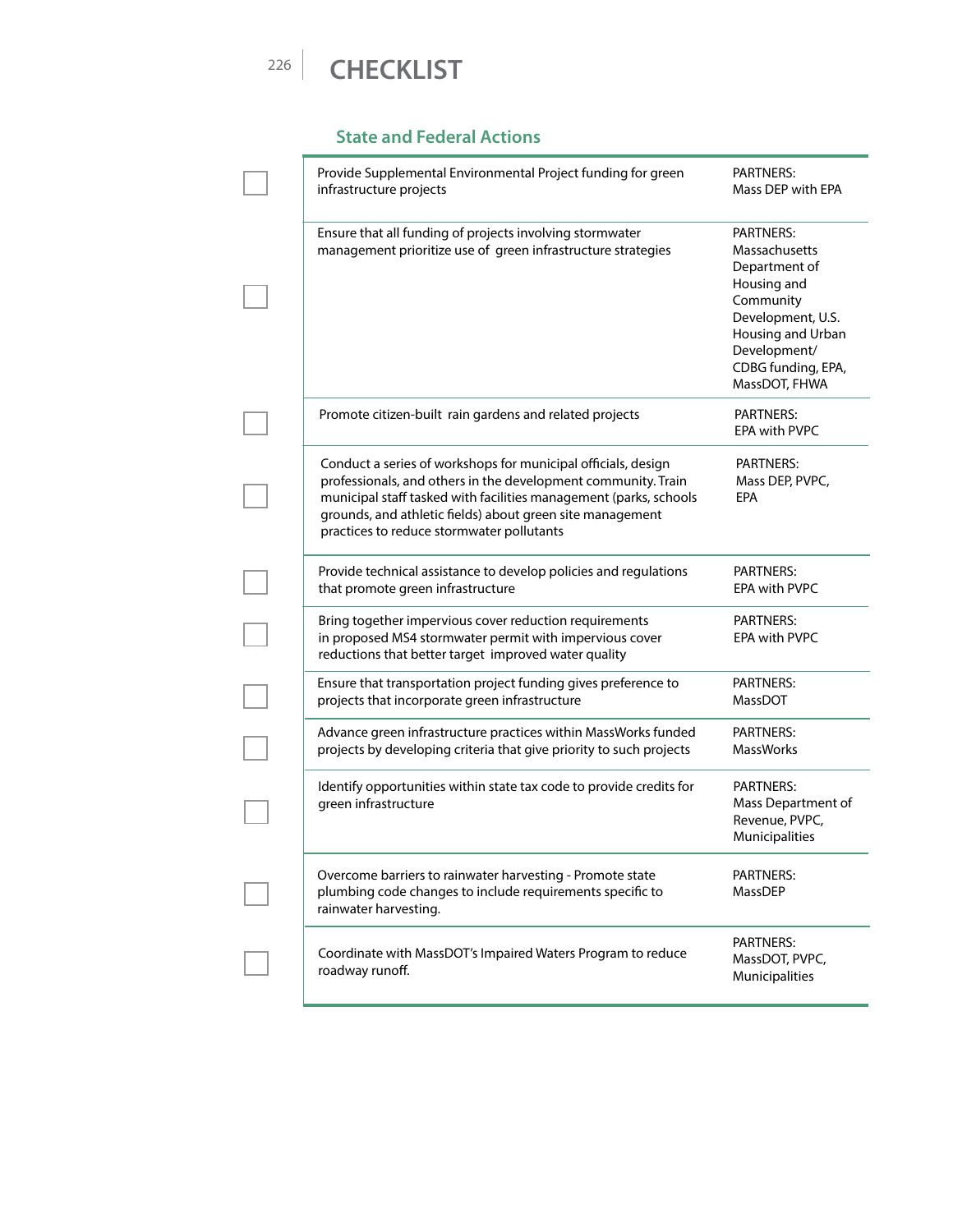

#### **Green Infrastructure Checklist of Regional Actions**

| Couple "complete street" with "green street" projects - Promote<br>dialogue on how municipal stormwater managers can collaborate<br>with their colleagues tasked with improving the street experience<br>for pedestrians and bicyclists to produce projects that result in<br>"complete green streets." | <b>PARTNERS:</b><br>PVPC with interested<br>municipalities                                    |
|---------------------------------------------------------------------------------------------------------------------------------------------------------------------------------------------------------------------------------------------------------------------------------------------------------|-----------------------------------------------------------------------------------------------|
| Incorporate green infrastructure practices into highway, road and<br>other publicly funded projects across the region                                                                                                                                                                                   | <b>PARTNERS:</b><br><b>PVPC</b>                                                               |
| Develop a green infrastructure educational and funding tool kit<br>which identifies incentives for green infrastructure                                                                                                                                                                                 | <b>PARTNERS:</b><br>PVPC with interested<br>municipalities                                    |
| Design and install interpretive signage at key existing green<br>infrastructure facilities in the region                                                                                                                                                                                                | <b>PARTNERS:</b><br>PVPC with interested<br>property owners                                   |
| Establish annual green infrastructure awards program                                                                                                                                                                                                                                                    | <b>PARTNERS:</b><br><b>PVPC</b>                                                               |
| Work with existing education programs to further develop<br>programming about green infrastructure                                                                                                                                                                                                      | <b>PARTNERS:</b><br><b>PVPC</b>                                                               |
| Establish a regional agreement to promote a common goals and<br>regulations for green infrastructure                                                                                                                                                                                                    | <b>PARTNERS:</b><br>PVPC with interested<br>municipalities                                    |
| Provide guidance for downspout disconnect compliance programs                                                                                                                                                                                                                                           | PARTNERS:<br>PVPC, and interested<br>partners in South<br>Hadley, Holyoke, and<br>Springfield |

Sustainable Action Checklist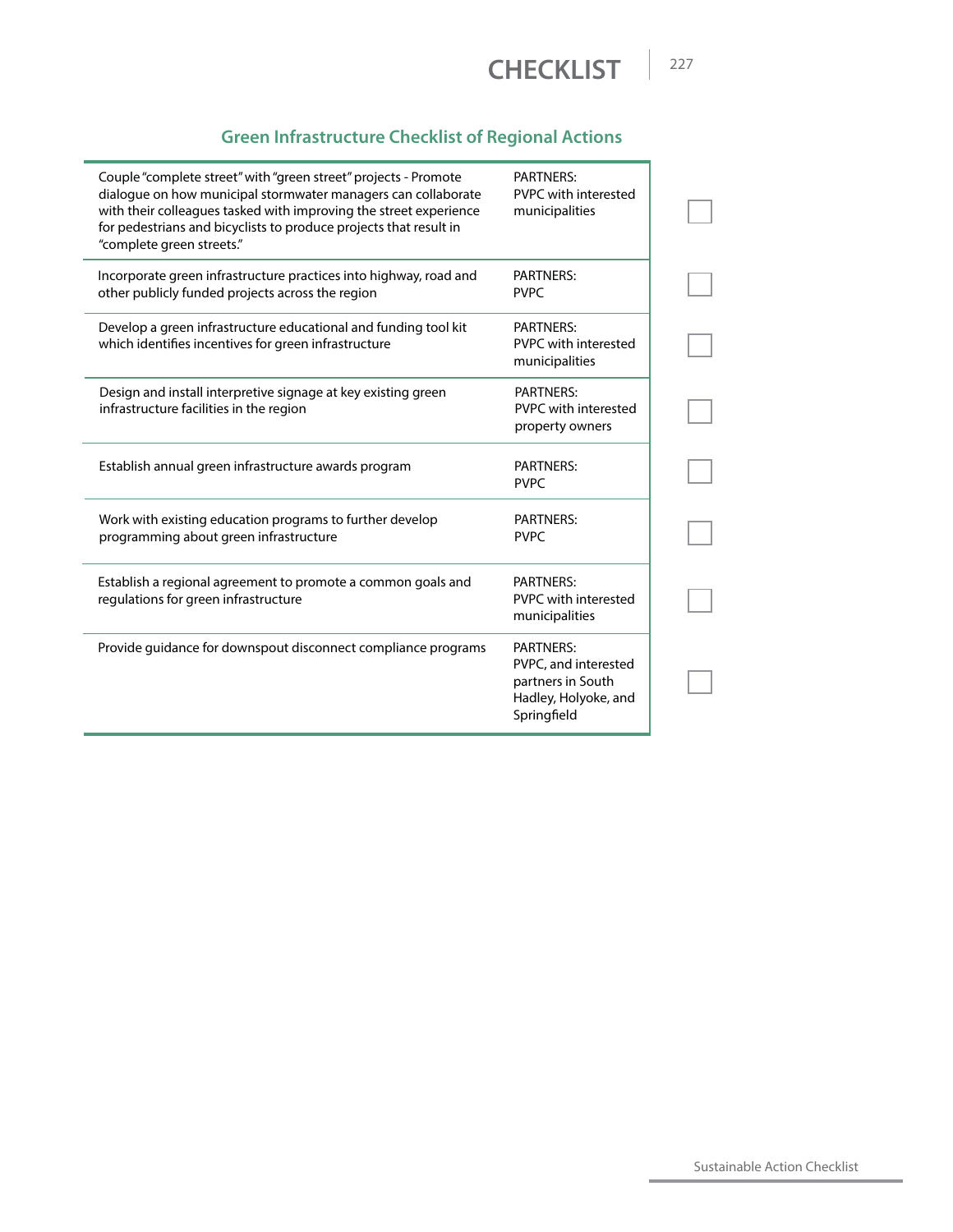# **Sustainable Transportation Checklist**

#### **Transportation Checklist for Municipalities**

| Promote the implementation of bicycle lanes where practical.      | <b>PARTNERS:</b><br><b>DPW</b>      |
|-------------------------------------------------------------------|-------------------------------------|
| Promote transit oriented development.                             | PARTNERS:<br><b>Planning Boards</b> |
| Encourage private connections to the regional bikeway network.    | PARTNERS:<br>Planning Boards        |
| Develop incentives to encourage businesses to utilize a mix of    | <b>PARTNERS:</b>                    |
| freight transportation alternatives.                              | <b>Local Government</b>             |
| Encourage and promote telecommuting and video conferencing.       | <b>PARTNERS:</b><br>Major Employers |
| Properly mitigate the adverse impact of sprawl by promoting       | PARTNERS:                           |
| development through the use of permitting and zoning measures.    | Planning Boards                     |
| Create incentives for downtown revitalization.                    | <b>PARTNERS:</b><br>Planning Boards |
| Divert highway runoff to stormwater Best Management Practices,    | PARTNERS:                           |
| such as rain gardens and dry swales.                              | <b>DPW</b>                          |
| Expand use of permeable pavements on sidewalks, paths, car-       | PARTNERS:                           |
| parks, and minor roads.                                           | <b>DPW</b>                          |
| Encourage use of materials such as pervious concrete, porous      | PARTNERS:                           |
| asphalt, paving stone, brick, tile, and gravel where appropriate. | <b>DPW</b>                          |
| Utilize narrower road widths for local roads where appropriate    | PARTNERS:<br><b>DPW</b>             |
| Develop transportation facilities to support and promote smart    | PARTNERS:                           |
| growth in and around existing city and town centers.              | <b>Local Government</b>             |
| Invest in the repair and maintenance of existing transportation   | PARTNERS:                           |
| infrastructure.                                                   | <b>DPW</b>                          |
| Mitigate the impacts of roadway salt and chemical usage during    | <b>PARTNERS:</b>                    |
| snow season.                                                      | <b>DPW</b>                          |
|                                                                   |                                     |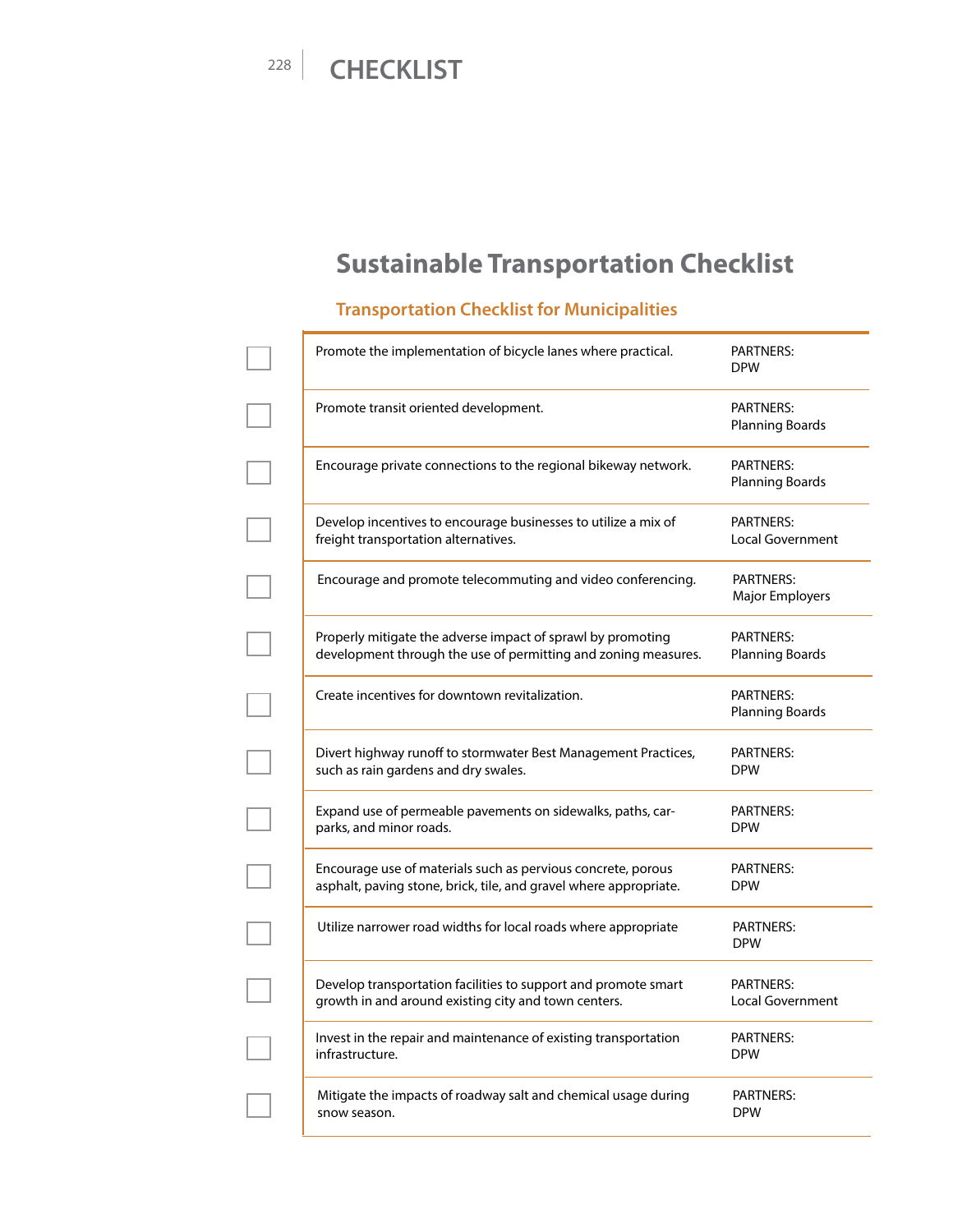| Utilize energy efficient lighting and solar panels in new facilities.                                                                                | PARTNERS:<br>Planning Boards   |  |
|------------------------------------------------------------------------------------------------------------------------------------------------------|--------------------------------|--|
| Enforce idling reduction programs in major activity centers.                                                                                         | PARTNERS:<br>Local Police      |  |
| Develop ordinances and bylaws that encourage mixed use and<br>high density forms of development where appropriate.                                   | PARTNERS:<br>Planning Boards   |  |
| Construct roads without curbing where practical to enable sheet<br>flow.                                                                             | <b>PARTNERS:</b><br><b>DPW</b> |  |
| Prohibit billboards along highways.                                                                                                                  | PARTNERS:<br>Local Government  |  |
| Adopt Green Streets policies.                                                                                                                        | PARTNERS:<br>DPW, MassDOT      |  |
| Provide accommodations for pedestrians, transit users, and<br>bicyclists in roadway and bridge design and the maintenance of<br>existing facilities. | PARTNERS:<br>Planning Boards   |  |

#### **Transportation Legislative Agenda**

| Designate wild and scenic corridors along highways that abut rivers<br>and streams of historic and natural significance. | PARTNERS: |  |
|--------------------------------------------------------------------------------------------------------------------------|-----------|--|
| Encourage local fleets to use clean fuel alternatives.                                                                   | PARTNERS: |  |

#### **Transportation State and Federal Agencies**

| Fund Bikeway/Walkway projects                                                 | PARTNERS:<br>FHWA/MassDOT   |  |
|-------------------------------------------------------------------------------|-----------------------------|--|
| Develop a comprehensive Commuter Rail network.                                | <b>PARTNERS:</b><br>MassDOT |  |
| Identify and mitigate vertical clearance issues at underpasses.               | PARTNERS:<br>MassDOT        |  |
| Include ITS equipment as part of transit and roadway improvement<br>projects. | PARTNERS:<br>MassDOT        |  |
| Support ITS projects to foster deployment of ITS technology.                  | <b>PARTNERS:</b><br>MassDOT |  |
| Implement real-time passenger and travel information systems.                 | <b>PARTNERS:</b><br>MassDOT |  |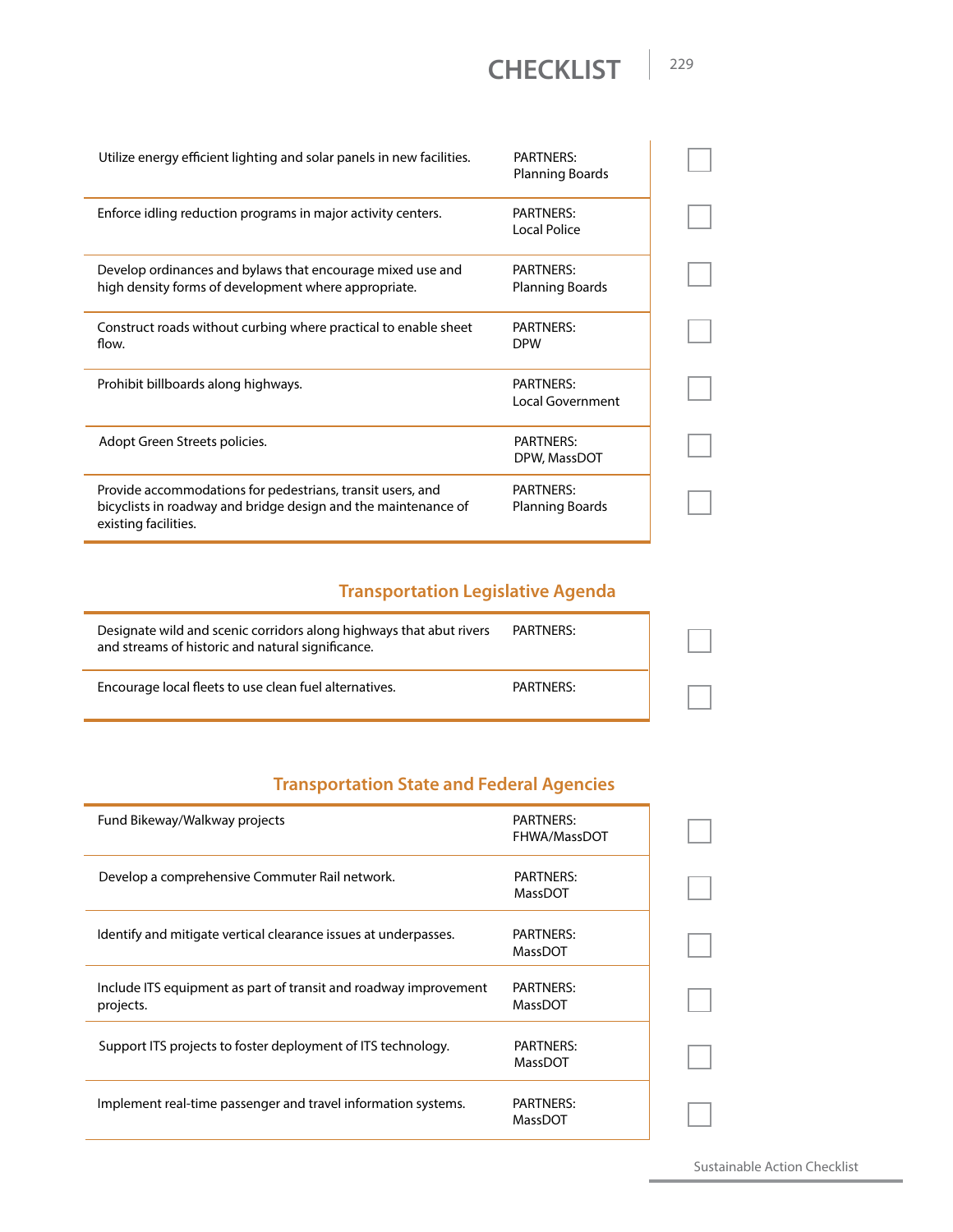| Divert highway runoff to stormwater Best Management Practices,<br>such as rain gardens and dry swales.                                               | PARTNERS:<br>MassDOT                 |
|------------------------------------------------------------------------------------------------------------------------------------------------------|--------------------------------------|
| Restore or maintain connected habitats that allow for movement of<br>fish, water, and wildlife.                                                      | <b>PARTNERS:</b><br><b>DCR</b>       |
| Expand use of permeable pavements on sidewalks, paths, car-<br>parks, and minor roads.                                                               | PARTNERS:<br>MassDOT                 |
| Encourage use of materials such as pervious concrete, porous<br>asphalt, paving stone, brick, tile, and gravel where appropriate.                    | <b>PARTNERS:</b><br>MassDOT          |
| Promote energy efficient travel modes.                                                                                                               | <b>PARTNERS:</b><br><b>MassRIdes</b> |
| Implement the Regional Hazard Mitigation Plan.                                                                                                       | <b>PARTNERS:</b><br><b>MEMA</b>      |
| Invest in the repair and maintenance of existing transportation<br>infrastructure.                                                                   | <b>PARTNERS:</b><br><b>MassDOT</b>   |
| Work with major employers to develop incentives to decrease<br>single occupant vehicle use.                                                          | <b>PARTNERS:</b><br><b>MassRIdes</b> |
| Mitigate the impacts of roadway salt and chemical usage during<br>snow season.                                                                       | <b>PARTNERS:</b><br><b>MassDOT</b>   |
| Support urban forestry initiatives.                                                                                                                  | <b>PARTNERS:</b><br><b>DCR</b>       |
| Construct roads without curbing where practical to enable sheet<br>flow.                                                                             | <b>PARTNERS:</b><br>MassDOT          |
| Screen lighting on highways.                                                                                                                         | <b>PARTNERS:</b><br>MassDOT          |
| Replace under-sized culverts and stream crossings                                                                                                    | PARTNERS:<br>FEMA/MassDOT            |
| Provide accommodations for pedestrians, transit users, and<br>bicyclists in roadway and bridge design and the maintenance of<br>existing facilities. | PARTNERS:<br><b>MassDOT</b>          |
| Implement communications and ITS technologies to improve<br>public transit safety, and security.                                                     | <b>PARTNERS:</b><br>MassDOT          |
| Work with appropriate agencies to improve the transmittal of bike<br>and pedestrian crashes to local police departments.                             | PARTNERS:<br>MassDOT                 |
| Promote the Safe Routes to School program                                                                                                            | PARTNERS:<br>MassDOT                 |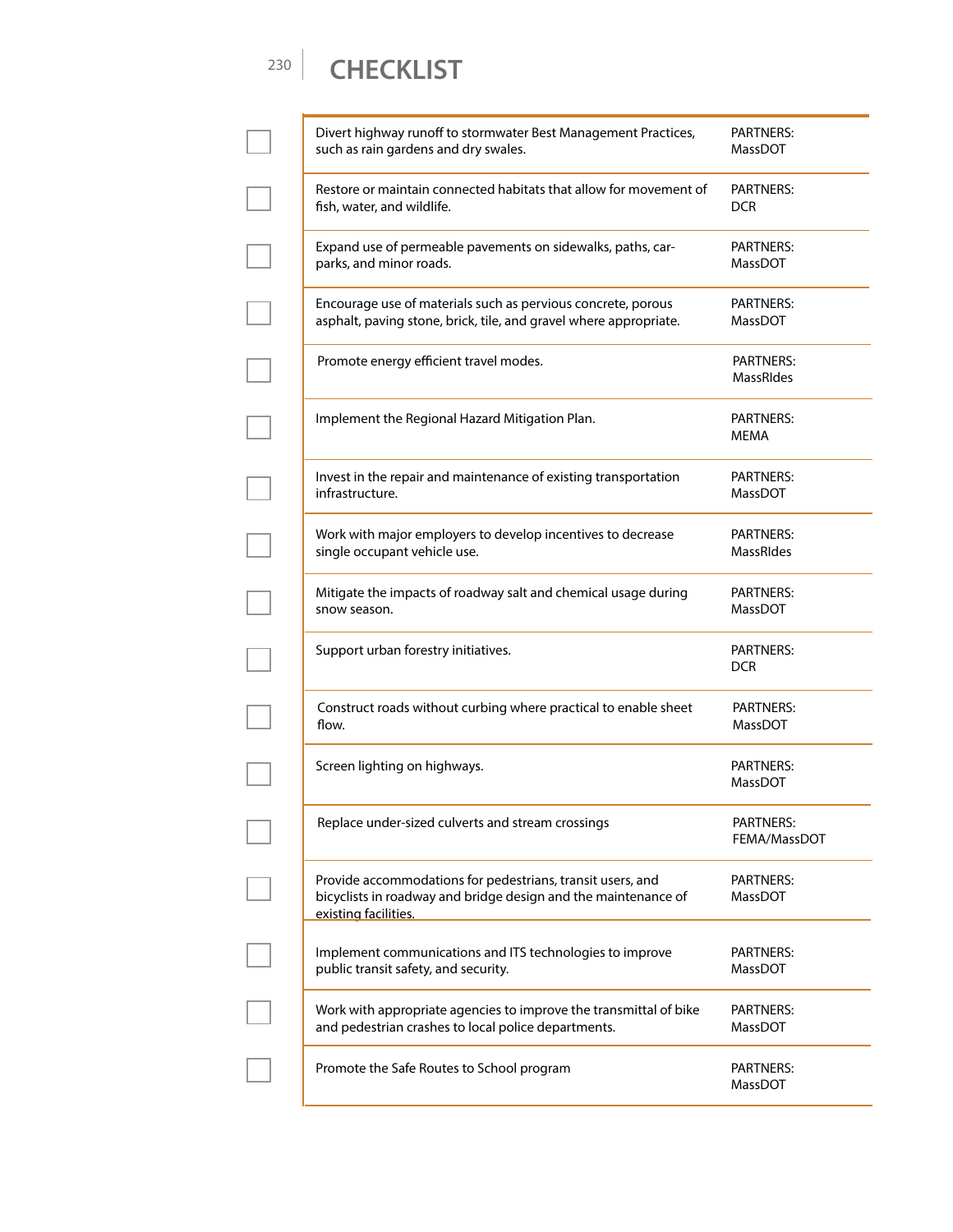| Develop appropriate educational resources to promote safety for |  |
|-----------------------------------------------------------------|--|
| drivers, bicyclists, transit users, and pedestrians.            |  |

Lead Group(s): MassDOT

Maintain equity in providing transportation services and access throughout the region.

| Lead Group(s):   |
|------------------|
| FHWA/FTA/MassDOT |

#### **Regional Actions**

| Seek innovative methods to increase transit ridership, including   | Lead Group(s):                |
|--------------------------------------------------------------------|-------------------------------|
| express routes and flex vans.                                      | <b>PVTA</b>                   |
| Monitor congested areas using the regional Congestion              | Lead Group(s):                |
| Management Process (CMP).                                          | <b>PVPC</b>                   |
| Identify locations for park and ride lots and supporting express   | Lead Group(s):                |
| transit service.                                                   | PVPC/PVTA                     |
| Maintain equity in providing transportation services and access    | Lead Group(s):                |
| throughout the region.                                             | PVPC/PVTA                     |
| Continue to refine and improve the regional project prioritization | Lead Group(s):                |
| system as necessary.                                               | <b>MPO</b>                    |
| Encourage use of materials such as pervious concrete, porous       | Lead Group(s):                |
| asphalt, paving stone, brick, tile, and gravel where appropriate.  | <b>PVPC</b>                   |
| Implement the Regional Clean Energy Plan.                          | Lead Group(s):<br><b>PVPC</b> |
| Refer new projects to Valley Vision Toolbox resources.             | Lead Group(s):<br><b>PVPC</b> |
| Identify hazardous locations due to drought under major roadways.  | Lead Group(s):<br><b>PVPC</b> |
| Identify potential flooding locations along major highways and     | Lead Group(s):                |
| rerouting alternatives.                                            | <b>PVPC</b>                   |
| Reduce combined sewer overflow (CSO) impacts                       | Lead Group(s):<br><b>PVPC</b> |
| Develop appropriate educational resources to promote safety for    | Lead Group(s):                |
| drivers, bicyclists, transit users, and pedestrians.               | <b>PVPC</b>                   |
| Seek to develop a TOD Investment Fund                              | Lead Group(s):<br><b>PVPC</b> |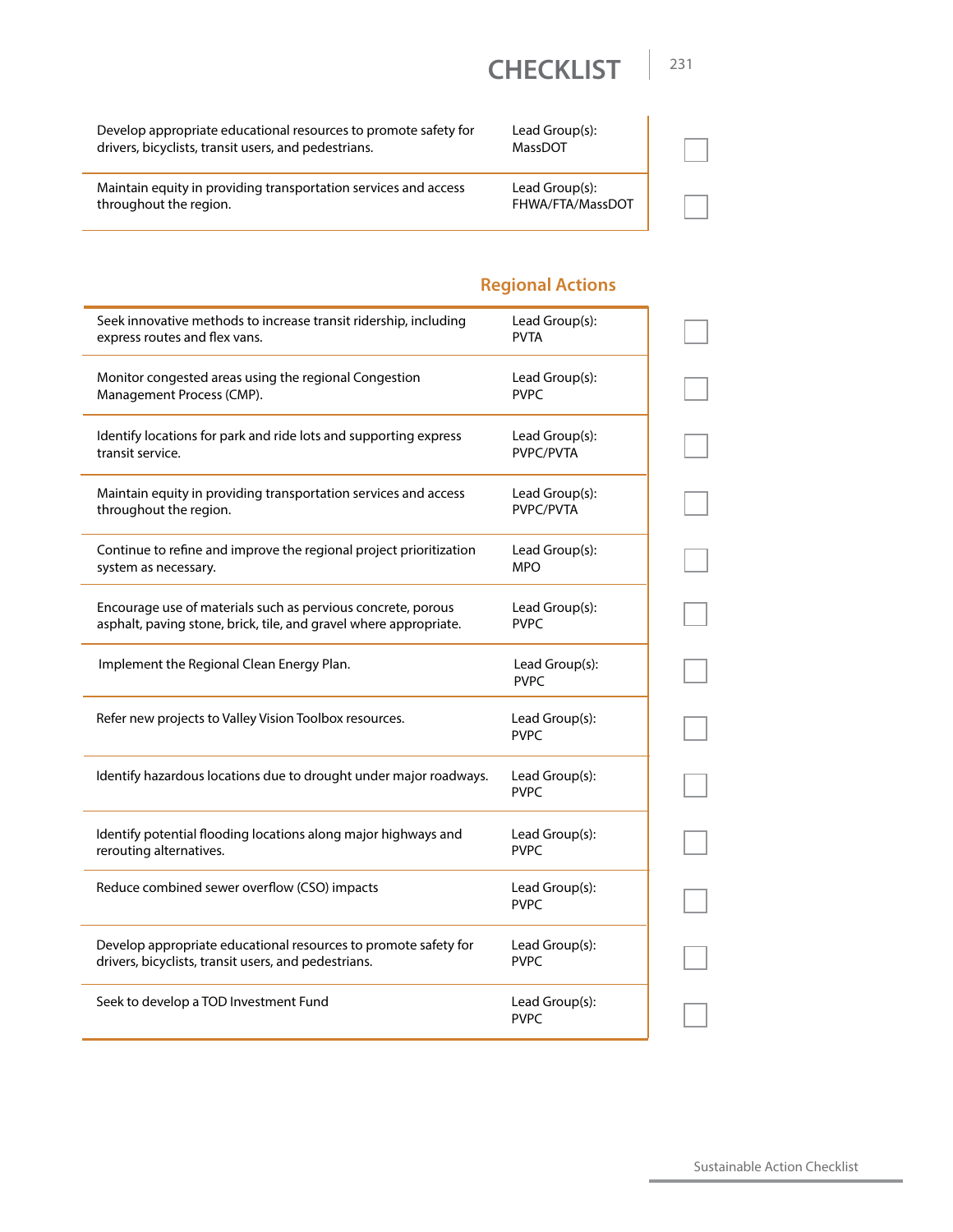L

## **Brownfields Checklist**

#### **Brownfield Checklist for Municipalities**

| Conduct Site Assessments as recommended in Brownfields Plan.                         | PARTNERS:<br><b>Municipalities</b>        |
|--------------------------------------------------------------------------------------|-------------------------------------------|
| Complete Site Cleanups as recommended in the Brownfields Plan.                       | <b>PARTNERS:</b><br><b>Municipalities</b> |
| Coordinate Site Redevelopment activities, as recommended in the<br>Brownfields Plan. | PARTNERS:<br><b>Municipalities</b>        |

#### **Brownfield Checklist for State and Federal Agencies**

| Continued funding for petroleum and hazardous material site<br>assessments and cleanup | PARTNERS:<br>EPA. |
|----------------------------------------------------------------------------------------|-------------------|
|                                                                                        | MassDevelopment   |

#### **Brownfield Checklist for Regional Action**

| Petroleum and hazardous material site assessments under PVPC's<br><b>FPA Brownfield Site Assessment Grant</b> | PARTNERS:<br><b>PVPC</b>        |
|---------------------------------------------------------------------------------------------------------------|---------------------------------|
| Continued operation of PVPC's Brownfield Revolving Loan Fund<br>(RLF)                                         | PARTNERS:<br><b>PVPC</b>        |
| Continue quarterly meetings of the Regional Brownfield Advisory<br>Committee                                  | PARTNERS:<br><b>PVPC</b>        |
| Advance Transit Oriented Development (TOD) in urban centers to<br>support redevelopment                       | <b>PARTNERS:</b><br><b>PVPC</b> |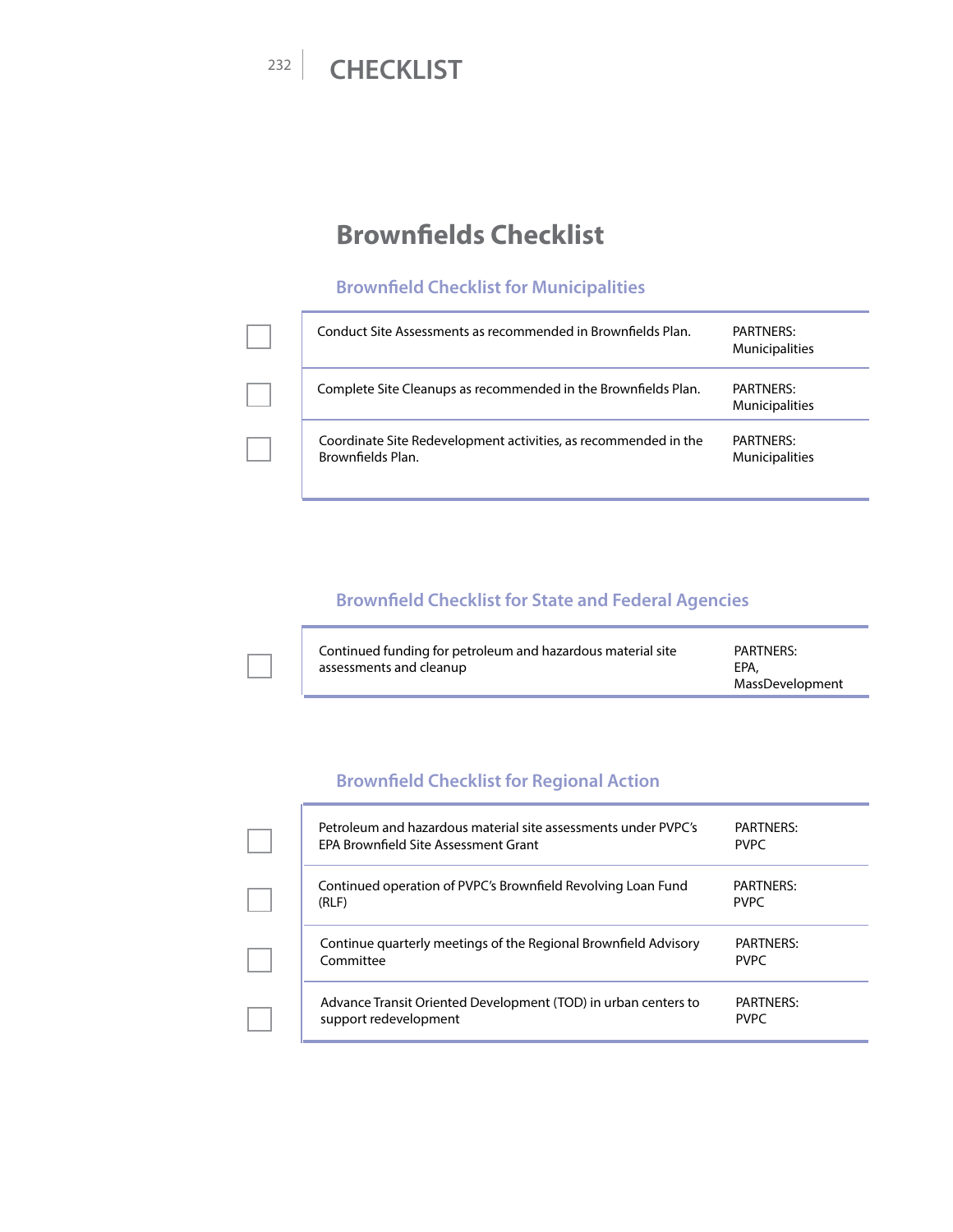# **Land Use Checklist**

#### **Land Use Checklist for Municipalities**

| <b>Encourage Transit Oriented Developments (TODs)</b>                             | PARTNERS:<br><b>Planning Boards</b>                                                                                        |  |
|-----------------------------------------------------------------------------------|----------------------------------------------------------------------------------------------------------------------------|--|
| Promote compact mixed use village centers                                         | PARTNERS:<br><b>Planning Boards</b>                                                                                        |  |
| Develop incentives for cluster development                                        | PARTNERS:<br><b>Planning Boards</b>                                                                                        |  |
| Support adaptive reuse and infill development                                     | PARTNERS:<br>Planning Boards,<br><b>Chief Elected</b><br>Officials, Economic<br>Development officials                      |  |
| Create Business Improvement Districts (BIDs)                                      | <b>PARTNERS:</b><br>Downtown businesses                                                                                    |  |
| Create Tax Incentive Programs (TIFs) and District Improvement<br>Financing (DIFs) | PARTNFRS:<br><b>Municipalities</b>                                                                                         |  |
| Redevelop Brownfields                                                             | <b>PARTNERS:</b><br>Municipalities                                                                                         |  |
| Adopt accessory apartment zoning                                                  | <b>PARTNERS:</b><br>Planning Boards,<br>Housing<br>Authorities, Housing<br>Partnerships, Chief<br><b>Elected Officials</b> |  |
| Create inclusionary zoning                                                        | <b>PARTNERS:</b><br>Planning Boards,<br><b>Housing Authorities</b>                                                         |  |
| Adopt Smart Growth Zoning Districts (Chapter 40R)                                 | PARTNERS:<br>Planning Boards,<br><b>Housing Authorities</b>                                                                |  |
| Preserve farmlands with Transfer of Development Rights zoning                     | <b>PARTNERS:</b><br>Planning Boards,<br><b>Agricultural Commissions</b>                                                    |  |
| Adopt river protection overlay districts                                          | <b>PARTNERS:</b><br>Planning Boards, Open<br>Space Committees, CPA<br>Committees, Conservation<br>Commissions              |  |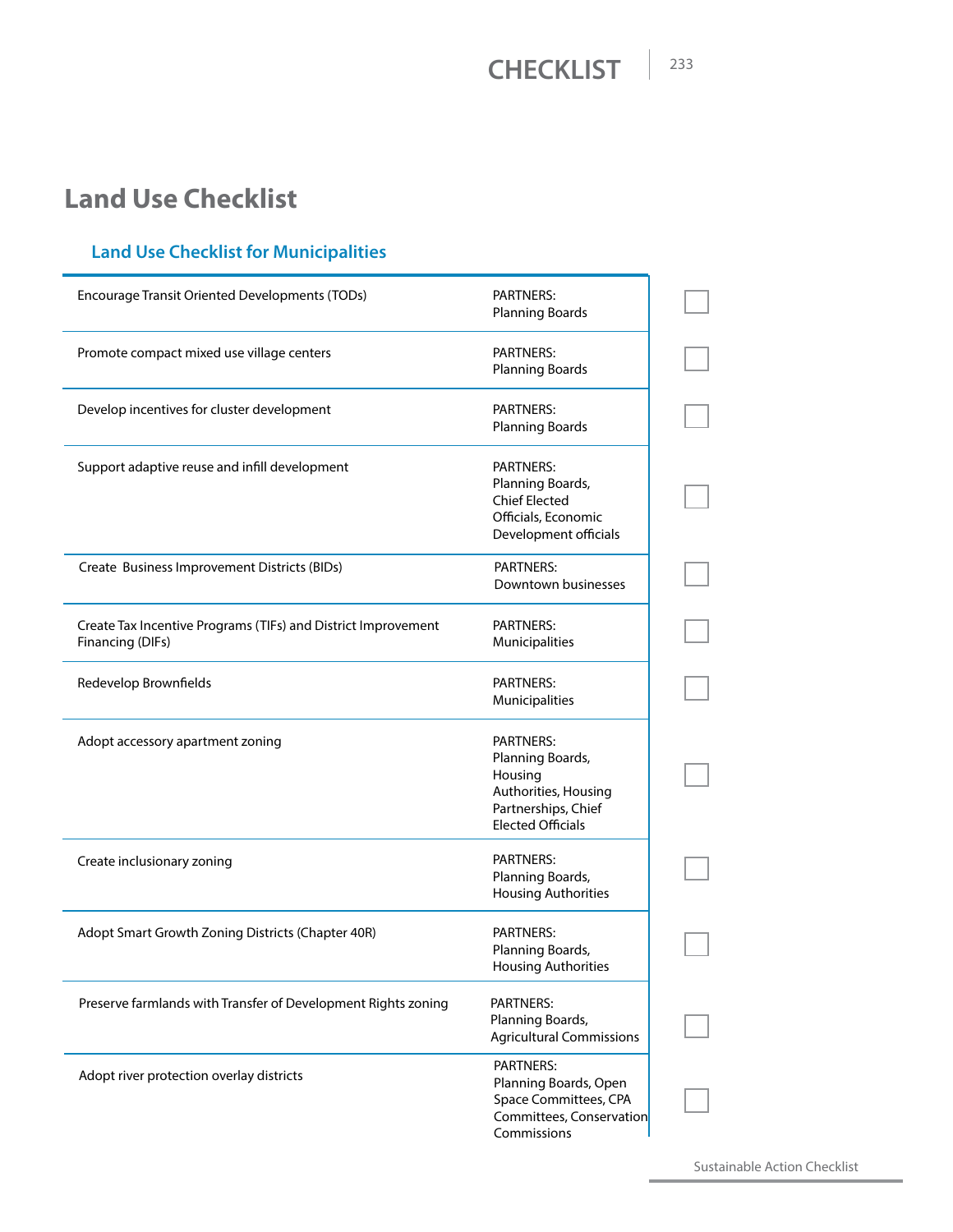| Adopt the Community Preservation Act (CPA)                 | <b>PARTNERS:</b><br>Open Space<br>Committees, CPA<br>Committees,<br>Conservation<br><b>Commissions, Housing</b><br>Committees, Historic<br>Commissions |
|------------------------------------------------------------|--------------------------------------------------------------------------------------------------------------------------------------------------------|
| Establish scenic upland protection zoning                  | <b>PARTNERS:</b><br>Planning Boards,<br>Conservation<br>Commissions                                                                                    |
| Create Critical Lands Acquisition Programs and funds       | <b>PARTNERS:</b><br>Open Space<br>Committees,<br>Conservation<br>Commissions                                                                           |
| Create zoning for bike and pedestrian amenities            | <b>PARTNERS:</b><br>Planning Boards,<br><b>Public Works</b><br>Departments, PVPC,<br><b>MDOT</b>                                                       |
| Adopt Low Impact Development (LID) standards               | <b>PARTNERS:</b><br>Planning Boards,<br>Conservation<br>Commissions                                                                                    |
| Adopt stormwater and erosion control standards             | <b>PARTNERS:</b><br>Planning Boards,<br>Conservation<br>Commissions                                                                                    |
| Create green infrastructure zoning incentives              | <b>PARTNERS:</b><br><b>Planning Boards</b>                                                                                                             |
| Establish de-facto Urban Growth Boundaries                 | <b>PARTNERS:</b><br>Planning Boards,<br><b>Public Works</b><br>Departments                                                                             |
| Create stormwater utilities                                | <b>PARTNERS:</b><br>Municipalities                                                                                                                     |
| Adopt Commercial Development Performance Standards         | PARTNERS:<br>Planning Boards,<br><b>Public Works</b><br>Departments                                                                                    |
| Develop comprehensive municipal zoning overhaul and update | PARTNERS:<br><b>Planning Boards</b>                                                                                                                    |
| Adopt PVPC's Planning Board Assistance Program             | <b>PARTNERS:</b><br>Planning Boards                                                                                                                    |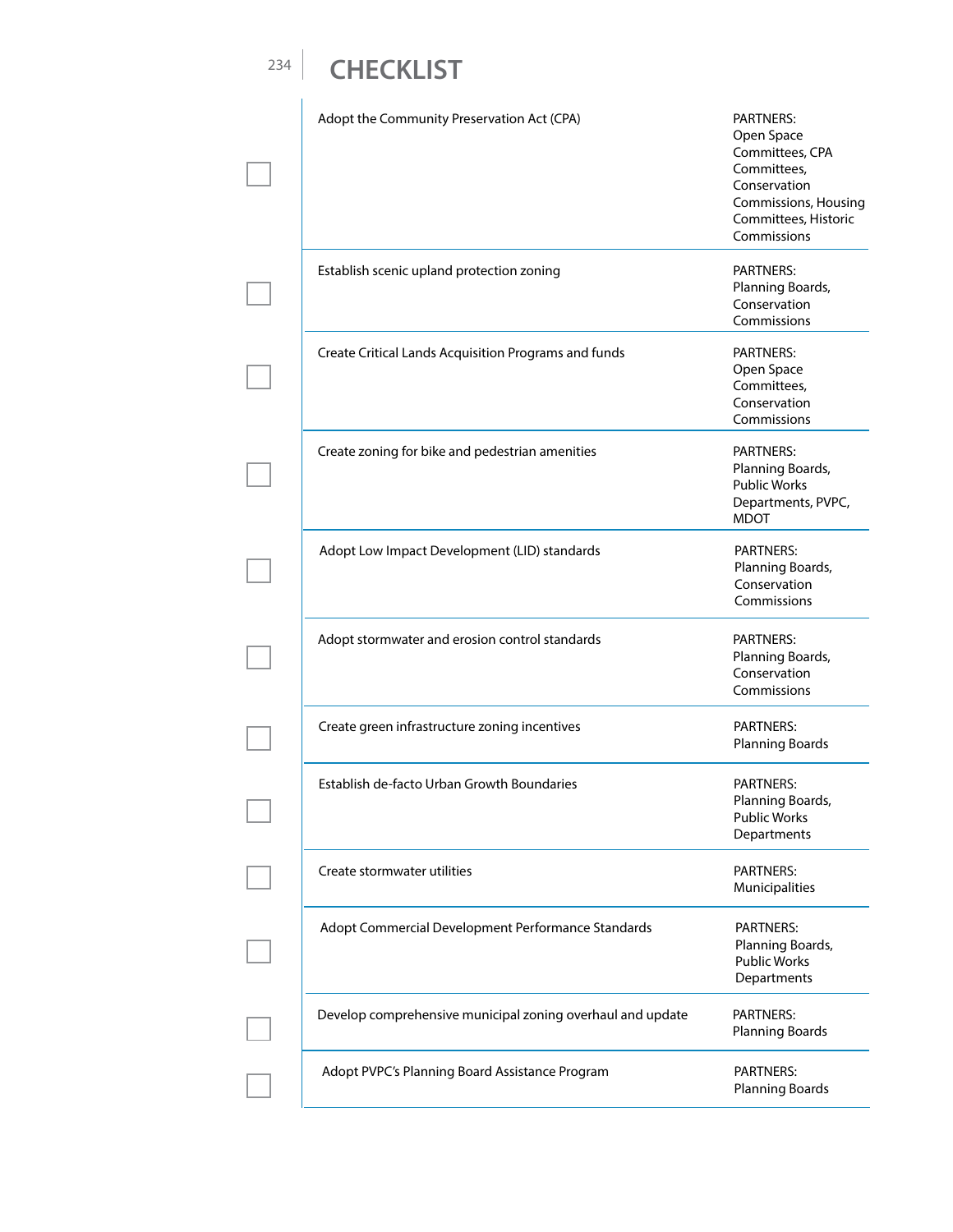| Create zoning for climate change best practices          | <b>PARTNERS:</b><br><b>Planning Boards</b>                                                                    |
|----------------------------------------------------------|---------------------------------------------------------------------------------------------------------------|
| Promote improved transportation-land use connections     | <b>PARTNERS:</b><br>Municipalities                                                                            |
| Identify zoning barriers to equitable development        | <b>PARTNERS:</b><br>Municipalities,<br>businesses, public<br>utilities                                        |
| Conduct Brownfields assessment and remediation           | <b>PARTNERS:</b><br>PVPC, state agencies,<br>municipalities                                                   |
| Identify zoning barriers to equitable development        | <b>PARTNERS:</b><br>Planning boards                                                                           |
| Encourage zoning for infill development and job creation | <b>PARTNERS:</b><br>Planning boards,<br>economic<br>development agencies,<br>community based<br>organizations |
| Encourage a mix of market-rate and affordable housing    | PARTNERS:<br>Local legislative<br>bodies, elected<br>officials, municipal<br>housing agencies                 |

#### **Land Use Legislative Agenda**

| PARTNERS:<br>State<br>Legislature, Municipal<br><b>Planning Boards</b> | Support state Zoning Reform legislation |
|------------------------------------------------------------------------|-----------------------------------------|
|------------------------------------------------------------------------|-----------------------------------------|

Sustainable Action Checklist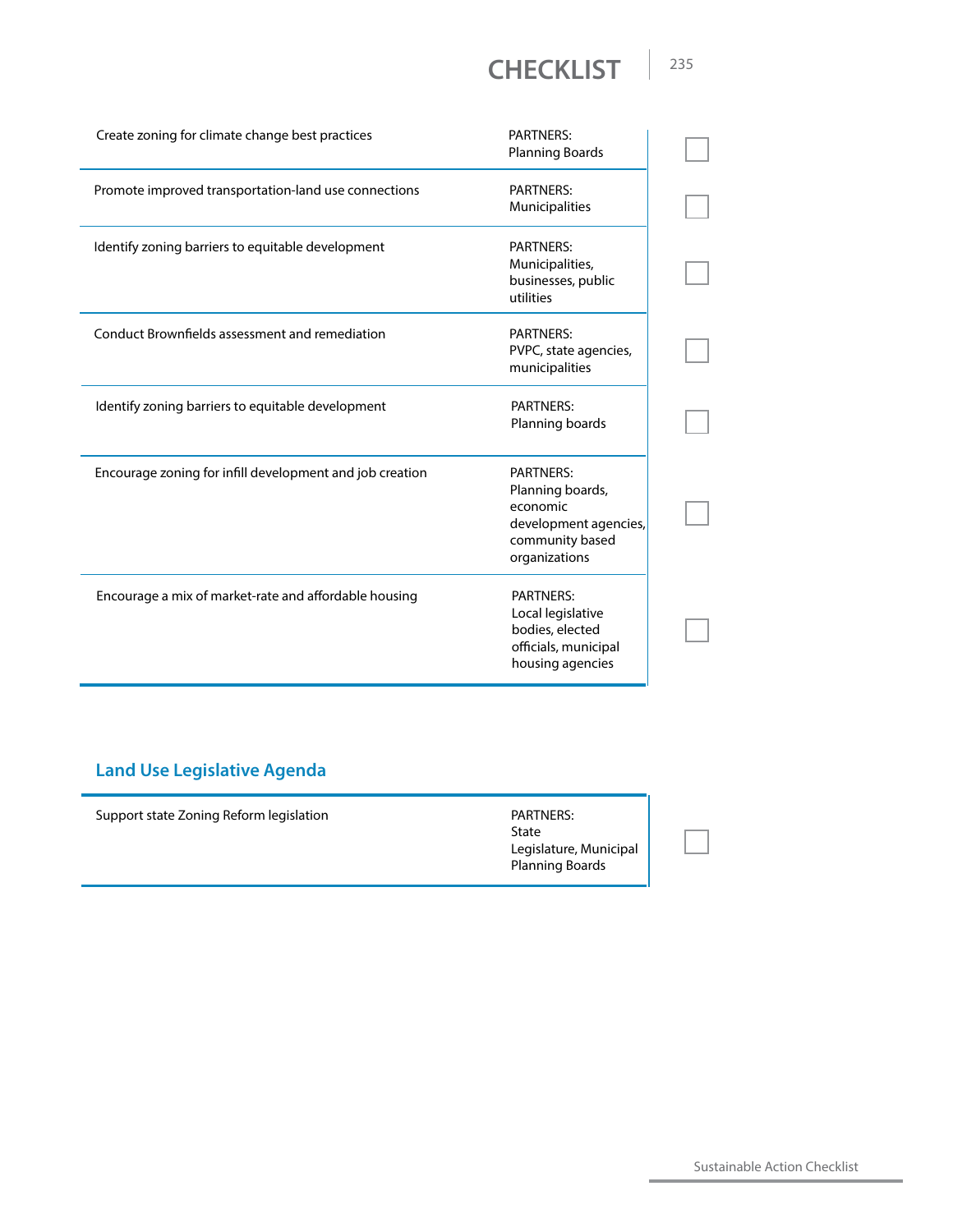# <sup>236</sup> **CHECKLIST**

#### **Land Use Checklist for State and Federal Agencies**

| Support bikeway planning and design                 | Lead Group(s):<br>Municipalities, PVPC,<br><b>MDOT</b> |
|-----------------------------------------------------|--------------------------------------------------------|
| Promote sustainable transportation project criteria | Lead Group(s):<br>PVPC, MDOT, MPO                      |
| Encourage Livability programs                       | Lead Group(s):<br>PVPC, MDOT, MPO                      |

#### **Land Use Checklist of Regional Actions**

| Promote regional solutions to growth problems             | Lead Group(s):<br><b>Chief Elected Officials</b>                                      |
|-----------------------------------------------------------|---------------------------------------------------------------------------------------|
| Create regional funding for TODs and TOD investment funds | Lead Group(s):<br>Municipalities, PVPC,<br>investment experts                         |
| Protect bi-state Watersheds for drinking water supplies   | Lead Group(s):<br>PVPC, Planning Boards,<br><b>Water Departments,</b><br><b>CRCOG</b> |
| Support bi-state farmland preservation                    | Lead Group(s):<br>PVPC, CRCOG,<br><b>Municipalities</b>                               |
| Adopt TOD zoning for the new commuter rail corridor       | Lead Group(s):<br>Planning Boards, PVPC                                               |